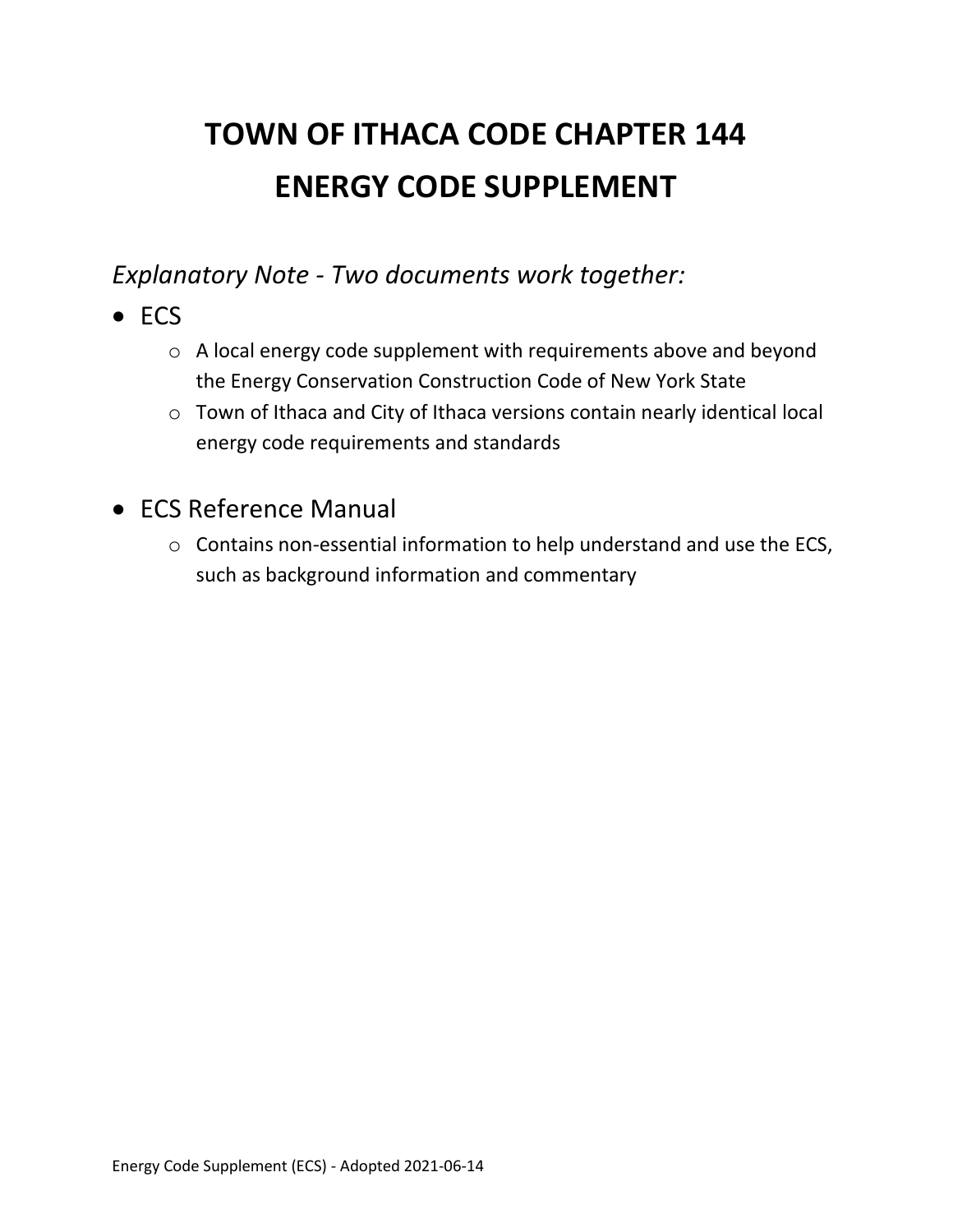## Section 144-1 TITLE, PURPOSE, AND FINDINGS

## SUBSECTION 144-101 TITLE, PURPOSE AND OBJECTIVES

#### **144-101.1 Title**

This Chapter 144 of the Code of the Town of Ithaca shall be known as the "Energy Code Supplement" (ECS).

#### **144-101.2 Purpose**

The purpose of this chapter is to promote the public health, safety, and general welfare by establishing a local energy code supplement for all new construction, certain additions, and MAJOR RENOVATIONS, with requirements above and beyond the state energy code that will become more stringent over time.

#### **144-101.3 Objectives**

The objectives of this chapter are to: (1) deliver measurable, immediate, and long-lasting reductions in GREENHOUSE GAS (GHG) emissions from all new construction, certain additions, and MAJOR RENOVATIONS; (2) advance best practices in the design of affordable buildings that deliver reduced GHG emissions; and (3) provide a rapid but orderly transition to buildings that do not use FOSSIL FUELS on-site for major building energy needs, such as space heating and hot water heating, by 2026. The requirements set forth give priority to electrification, renewable energy, and affordability. Requirements for reductions in GHG emissions go into effect in three steps: 2021, 2023, and 2026.

## SUBSECTION 144-102 FINDINGS

#### **144-102.1 Findings of Fact**

The Town of Ithaca Town Board finds that:

- A. Climate change is causing an increase in extreme weather events, such as storms, flooding, and heat waves that threaten human life, healthy communities, and critical infrastructure in the Town, New York State, and across the world.
- B. There is a clear emerging international consensus that to avoid the most severe impacts of a changing climate, global warming should be limited to 1.5 degrees Celsius.
- C. GHG emissions related to human activity are the main cause of global warming. Buildings within the Town of Ithaca are the most significant contributor to local GHG emissions, responsible for more than half of all community GHG emissions.
- D. The TOWN Board unanimously adopted the TOWN'S Green New Deal on March 23, 2020, which sets forth a goal to achieve an equitable transition to carbon-neutrality community-wide by 2030.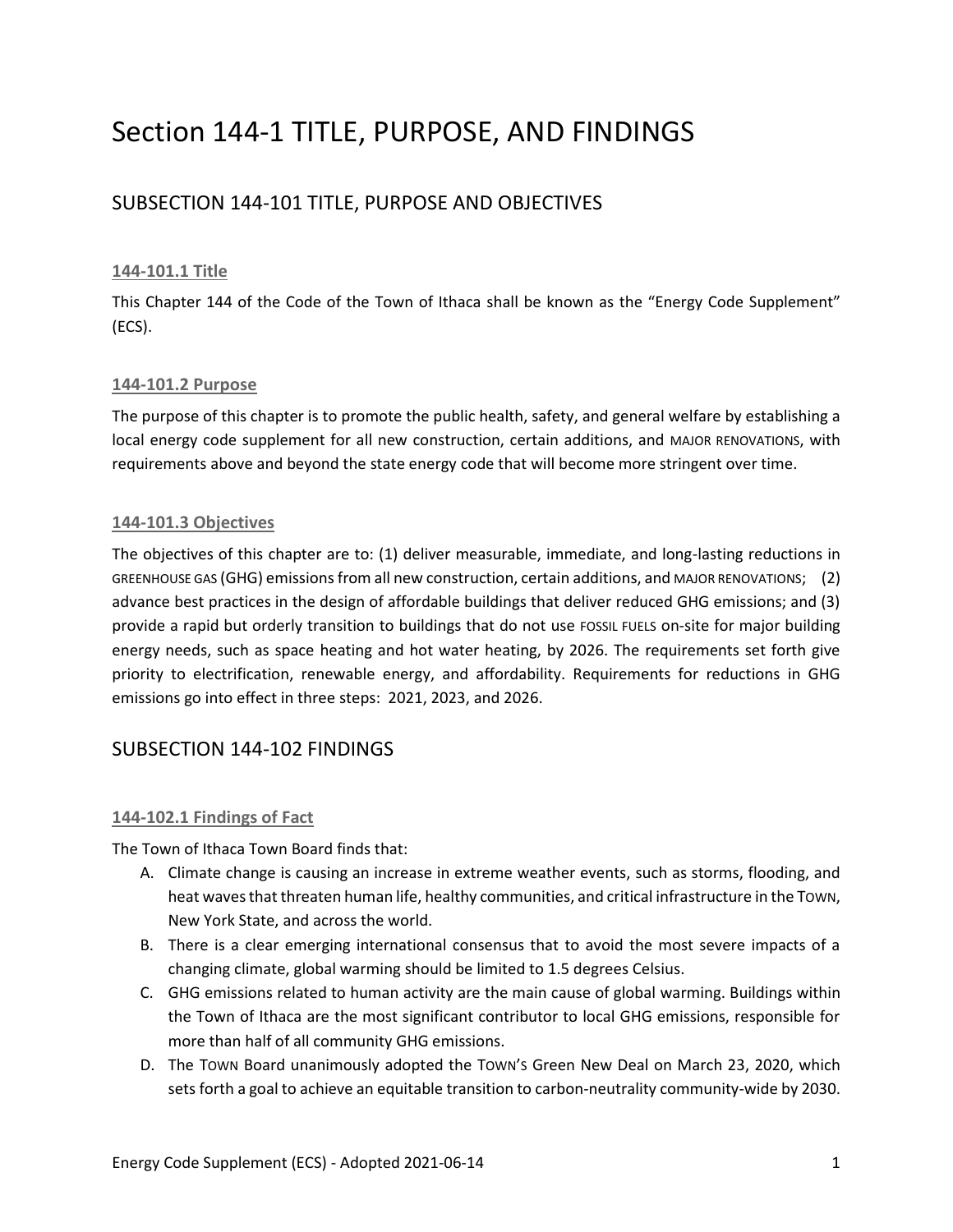- E. New York State, through its Climate Leadership and Community Protection Act, has set ambitious goals to combat climate change through GHG reduction. State goals are in line with many of the objectives of the Energy Code Supplement, including reducing emissions in buildings, electrifying space heating, water heating, and cooking systems, increasing the use of renewable energy, and reducing the use of FOSSIL FUELS.
- F. The combustion of FOSSIL FUELS in homes and other buildings decreases internal air quality and has adverse impacts on human health.
- G. For new buildings, the most affordable and cost-effective time to reduce GREENHOUSE GAS emissions is during the design and construction phases of a project, rather than at a time of later retrofit.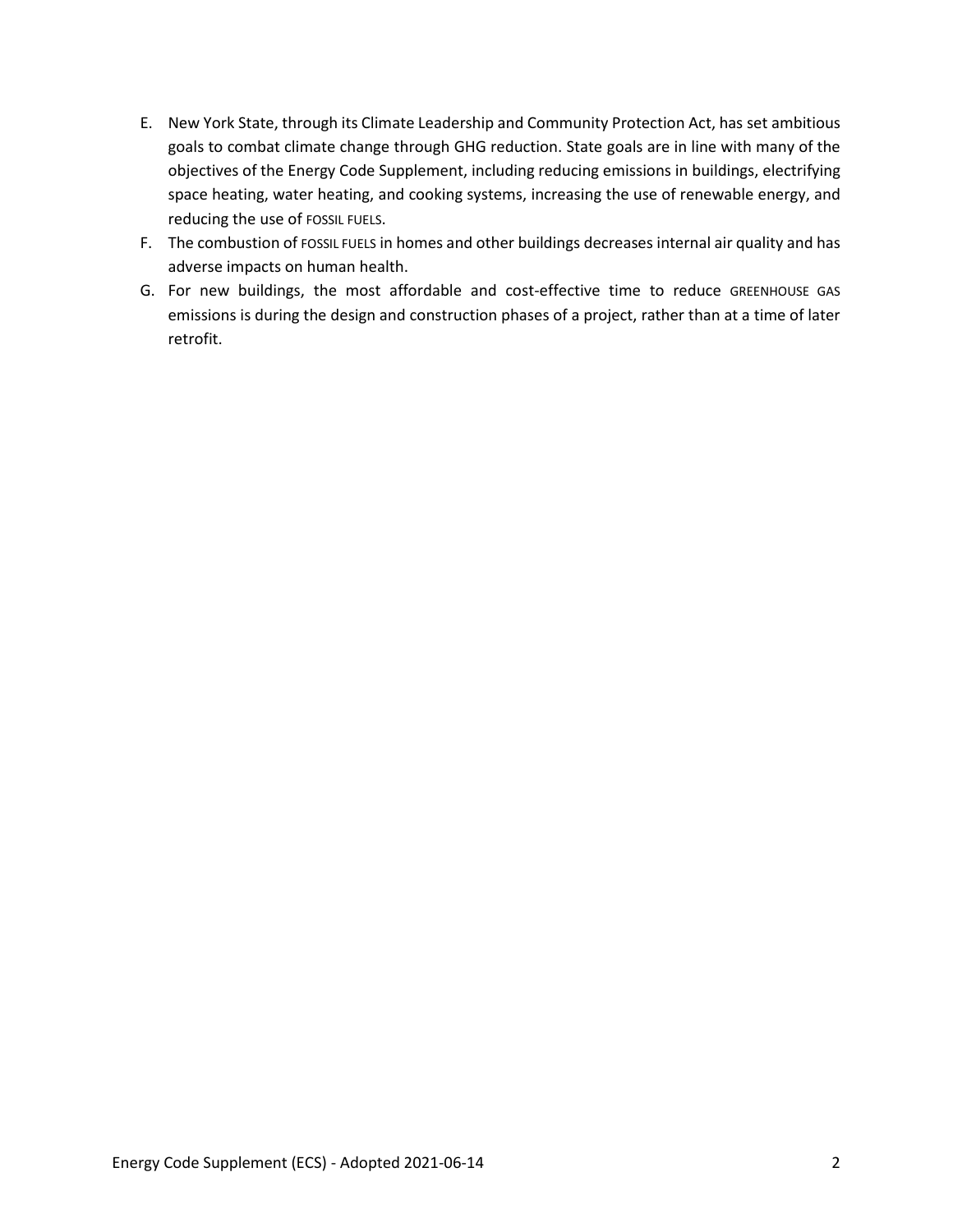## Section 144-2 SCOPE AND APPLICATION

## SUBSECTION 144-201

#### **144-201.1**

Pursuant to section 11-109 of the New York State Energy Law, and subject to the provisions and requirements of that section, the Town of Ithaca has the power to promulgate a local energy conservation construction code that is more stringent than the Energy Conservation Construction Code of New York State (ECCCNYS).

#### **144-201.2**

This ECS provides requirements and standards that are in addition to, and shall supplement, the requirements and standards set forth in the ECCCNYS and in Chapter 125, Building Construction and Fire Prevention, of the Code of the Town of Ithaca. The plans, specifications, and other materials required by the Code Enforcement Officer relating to the ECS-related components of the building, structure, and/or property, shall be submitted to the Code Enforcement Officer in conjunction with an application for a building permit pursuant to said Chapter 125 and pursuant to Chapter 270, Zoning, of the Code of the Town of Ithaca.

#### **144-201.3**

The TOWN shall enforce this chapter in addition to the TOWN'S enforcement of the ECCCNYS. Chapter 125, Building Construction and Fire Prevention, of the Code of the Town of Ithaca sets forth the method for administration and enforcement of the ECS and establishes powers, duties and responsibilities in connection therewith, including penalties and other remedies for violations of the ECS.

#### **144-201.4**

Except as specified in this chapter, this chapter shall not be used to require the removal, alteration or abandonment of, nor prevent the continued use and maintenance of, an existing building or building system lawfully in existence at the time of adoption of this chapter.

### SUBSECTION 144-202 APPLICABILITY

#### **144-202.1 Applicability**

Beginning on the COMPLIANCE DATE, the requirements of this Energy Code Supplement shall apply to the following construction:

- A. All new construction, excluding additions and renovations that are not specified in this list
- B. All additions 500 square feet or larger to single family dwellings or two-family dwellings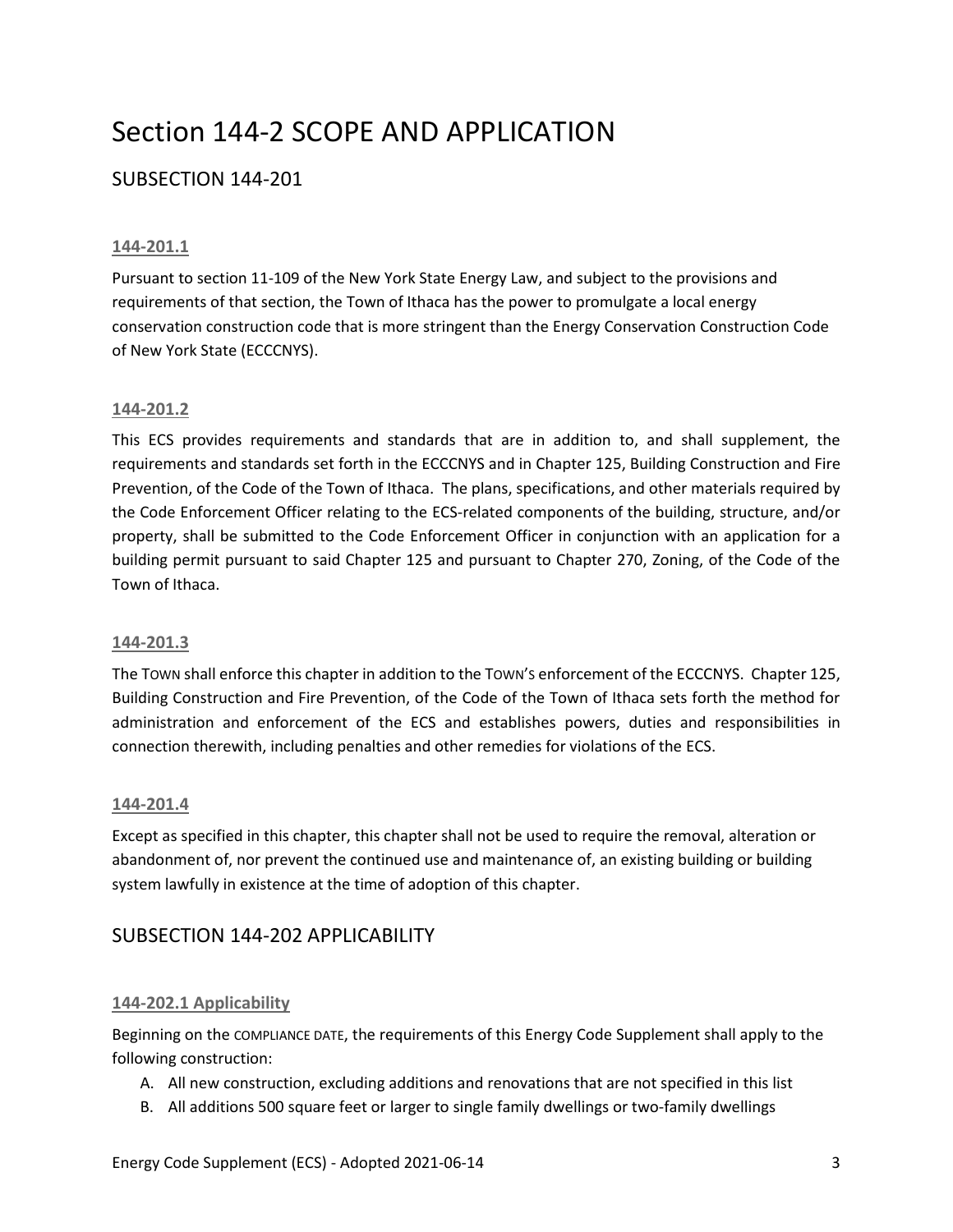- C. All additions 1,000 square feet or larger to buildings other than single family dwellings or twofamily dwellings
- D. All MAJOR RENOVATIONS, as defined in Section 144-3.

#### **Exceptions to 144-202.1 Applicability**

- A. The requirements of the ECS shall not apply to construction that does not include directly heated space.
- B. The requirements of the ECS shall not apply to AGRICULTURAL BUILDINGS, including barns, sheds, poultry houses and other buildings and equipment on the premises that are used directly and solely for agricultural purposes.
- C. The requirements of the ECS shall not apply to construction for which all necessary building permits have been issued prior to the COMPLIANCE DATE.
- D. The requirements of the ECS shall not apply to construction for which completed applications for all necessary building permits have been submitted prior to the COMPLIANCE DATE, if such applications are diligently prosecuted to conclusion.
	- 1. For the purposes of this subsection only, a building permit application shall be deemed "completed" if all other necessary approvals, including but not limited to site plan, subdivision, special approval, special permit, and variance have been received prior to the COMPLIANCE DATE, and if the building permit application contains all required information, materials, and fees normally and reasonably required by the Code Enforcement Officer to commence their building permit review process.
	- 2. A building permit application shall be deemed "diligently prosecuted to conclusion" if the applicant promptly responds to any inquiries and promptly supplies any additional information reasonably required by the Code Enforcement Officer, and the applicant otherwise cooperates so as to permit and enable the Code Enforcement Officer to adequately and completely review the application and render a decision on same within a reasonable period of time of its submission, and in any event within three months of its submission.

#### **144-202.2 Compliance**

Code compliance as applied to types of buildings:

- A. COMMERCIAL BUILDINGS shall meet the provisions of Section 144-4, Commercial Building Provisions.
- B. RESIDENTIAL BUILDINGS shall meet the provisions of Section 144-5, Residential Building Provisions.
- C. MIXED-USE BUILDINGS where more than 50% of the heated FLOOR AREA is residential shall meet the requirements for RESIDENTIAL BUILDINGS set forth in Section 144-5. MIXED-USE BUILDINGS where 50% or more of the HEATED FLOOR AREA is commercial shall meet the requirements for COMMERCIAL BUILDINGS set forth in Section 144-4. In MIXED-USE BUILDINGS, the whole building shall comply with all applicable requirements; no portion is exempt from requirements.
- D. Additions The applicant shall demonstrate compliance for additions in either of the following two ways: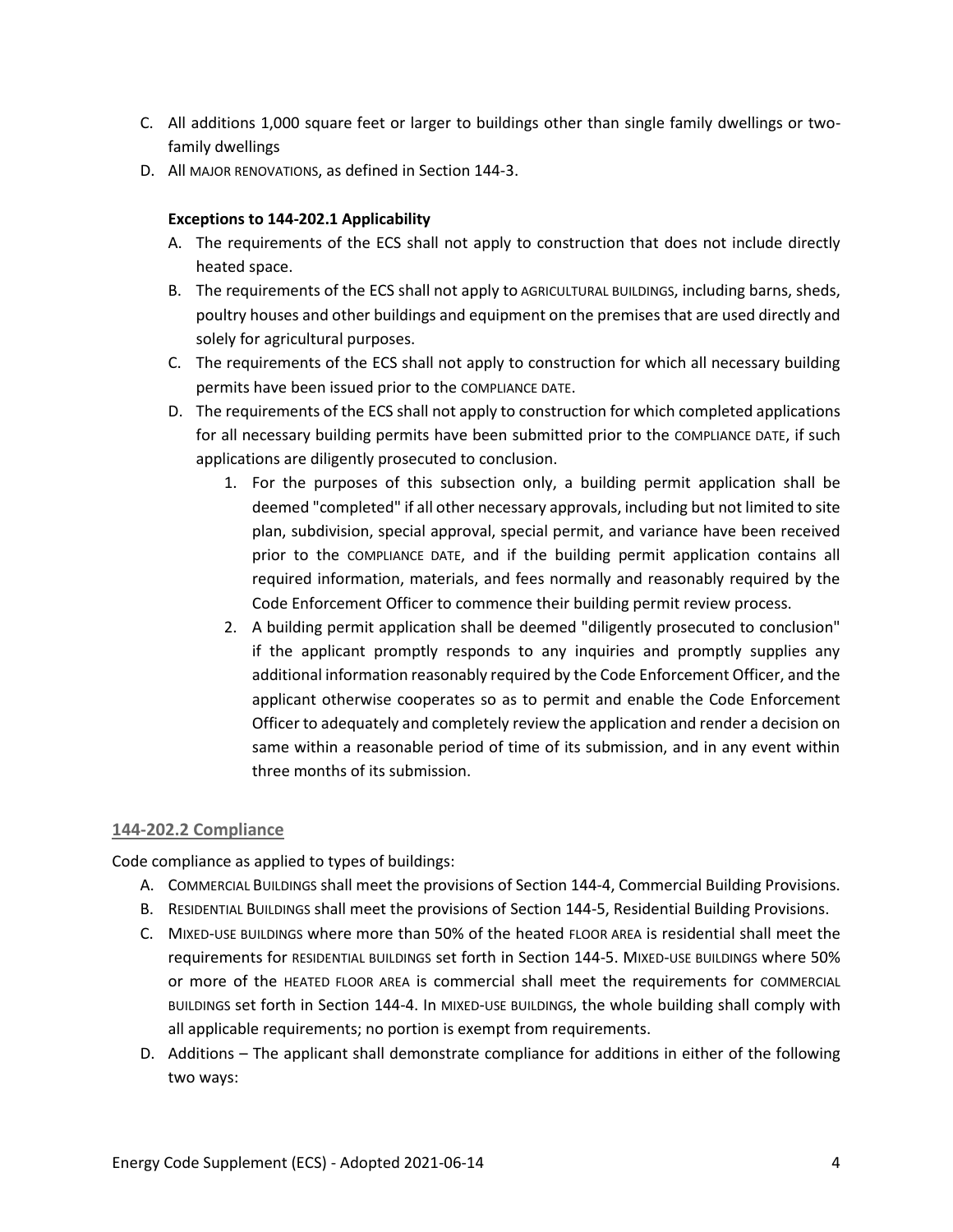- 1. Independent of the existing building: All applicable requirements shall be met for the addition alone, without considering the existing building. If the addition is complying independent of the existing building, then all references to "building" in Sections 144-4, 144-5 and 144-6 shall refer to the addition.
- 2. Together with the existing building: All applicable requirements shall be met for the addition and the existing building together, as a whole. If the addition is complying together with the existing building, then all references to "building" in Sections 144-4, 144-5, and 144-6 shall refer to the addition and the existing building together.
- E. In MAJOR RENOVATIONS, the whole building, including space outside of the WORK AREA, shall comply with all applicable requirements.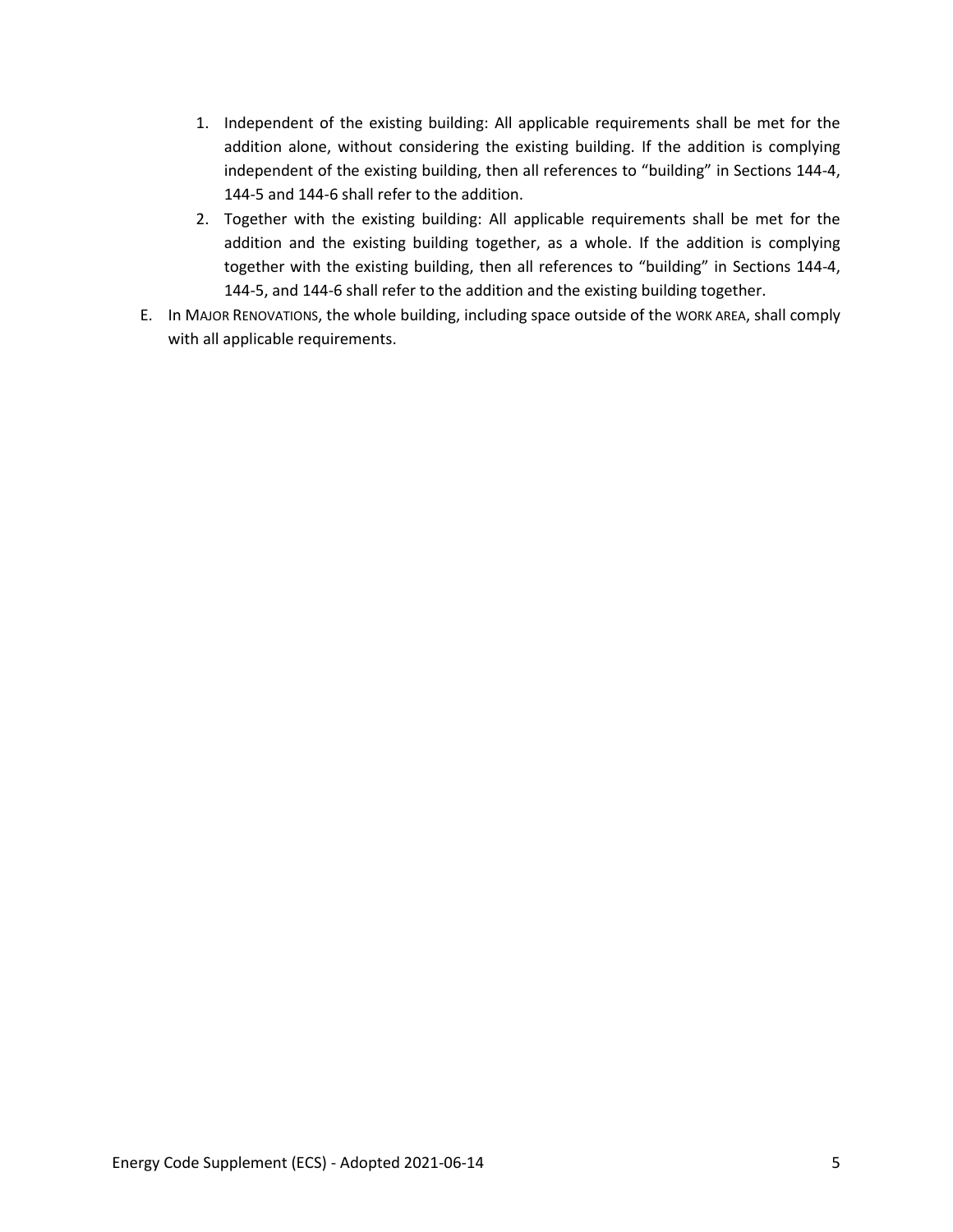## Section 144-3 DEFINITIONS

## SUBSECTION 144-301 GENERAL

#### **144-301.1 Terms Defined in Other Codes**

Where terms are not defined in this code and are defined in the Energy Conservation Construction Code of New York State, such terms shall have the meanings ascribed to them as in that code. Where terms are not defined in this code and are defined in a New York State code other than the Energy Conservation Construction Code, and the applicable code is specifically referenced in relation to the terms, such term shall have the meanings ascribed to them in relation to the referenced code.

## SUBSECTION 144-302 GENERAL DEFINITIONS

ACCREDITED PASSIVE HOUSE CERTIFIER - An organization accredited by Passive House Institute or Passive House Institute US as a Passive House Certifier. A list of Accredited Passive House Certifiers can be found at www.passivehouse.com and [www.phius.org.](http://www.phius.org/)

ADAPTIVE REUSE – The repurposing of a building for a new permitted use or change in occupancy type.

AGRICULTURAL BUILDING - A structure designed and constructed to house farm equipment, farm implements, poultry, livestock, hay, grain, or other horticultural products. This structure shall not be a place of human habitation or a place of employment where agricultural products are processed, treated, or packaged, nor shall it be a place used by the public.

ASHRAE 90.1 - The publication entitled "ANSI/ASHRAE/IES Standard 90.1, Energy Standard for Buildings Except Low-rise Residential Buildings" published by ASHRAE, the American Society of Heating, Refrigerating and Air-Conditioning Engineers. In several provisions, a specific printing of the standard is specified, for example, ASHRAE 90.1-2013.

BIOMASS – Organic material that is processed and burned to provide energy, particularly for space heating, through direct thermal energy. Biomass for space heating purposes includes cord wood, pellets, and chips.

BUILDING THERMAL ENVELOPE – The insulated exterior walls (above and below grade), floors, ceilings, roofs, and any other building element assemblies that enclose heated space or provide a boundary between heated space and unheated space.

COMMERCIAL BUILDING – See also MIXED-USE BUILDING. Any building that is not included in the definition of RESIDENTIAL BUILDING.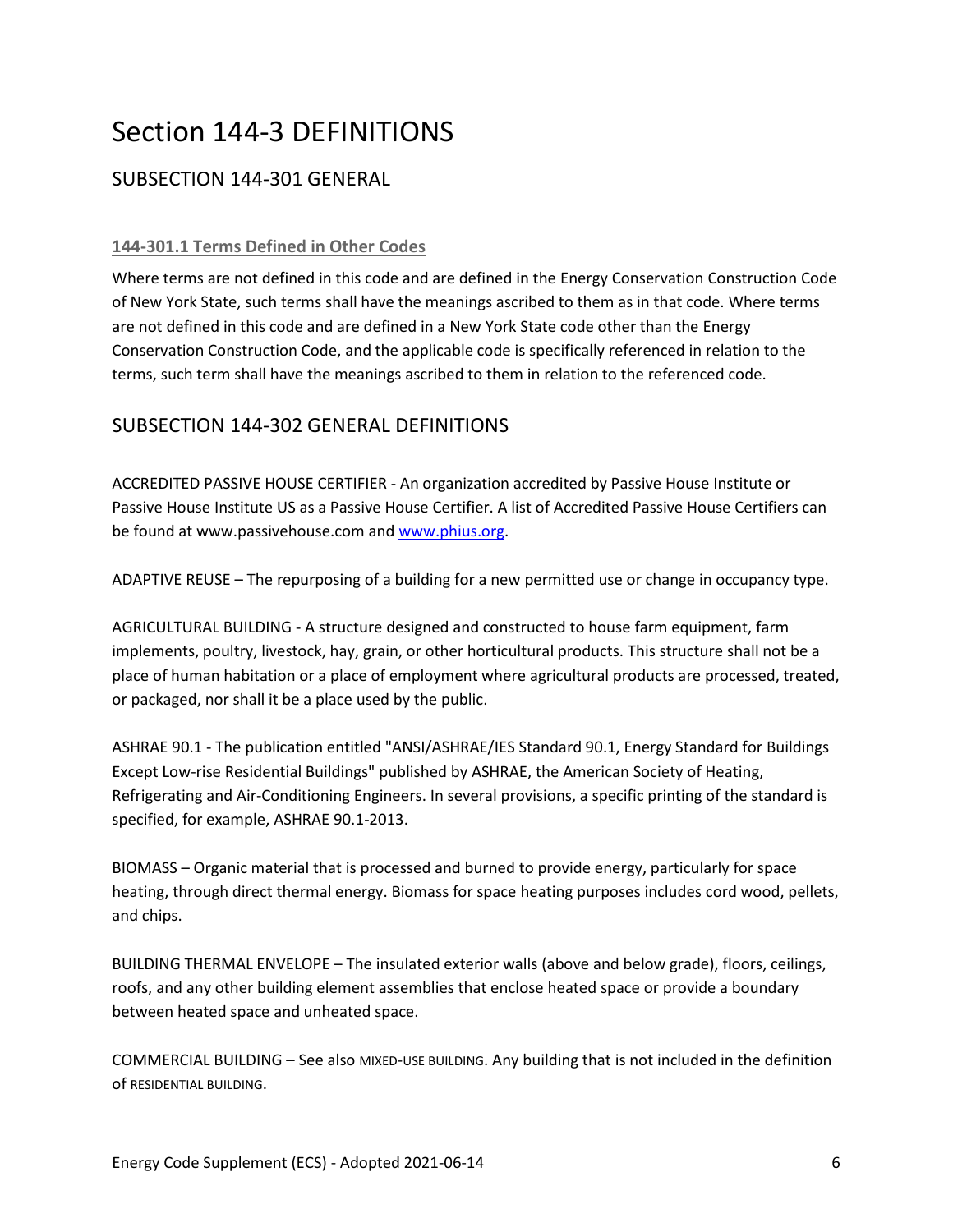COMMUNITY RENEWABLE ENERGY FACILITY: An off-site renewable energy system or facility that is qualified as a community energy facility under applicable New York state and local utility statutes and rules.

COMPLIANCE DATE – The 91st day after Ithaca Town Board adoption of the local law containing the ECS.

DESIGN PROFESSIONAL – A Professional Engineer (PE) or a Registered Architect (RA) licensed to practice in the State of New York.

DIRECTLY HEATED FLOOR AREA – The horizontal projection of the floors associated with the directly heated space.

DIRECTLY HEATED SPACE - An area or room that is enclosed within the BUILDING THERMAL ENVELOPE and is directly heated using FOSSIL FUEL, electricity, or BIOMASS as the energy source. Spaces are indirectly heated (and not directly heated) where they connect through openings with heated spaces, where they are separated from heated spaces by uninsulated walls, floors or ceilings, or where they contain uninsulated ducts, piping or other sources of heating using FOSSIL FUEL, electricity, or BIOMASS.

DORMITORY - A multiple dwelling which provides sleeping accommodations and domestic facilities and services for a group of college, university or secondary school students.

EASY PATH – Also known as PRESCRIPTIVE COMPLIANCE PATH. One possible compliance path for this Code, under which a certain number of points must be earned.

ECS – The Energy Code Supplement, which is Chapter 144 of the Ithaca Town Code.

ELECTRIC VEHICLE CHARGING STATION (ELECTRIC VEHICLE SUPPLY EQUIPMENT [EVSE], EV CHARGING STATION, CHARGING POINT) - The element in an infrastructure that supplies electric energy for the recharging of plug-in electric vehicles.

ELECTRIC VEHICLE PARKING SPACE (EV PARKING SPACE or EV SPACE) – A parking space that includes access to a dedicated electric vehicle charging port and supporting electrical infrastructure, collectively referred to as Electric Vehicle Supply Equipment (EVSE).

ENERGY USE – All references to energy use in this chapter refer to site energy use, which is the heat and electricity consumed by a building as reflected at the meter and/or in the utility bills.

ENERGY PROFESSIONAL - A professional holding a current accreditation in the energy field from BPI, AEE, ASHRAE, RESNET, or other body approved by the Director of Code Enforcement or their designee.

FLOOR AREA – The total square footage of all levels as measured from the inside finished surface of the walls, but excluding outside courts, unconditioned garages, and uninhabitable crawl spaces and attics.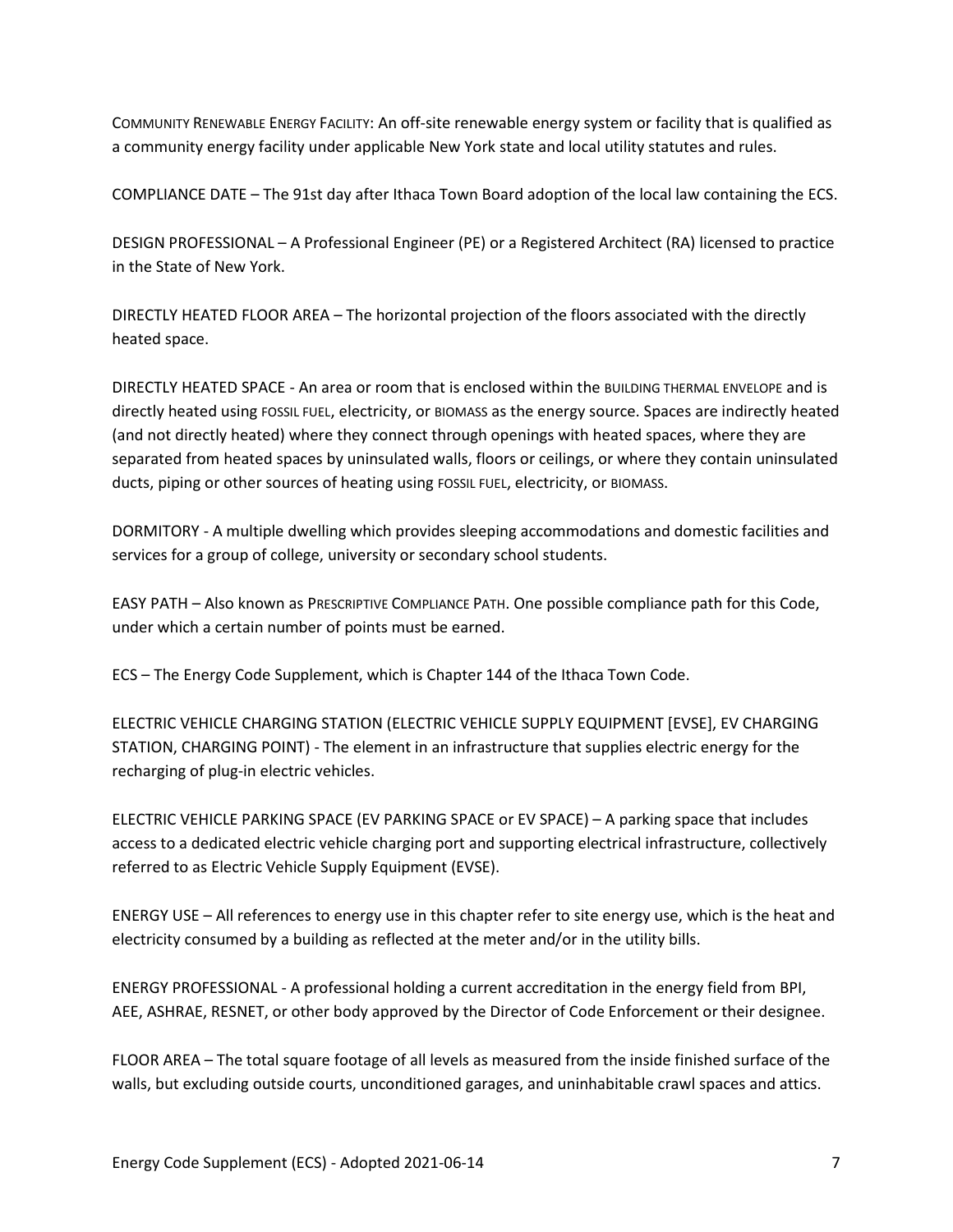FOSSIL FUELS – An energy source formed in the Earth's crust from decayed organic material. The common fossil fuels are petroleum, coal, and natural gas. For purposes of this ECS, fossil fuels shall also include common extracts, derivatives, and products of fossil fuels, including but not limited to propane, kerosene, and gasoline.

GREENHOUSE GAS (GHG) – Any of several gases, including carbon dioxide (CO<sub>2</sub>), methane (CH<sub>4</sub>), nitrous oxide  $(N_2O)$ , and fluorinated gases, that trap heat in the atmosphere.

HEATED FLOOR AREA – The horizontal projection of the floors associated with the heated space.

HEATED SPACE - An area or room that is enclosed within the BUILDING THERMAL ENVELOPE and is directly or indirectly heated using FOSSIL FUEL, electricity, or BIOMASS as the energy source. Spaces are indirectly heated where they connect through openings with heated spaces, where they are separated from heated spaces by uninsulated walls, floors or ceilings, or where they contain uninsulated ducts, piping or other sources of heating using FOSSIL FUEL, electricity, or BIOMASS.

HEAT PUMP, AIR SOURCE – Air source heat pumps extract heat from the ambient air. Water loop boiler/tower heat pumps are not considered air source heat pumps.

HEAT PUMP, GROUND SOURCE – Ground source heat pumps, also known as geothermal heat pumps, are heat pumps that extract heat from the earth, groundwater, a body of water, or similar sources. Water loop boiler/tower heat pumps are not considered ground source heat pumps.

HOTEL – A building containing rooms designed and originally planned to be rented or hired out for living or sleeping accommodations for transient occupancy.

LEADERSHIP IN ENERGY AND ENVIRONMENTAL DESIGN (LEED) – A green building rating/certification system, developed by the U.S. Green Building Council (USGBC) and administered by Green Business Certification, Inc. (GBCI).

LIGHTING POWER ALLOWANCE (LPA) - Maximum allowed lighting power density. Lighting Power Allowances for use in PRESCRIPTIVE COMPLIANCE PATH/EASY PATH point AI4 Right Lighting are given in Table 144-AA1 (Appendix A).

LIGHTING POWER DENSITY (LPD) - Lighting power consumption per square foot of FLOOR AREA, measured in watts per square foot.

LIVABLE SPACE - A space in a building for living, sleeping, eating or cooking. Bathrooms, toilet rooms, closets, halls, storage or utility spaces and similar areas are not considered livable spaces.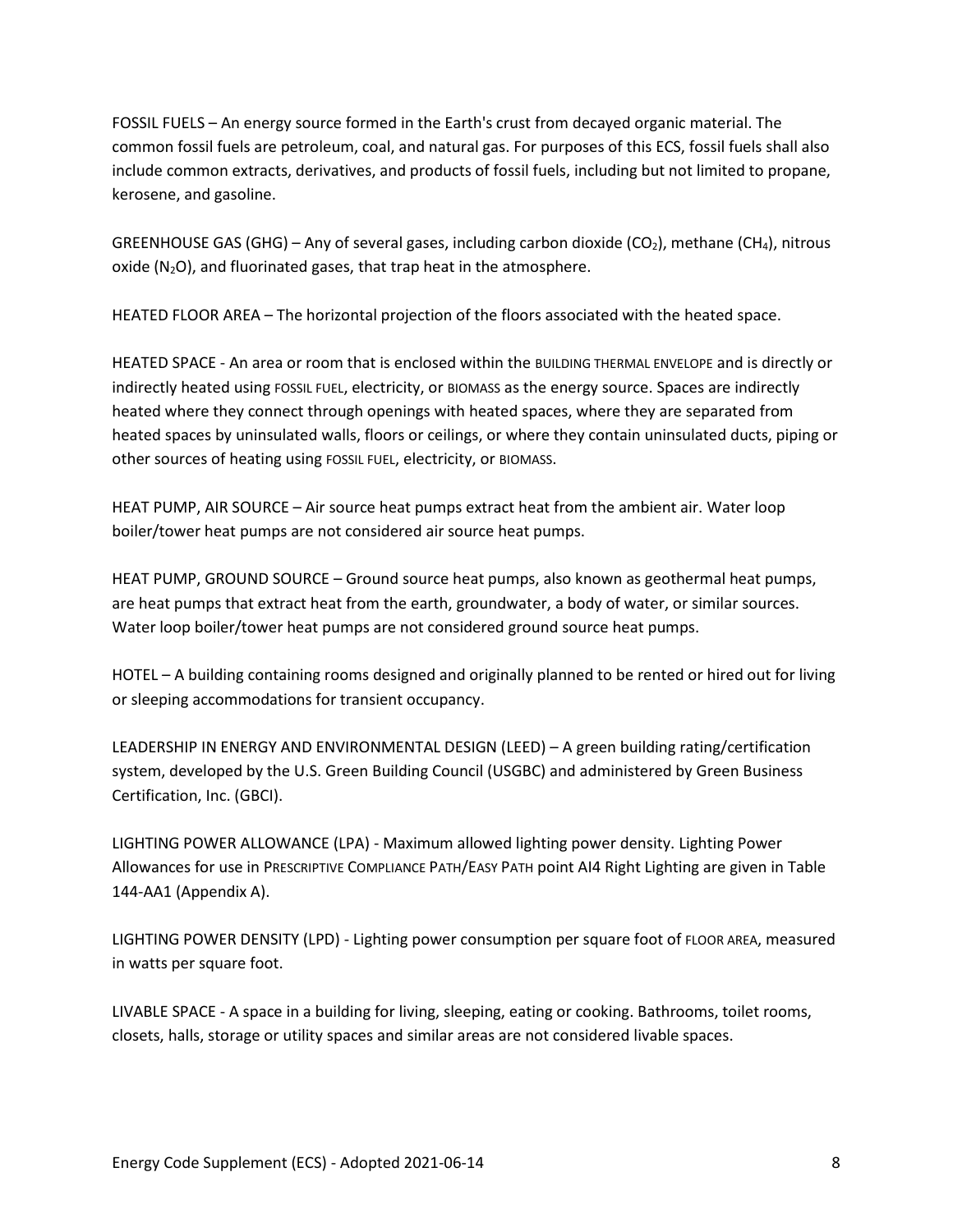MAJOR RENOVATION – Any construction or renovation to an existing structure other than a repair or addition, where (1) the WORK AREA exceeds 75 percent of the FLOOR AREA and (2) two or more of the following occur:

- A. Replacement or new installation of a heating plant or system (e.g. boiler, furnace, or other major system). Changes to ventilation and air conditioning systems are not considered renovations of the heating system.
- B. Construction that involves disassembly of greater than 50% of the area of the above-grade portion(s) of the BUILDING THERMAL ENVELOPE in the building.
- C. Changes to lighting, including but not limited to new installation, replacement, relocation, or removal, of lamps, lighting, or other illumination fixtures in greater than 50% of the building FLOOR AREA. Space within a building interior that is not currently lit, and is not proposed to be lit, shall not count toward the 50% calculation.

MIXED-USE BUILDING – See also RESIDENTIAL BUILDING and COMMERCIAL BUILDING. Any building in which a portion of the use is residential, and a portion of the use is commercial. For purposes of this Supplement, any mixed-use building in which more than 50% of the HEATED FLOOR AREA is for residential use shall be classified as a RESIDENTIAL BUILDING. Any other mixed-use building shall be classified as a COMMERCIAL BUILDING. When determining the size of residential spaces, include all dwelling units, as well as all shared amenity spaces (common areas) that serve only the dwelling units, including but not limited to shared lobbies, hallways, stairways, gyms and laundry areas.

NATIONAL GREEN BUILDING STANDARD (NGBS, OR ICC/ASHRAE 700) – A green building rating/certification system approved by the American National Standards Institute (ANSI), under which points can be earned for energy efficiency; water efficiency; resource efficiency; lot development; operation and maintenance; and indoor environmental quality.

OCCUPIABLE SPACE - A room or enclosed space designed for human occupancy in which individuals congregate for amusement, educational or similar purposes or in which occupants are engaged at labor, and which is equipped with means of egress and light and ventilation facilities meeting the requirements of the Building Code of New York State.

ON-SITE RENEWABLE ENERGY SYSTEM: a renewable energy system located on any of the following:

- A. The building
- B. The property upon which the building is located
- C. A property that shares a boundary with and is under the same ownership or control as the property on which the building is located
- D. A property that is under the same ownership or control as the property on which the building is located and is separated only by a public right-of-way from the property on which the building is located

PASSIVE HOUSE CERTIFICATION – A certification program for buildings, including COMMERCIAL BUILDINGS, constructed to high-performance "passive building standards."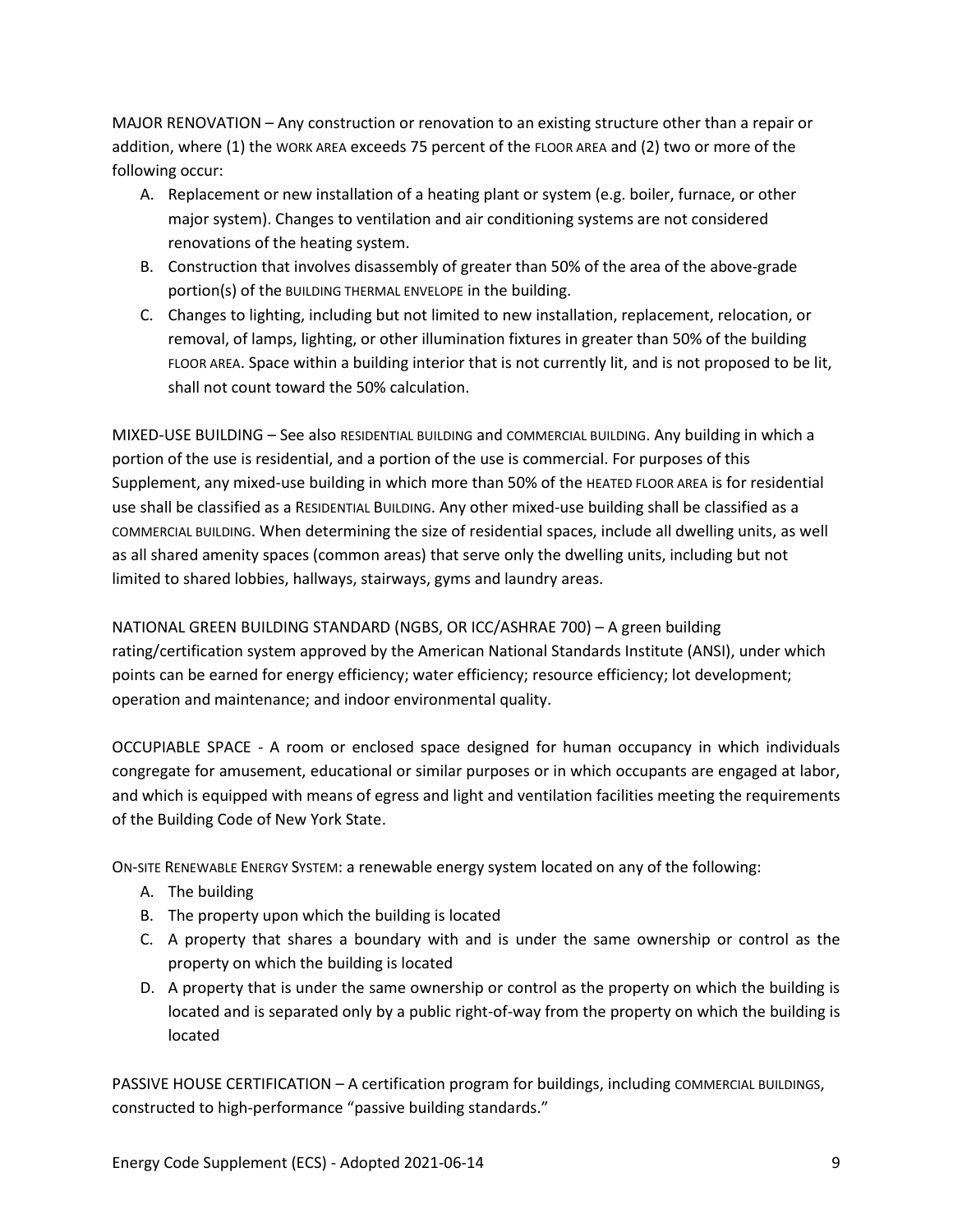PERFORMANCE-BASED COMPLIANCE PATH – Also known as WHOLE BUILDING PATH. A compliance path for the Energy Code Supplement, under which a building must comply with specified standards of one of several certification programs and/or use modeling to show compliance.

PLUG LOAD - A device that is powered by means of an electrical plug and matching socket or receptacle. This excludes devices that are accounted for as part of major building end uses such as HVAC, lighting systems, and water heating.

PRESCRIPTIVE COMPLIANCE PATH – Also known as EASY PATH. A compliance path for the Energy Code Supplement, under which a certain number of points must be earned for the building to show compliance.

PROCESS ENERGY (PROCESS LOAD) - Energy consumed in support of a manufacturing, industrial, commercial, research, or educational process other than space heating, ventilating, air conditioning, SERVICE WATER HEATING, PLUG LOADS, lighting, and appliances. Examples of process loads include commercial cooking, commercial refrigeration, energy used by machinery in manufacturing, energy used by medical equipment, emergency generators, and energy used for agricultural needs. Examples of loads that are *not* considered process loads include electricity required for exhaust fans, heating and cooling for ventilation makeup air for any purpose including kitchen and lab hoods, and energy used for clothes drying.

REC: See RENEWABLE ENERGY CREDIT (REC)

RENEWABLE ENERGY CREDIT (REC)*:* a tradable instrument that represents the environmental attributes of one megawatt-hour of renewable electricity generation and is transacted separately from the electricity generated by the renewable energy source. Also known as REC, renewable energy certificate, energy attribute and energy attribute certificate.

RESIDENTIAL BUILDING – See also MIXED-USE BUILDING. Any building covered by the Residential Code of New York State, as well as any building that is classified in accordance with Chapter 3 of the Building Code of New York State in Group R-2, R-3, or R-4, including any RESIDENTIAL BUILDING that has more than three stories above grade plane.

RESTAURANT – An establishment that prepares and serves meals or drinks to customers onsite or delivers them off-site.

SERVICE WATER HEATING - Also known as domestic hot water heating. Supply of hot water for purposes other than comfort heating.

SPANDREL PANEL - The area of a curtain wall or screen located between vision areas of windows, which conceals structural building components such as columns, floors, HVAC equipment, and plumbing.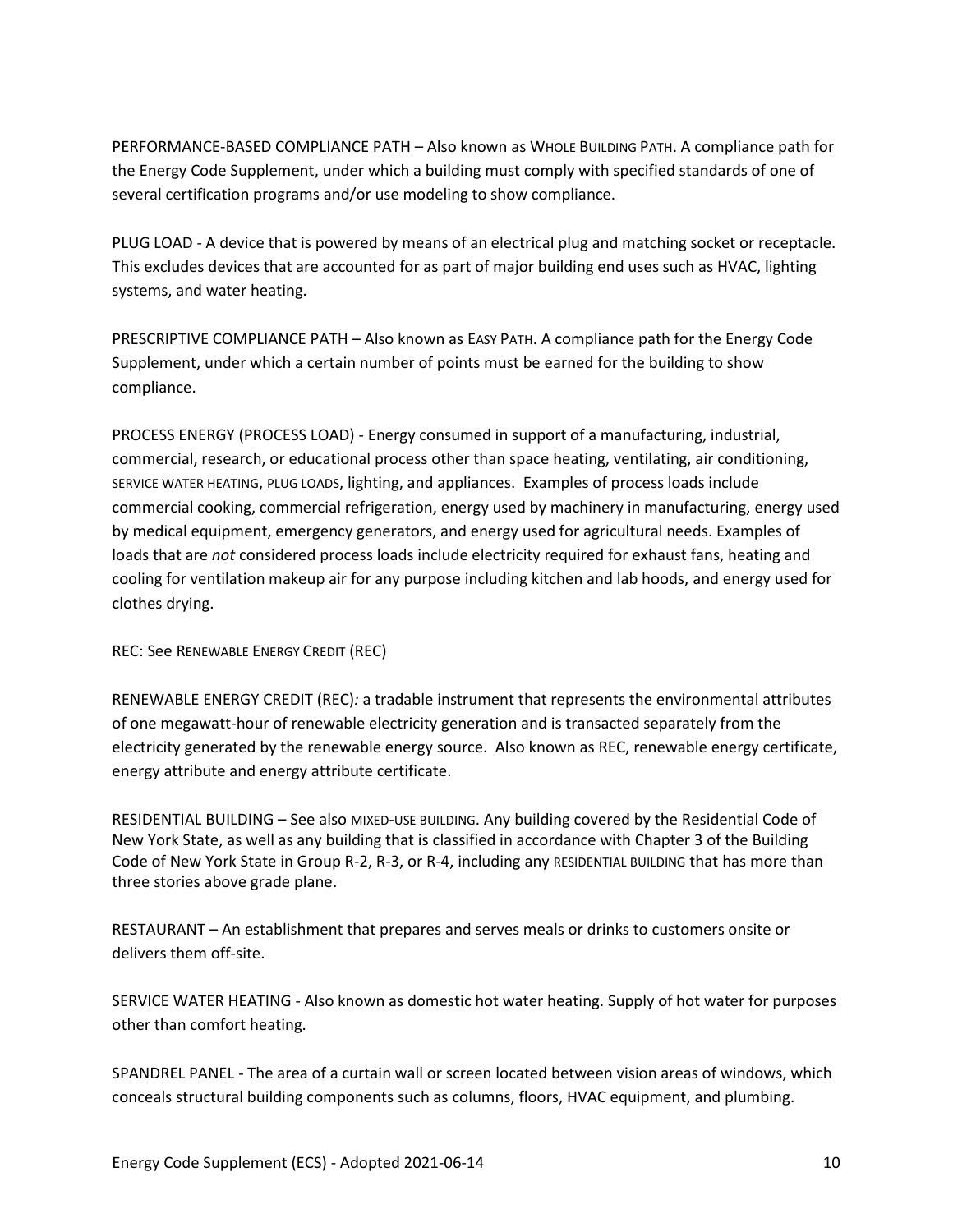SPLIT SYSTEM - A heat pump or air conditioner in which one component is located outdoors and the other component(s) indoors, and which components are connected by refrigerant piping.

TOWN – The Town of Ithaca.

WHOLE BUILDING PATH – Also known as PERFORMANCE-BASED COMPLIANCE PATH. One possible compliance path for the Energy Code Supplement, under which a building must comply with specified standards of one of several certification programs and/or use modeling to show compliance.

WINDOW-TO-WALL RATIO – The total area of exterior glazing (windows) in a building divided by the total area of the above-grade walls, expressed as a percentage.

WORK AREA – That portion or portions of a building consisting of all reconfigured spaces as indicated on the construction documents. Work area excludes other portions of the building where incidental work entailed by the intended work must be performed, and portions of the building where work not initially intended by the owner is specifically required by the provisions of the New York State Existing Building Code.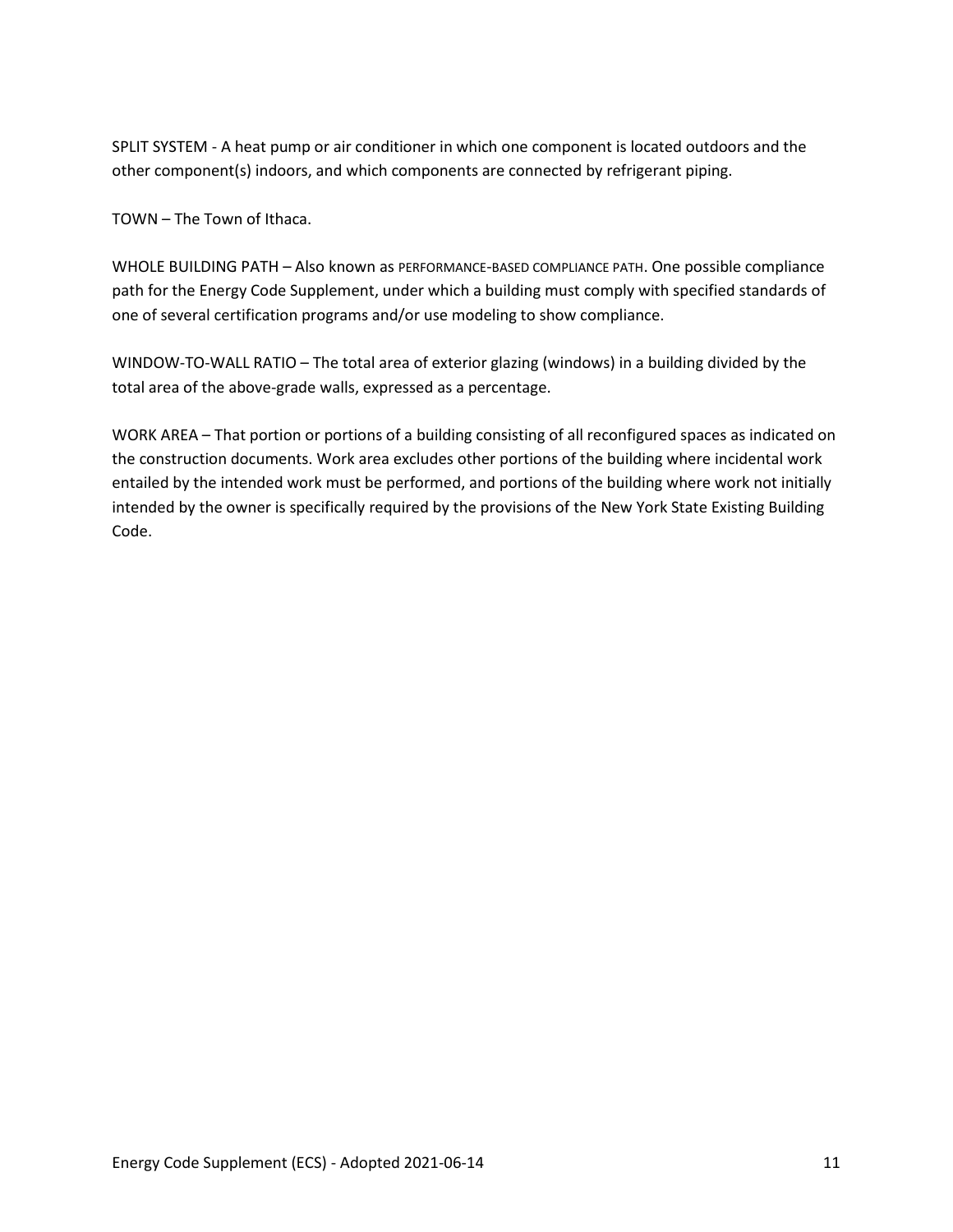## Section 144-4 COMMERCIAL BUILDING PROVISIONS

## SUBSECTION 144-C401 GENERAL

#### **144-C401.1 Scope**

The provisions in this subsection are applicable to COMMERCIAL BUILDINGS and MIXED-USE BUILDINGS where 50% or more of the HEATED FLOOR AREA is commercial, their building sites, and associated systems and equipment.

#### **144-C401.2 Application**

COMMERCIAL BUILDINGS shall comply with one of the following:

- A. PRESCRIPTIVE COMPLIANCE PATH/EASY PATH: The requirements of Subsection 144-C402
	- 1. As part of the application packet, the applicant shall submit a checklist and worksheet which the TOWN shall use as the basis for verifying and showing compliance with the ECS.
- B. PERFORMANCE-BASED COMPLIANCE PATH/WHOLE BUILDING PATH: The requirements of Subsection 144- C403
	- 1. As part of the application packet, the applicant shall submit the relevant documentation, which is detailed in 144-C403, which the TOWN shall use as the basis for verifying and showing compliance with the ECS.

## SUBSECTION 144-C402 PRESCRIPTIVE COMPLIANCE PATH/EASY PATH

#### **144-C402.1 General**

Until January 1, 2023, to meet the requirements of this subsection 144-C402, a building must achieve a minimum of six (6) of the points described in this subsection. A summary table is provided in 144-C402.6. See 144-C404 for enhanced requirements beginning on and after January 1, 2023, and additional enhanced requirements beginning on and after January 1, 2026.

#### **C402.2 Efficient Electrification (EE)**

#### **144-C402.2.1 EE1 Heat Pumps for Space Heating**

Two points shall be earned for using AIR SOURCE HEAT PUMPS or three pointsshall be earned for using GROUND SOURCE HEAT PUMPS, as described in 144-C402.2.1.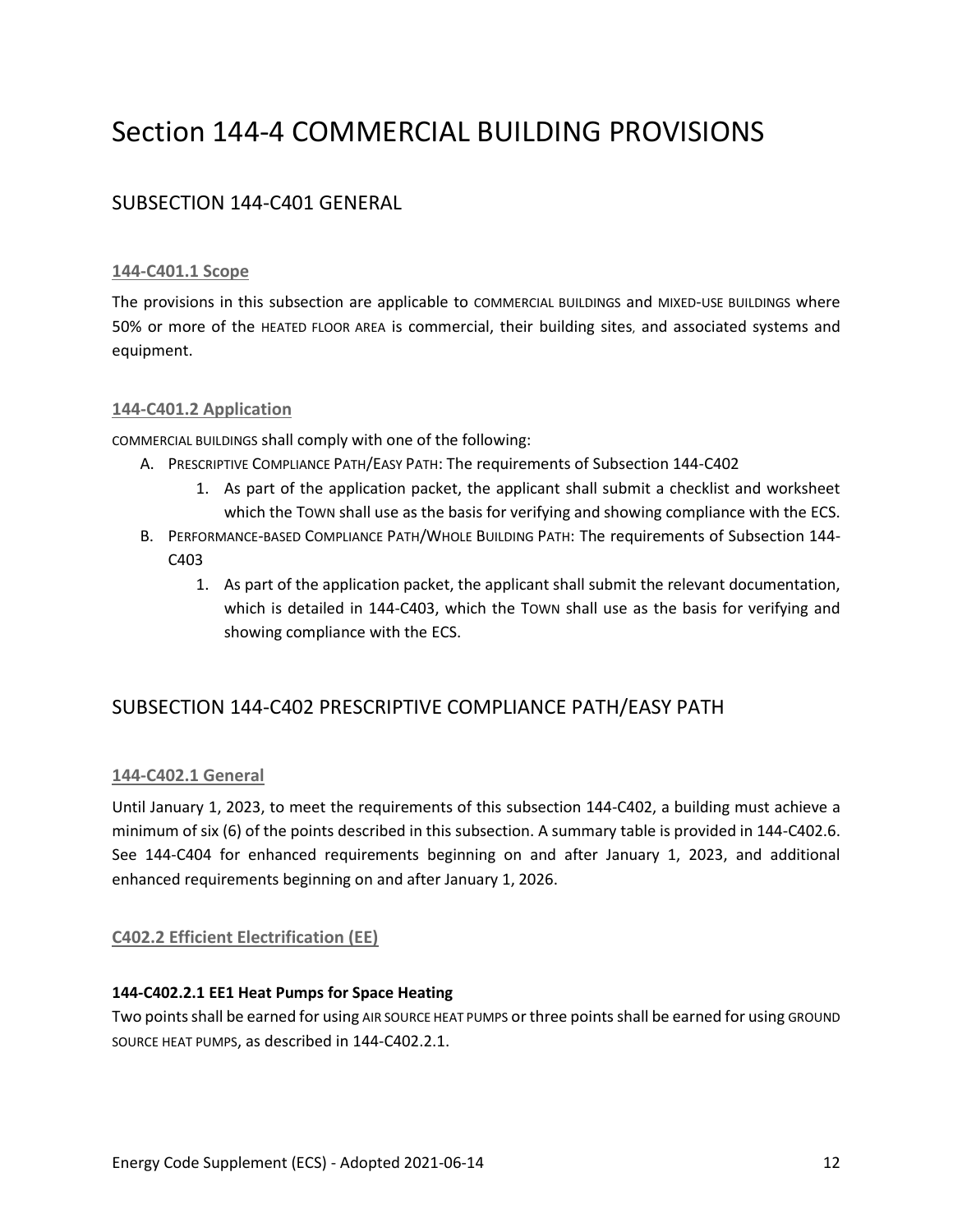#### 144-C402.2.1.1

Only AIR SOURCE HEAT PUMPS or GROUND SOURCE HEAT PUMPS shall be used for all space-heating needs, with exceptions for electric resistance heating as described in subsection 144-402.2.1.4. A heating system that uses only GROUND SOURCE HEAT PUMPS (and electric resistance heating as allowed) shall earn three points. A heating system that uses only AIR SOURCE HEAT PUMPS or uses a combination of air source and GROUND SOURCE HEAT PUMPS (and electric resistance heating as allowed) shall earn two points.

#### 144-C402.2.1.2

FOSSIL FUELS shall not be used for any space heating, space cooling or ventilation systems in the building, including backup heating systems. Water loop boiler/tower heat pumps that use FOSSIL FUELS shall not earn credit under this point.

#### 144-C402.2.1.3

Except as stated in the second sentence of this provision 144-C402.2.1.3, AIR SOURCE HEAT PUMPS shall be listed in the Northeast Energy Efficiency Partnerships (NEEP) Cold Climate AIR SOURCE HEAT PUMP Product List, for the product types and sizes covered. For any AIR SOURCE HEAT PUMP not covered by NEEP, the heat pump shall use a variable speed compressor(s) and the heat pump compressor(s) shall operate in temperatures below zero (0) degrees Fahrenheit (the compressor may be supplemented by electric resistance heat in accordance with the exceptions described in subsection 144-402.2.1.4).

#### 144-C402.2.1.4

To allow flexibility, electric resistance heat is allowed for a portion of space heating needs. Applicants shall submit documentation showing that at least one of the following conditions is met.

- A. Stand-alone electric resistance heating (not associated with heat pumps) is used to heat 10% or less of the building's HEATED FLOOR AREA.
- B. Stand-alone electric resistance heating (not associated with heat pumps) is used to meet 10% or less of the building's projected annual space heating load.

#### **144-C402.2.2 EE2 Heat Pumps for Service Water Heating**

One point shall be earned for meeting the requirements of 144-C402.2.2.

Restrictions: This point may only be earned when all commercial portions of the building meet one of the following criteria.

- A. Are classified as HOTEL, RESTAURANT, or inpatient healthcare
- B. Collectively use more than 40 gallons of water per square foot on an annual basis, as cited in the latest COMMERCIAL BUILDINGS Energy Consumption Survey (CBECS) or comparable source

#### 144-C402.2.2.1

All SERVICE WATER HEATING systems shall use heat pumps and shall not use FOSSIL FUELS. All heat pump water heaters shall be set on heat pump-only mode.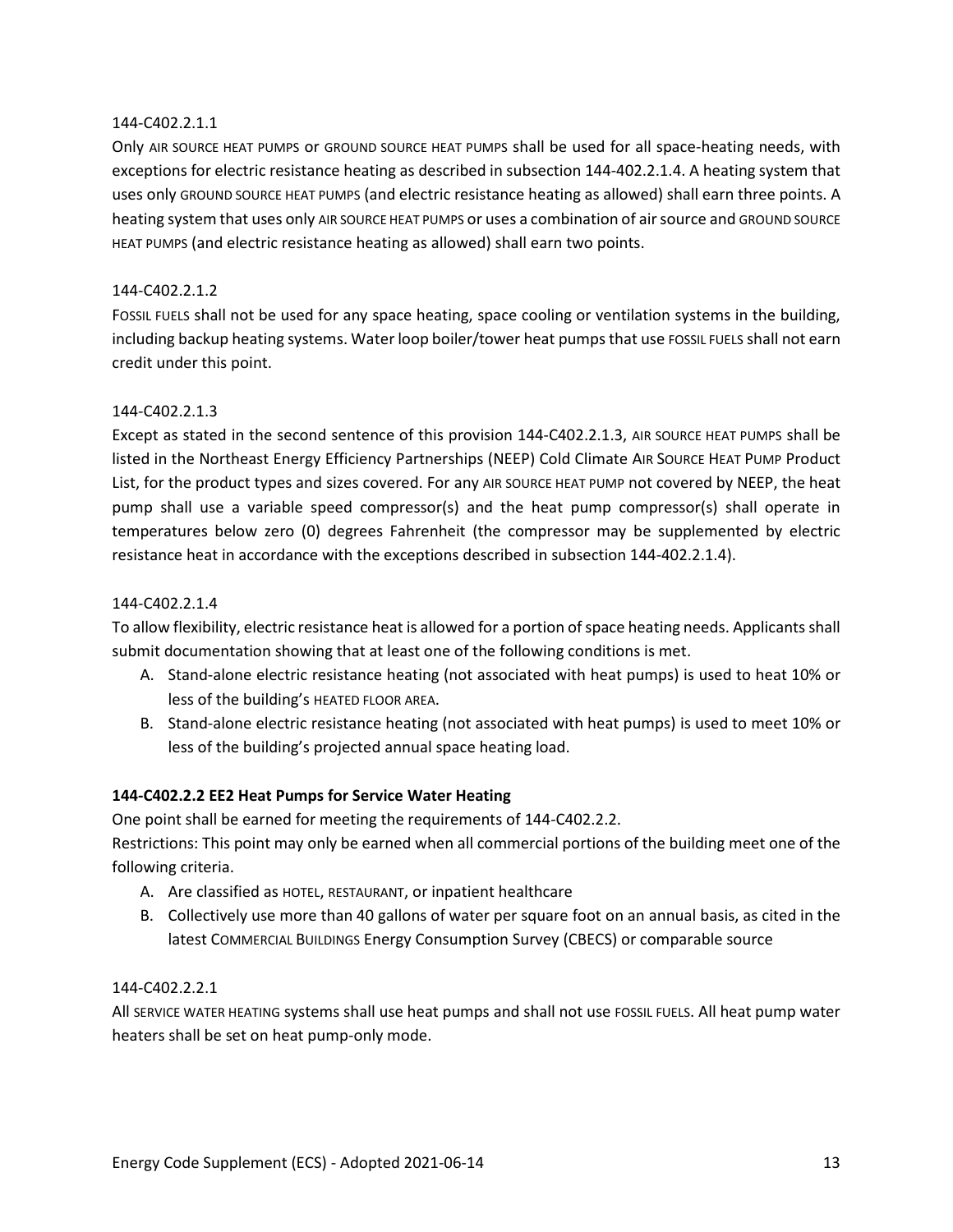**Exception**: In commercial kitchens, booster heat units for dishwashing must be electric, but shall be exempt from the heat pump requirement. Units used to pre-heat water for dishwashing shall use heat pumps.

#### **144-C402.2.3 EE3 Commercial Cooking Electrification**

Three points shall be earned for meeting the requirements of 144-C402.2.3. Restrictions:

- A. Points may only be earned for buildings or portions thereof that are RESTAURANTS or other food service establishments that use a commercial kitchen hood, and
- B. Points may only be earned if the building does not use FOSSIL FUELS, except for PROCESS ENERGY. For this point, PROCESS ENERGY shall exclude commercial cooking.

#### 144-C402.2.3.1

All cooking equipment, including but not limited to ranges, griddles, and fryers, shall be electric.

#### **144-C402.3 Affordability Improvements (AI):**

#### **144-C402.3.1 AI1 Smaller Building/Room Size**

One or two points may be earned according to the requirements below. Restrictions:

- A. This point may only be earned for HOTELS.
- B. For additions, this point may only be earned if the applicant demonstrates ECS compliance for the addition together with the existing building. This point may not be earned when considering the addition independent of the existing building.

#### 144-C402.3.1.1

For HOTELS, the average DIRECTLY HEATED FLOOR AREA of all guest rooms in the building shall not be greater than the maximum average guest room size listed in Table 144-C402.3.1.1. Individual guest rooms may exceed the maximum size.

Table 144-C402.3.1.1

Area Requirements for Hotels and Motels

| Maximum average guest room size<br>allowed to receive one point (SF)  | 280 |
|-----------------------------------------------------------------------|-----|
| Maximum average guest room size<br>allowed to receive two points (SF) | 230 |

#### **144-C402.3.2 AI2 Heating System in Heated Space**

One point may be earned according to the requirements below.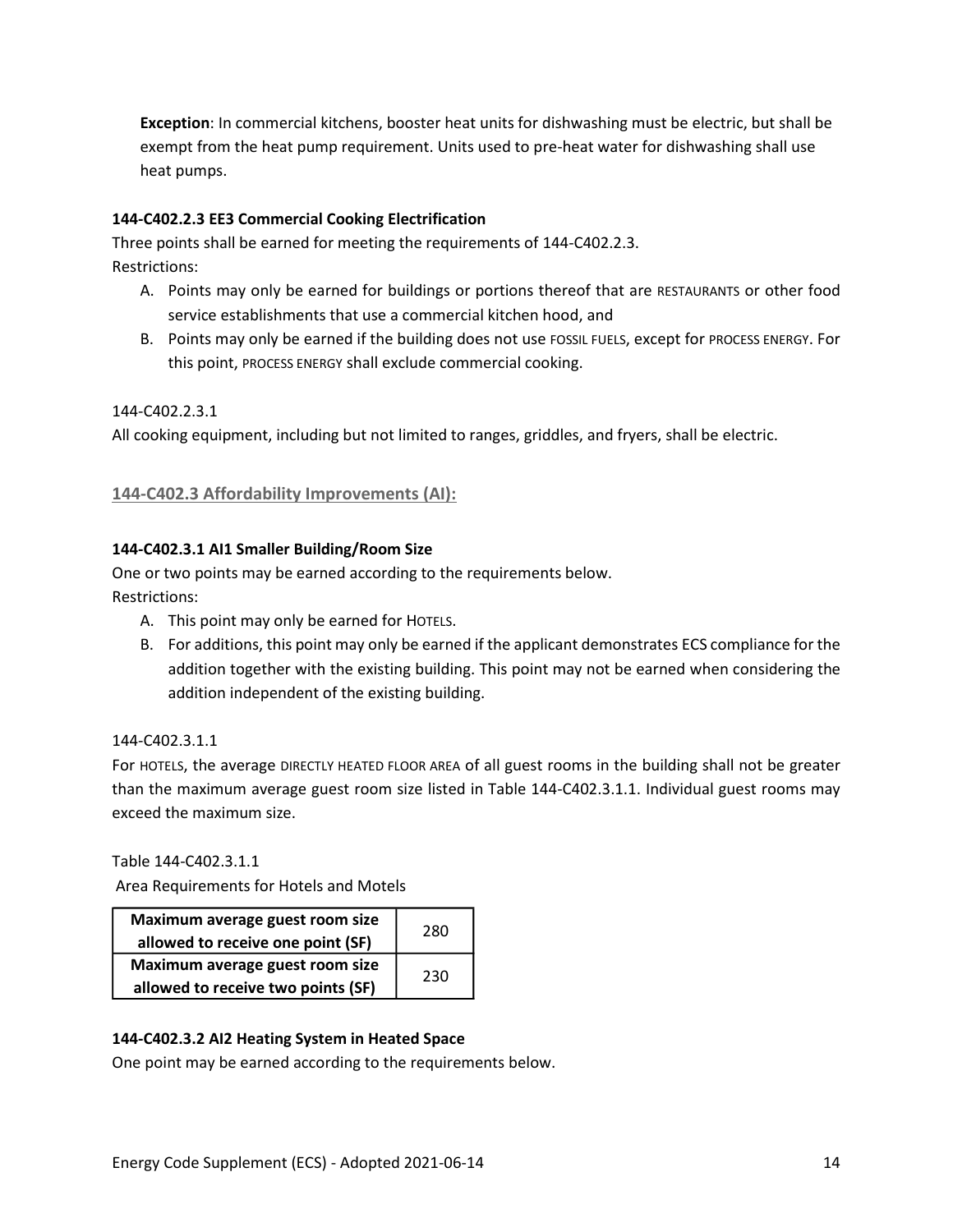#### 144-C402.3.2.1

All components of heating systems shall be installed inside space that meets all the following criteria:

- A. Inside the BUILDING THERMAL ENVELOPE
- B. DIRECTLY HEATED SPACE
- C. LIVABLE SPACE, OCCUPIABLE SPACE or contiguous to LIVABLE SPACE or OCCUPIABLE SPACE
- D. On a building level where at least 50% of the FLOOR AREA is DIRECTLY HEATED FLOOR AREA

For purposes of this subsection, heating system includes all parts of the system except for exhaust components and dedicated air intake components, including but not limited to mechanical equipment and the distribution network. Examples of spaces that are not allowed for heating system installation include but are not limited to: unheated or unfinished basements and attics, crawl spaces, outdoors, roofs, and exterior wall cavities. Rooftop systems, window-mounted systems, and "through-the wall" equipment such as packaged terminal equipment shall not be used.

#### **Exceptions:**

- A. Outdoor units of SPLIT SYSTEM heat pumps may be located outdoors.
- B. There are no limitations on the location of refrigerant piping.

#### **144-C402.3.3 AI3 Efficient Building Shape**

One point may be earned according to the requirements below.

#### 144-C402.3.3.1

The exterior surface area divided by the DIRECTLY HEATED FLOOR AREA shall be less than the maximum value provided in Table 144-C402.3.3.1.

#### 144-C402.3.3.2

The exterior surface area shall be measured along the above-grade portion(s) of the BUILDING THERMAL ENVELOPE, including but not limited to walls, roofs/ceilings (depending on the location of insulation), and exposed floors (such as those below a cantilever). The area of windows, doors, and skylights shall be included as part of the exterior surface area. The areas of the BUILDING THERMAL ENVELOPE between DIRECTLY HEATED SPACES and indirectly heated spaces or unheated spaces, such as the wall between a heated building and an attached unheated garage, shall be included as part of the exterior surface area.

#### 144-C402.3.3.3

For additions, the area of the BUILDING THERMAL ENVELOPE between DIRECTLY HEATED SPACE in the addition and DIRECTLY HEATED SPACE in the original building (including shared walls and, if the addition is above the original building, floors/ceilings) shall not be counted as part of the exterior surface area.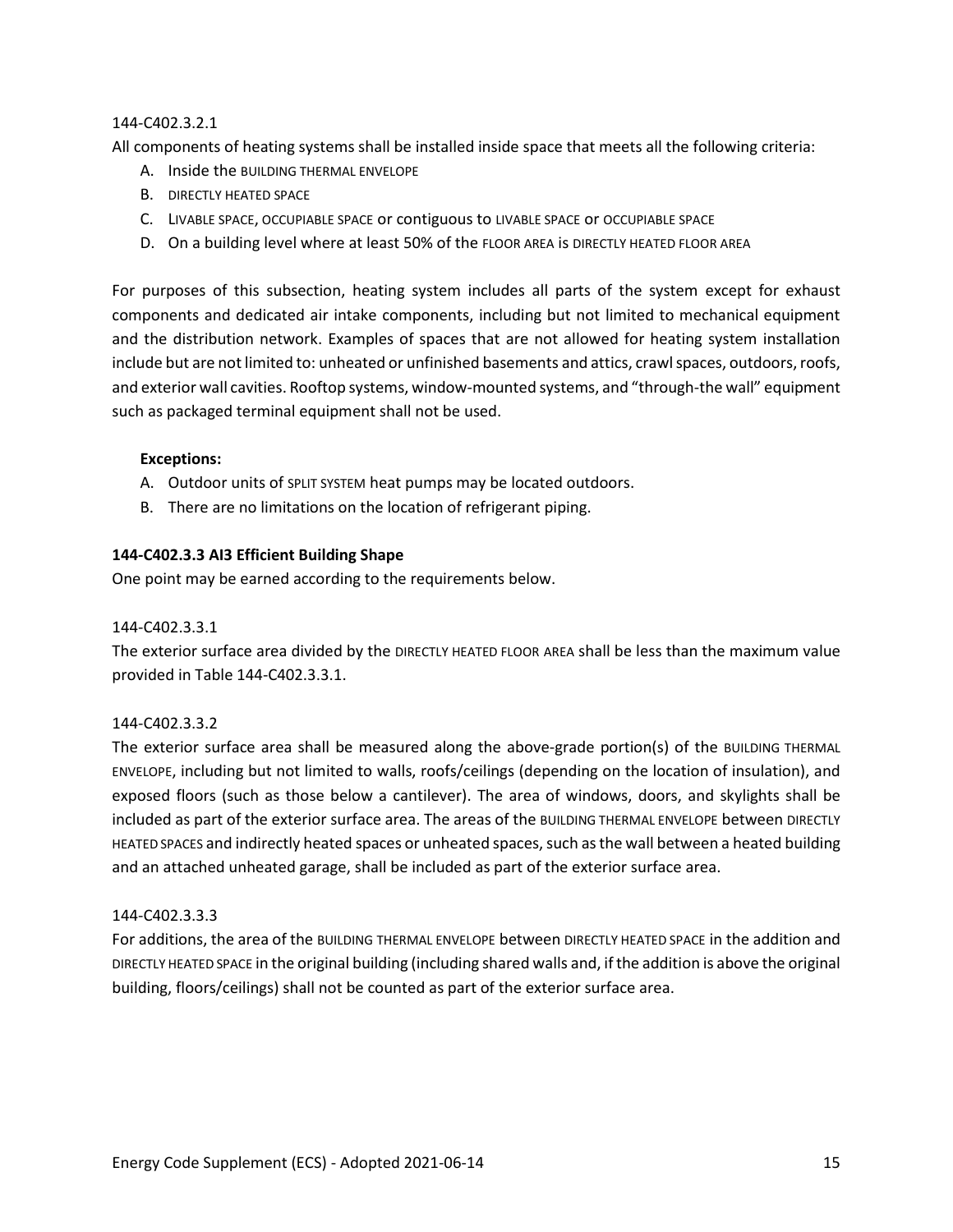## **Table 144-C402.3.3.1**

|                 | Maximum Value of:          |                            | Maximum Value of:          |
|-----------------|----------------------------|----------------------------|----------------------------|
|                 | Exterior Surface Area (SF) |                            | Exterior Surface Area (SF) |
| Directly Heated | divided by Directly Heated | Directly Heated            | divided by Directly Heated |
| Floor Area (SF) | Floor Area (SF)            | Floor Area (SF)            | Floor Area (SF)            |
| 199 or less     | 4.69                       | $\overline{3,000}$ - 3,999 | 1.60                       |
| $200 - 299$     | 3.88                       | $4,000 - 4,999$            | 1.48                       |
| 300 - 399       | 3.45                       | $5,000 - 5,999$            | 1.39                       |
| $400 - 499$     | 3.17                       | $6,000 - 6,999$            | 1.31                       |
| $500 - 599$     | 2.98                       | 7,000 - 7,999              | 1.25                       |
| $600 - 699$     | 2.83                       | $8,000 - 8,999$            | 1.19                       |
| 700 - 799       | 2.71                       | $9,000 - 9,999$            | 1.15                       |
| 800 - 899       | 2.68                       | $10,000 - 14,999$          | 1.05                       |
| $900 - 999$     | 2.57                       | 15,000 - 19,999            | 0.94                       |
| $1,000 - 1,099$ | 2.47                       | 20,000 - 29,999            | 0.84                       |
| $1,100 - 1,199$ | 2.38                       | 30,000 - 39,999            | 0.75                       |
| $1,200 - 1,299$ | 2.31                       | 40,000 - 49,999            | 0.68                       |
| $1,300 - 1,399$ | 2.24                       | 50,000 - 59,999            | 0.64                       |
| $1,400 - 1,499$ | 2.18                       | $60,000 - 69,999$          | 0.61                       |
| $1,500 - 1,599$ | 2.13                       | 70,000 - 79,999            | 0.58                       |
| $1,600 - 1,699$ | 2.08                       | 80,000 - 89,999            | 0.55                       |
| $1,700 - 1,799$ | 2.04                       | 90,000 - 99,999            | 0.53                       |
| 1,800 - 1,899   | 2.00                       | 100,000 - 199,999          | 0.46                       |
| 1,900 - 1,999   | 1.96                       | 200,000 - 299,999          | 0.39                       |
| $2,000 - 2,499$ | 1.86                       | 300,000 - 399,999          | 0.35                       |
| 2,500 - 2,999   | 1.74                       | 400,000 or more            | 0.33                       |

#### **144-C402.3.4 AI4 Right Lighting**

One point may be earned according to the requirements below.

#### 144-C402.3.4.1. Mixed-Use Buildings

For MIXED-USE BUILDINGS classified as Commercial, the entire commercial portion and all common areas serving the residential portion (all areas outside of dwelling units, e.g. hallways, lobbies) shall comply with the requirements in this subsection. Lighting inside the dwelling units does not need to comply with the requirements in this subsection.

#### 144-C402.3.4.2 Lighting Power Allowance

The total connected interior lighting power shall not be greater than the interior LIGHTING POWER ALLOWANCE. The total connected interior lighting power shall be calculated using the method described in the Energy Conservation Construction Code of NYS. (*Informative note: the method can be found in the 2020 ECCCNYS in section C405.3.1 Total Connected Interior Lighting Power.*) The total interior LIGHTING POWER ALLOWANCE, in watts, shall be determined according to Table 144-AA1 (Appendix A), for all areas of the building covered in this permit. The LIGHTING POWER ALLOWANCE shall be determined by multiplying the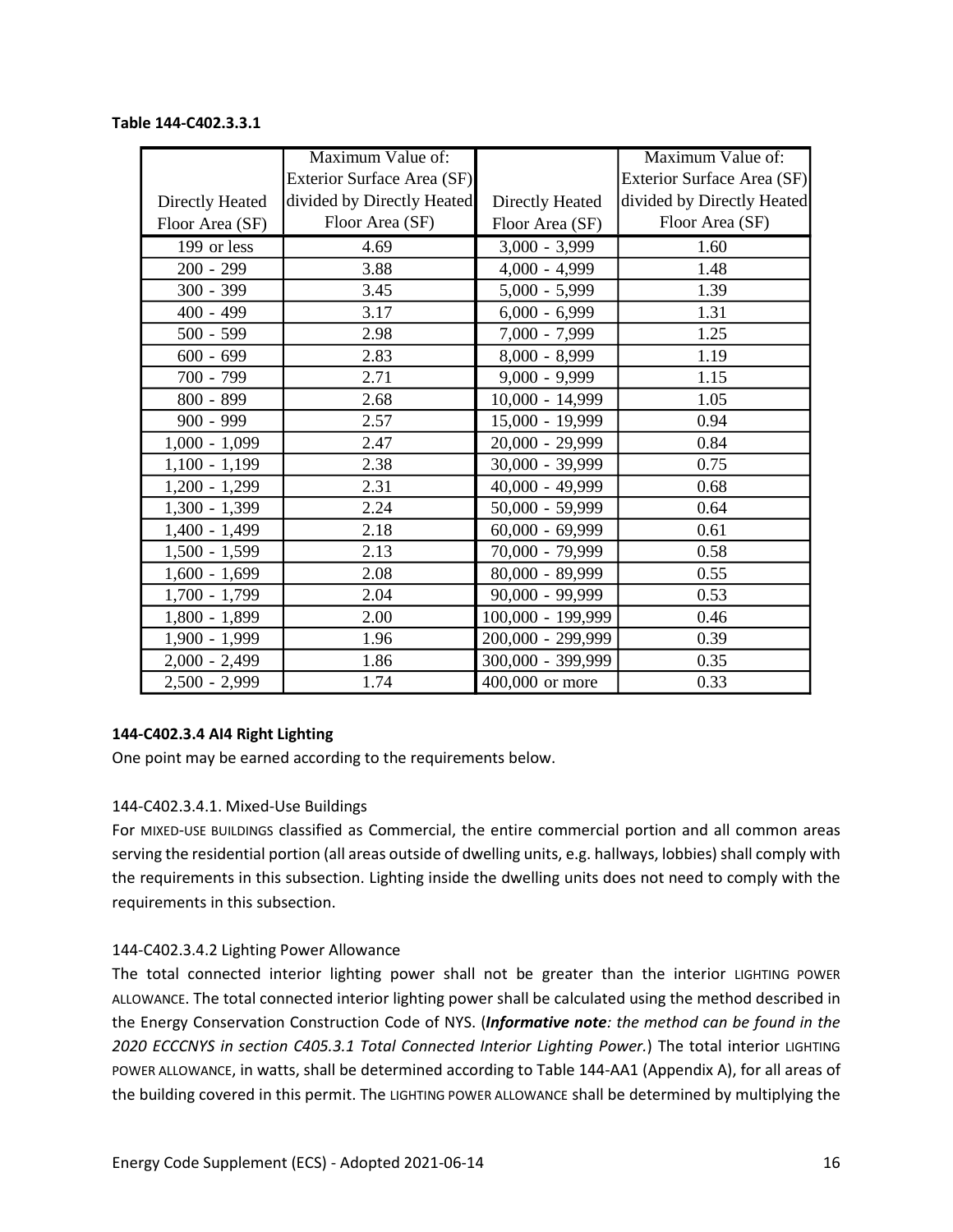FLOOR AREA of each space times the LIGHTING POWER DENSITY (LPD) value for the space type in Table 144-AA1 that most closely represents the proposed use of the space, and then summing the LIGHTING POWER ALLOWANCES for all spaces to calculate the total interior LIGHTING POWER ALLOWANCE. Trade-offs among spaces are permitted. Construction documents shall include a table of space-by-space as-designed LIGHTING POWER DENSITIES along with the LIGHTING POWER ALLOWANCES from Table 144-AA1.

#### 144-C402.3.4.3 Additional interior lighting power.

An increase in the interior LIGHTING POWER ALLOWANCE is permitted for specific lighting functions. Additional power shall be permitted only where the specified lighting is installed and automatically controlled separately from the general lighting, to be turned off during non-business hours. This additional power shall be used only for the specified luminaires and shall not be used for any other purpose. An increase in the interior LIGHTING POWER ALLOWANCE is permitted in the following cases:

A. For lighting equipment to be installed in sales areas specifically to highlight merchandise, the additional lighting power shall be determined in accordance with Equation 144-4-1.

**Equation 144-4-1**: Additional interior LIGHTING POWER ALLOWANCE = 250 watts + (Retail Area 1 \* 0.3 W/ft<sup>2</sup>) + (Retail Area 2 \* 0.3 W/ft<sup>2</sup>) + (Retail Area 3 \* 0.7 W/ft<sup>2</sup>) + (Retail Area 4 \* 1.3 W/ft<sup>2</sup>) Where:

Retail Area 1 = The FLOOR AREA for all products not listed in Retail Area 2, 3 or 4 Retail Area 2 = The FLOOR AREA used for the sale of vehicles, sporting goods, and small electronics. Retail Area 3 = The FLOOR AREA used for the sale of furniture, clothing, cosmetics, and artwork. Retail Area 4 = The FLOOR AREA used for the sale of jewelry, crystal, and china.

**Exception:** Other merchandise categories are permitted to be included in Retail Areas 2 through 4, provided that justification documenting the need for additional lighting power based on visual inspection, contrast, or other critical display is approved by the Code Enforcement Officer.

B. For spaces in which lighting is specified to be installed in addition to the general lighting for the purpose of decorative appearance or for highlighting art or exhibits, provided that the additional lighting power shall be not more than  $0.5$  w/ft<sup>2</sup> of such spaces.

#### 144-C402.3.4.4 Lighting Controls

Except where lighting is required to stay on by New York State or local code, motion sensors are required for interior lighting in the following space types: office, conference room, kitchenette, corridor, stairwell, restroom, lobby. Short off-delay (1 minute or less) is required for motion sensors. Manual control that allows lights to be kept off shall be provided. Except where lighting is required to stay on by New York State or local code, all exterior lighting shall be controlled by motion sensors, as well as photocells that ensure lighting stays off during daylight hours.

#### **Exception:**

Lighting for signs is exempt from the requirements of 144-C402.3.4.4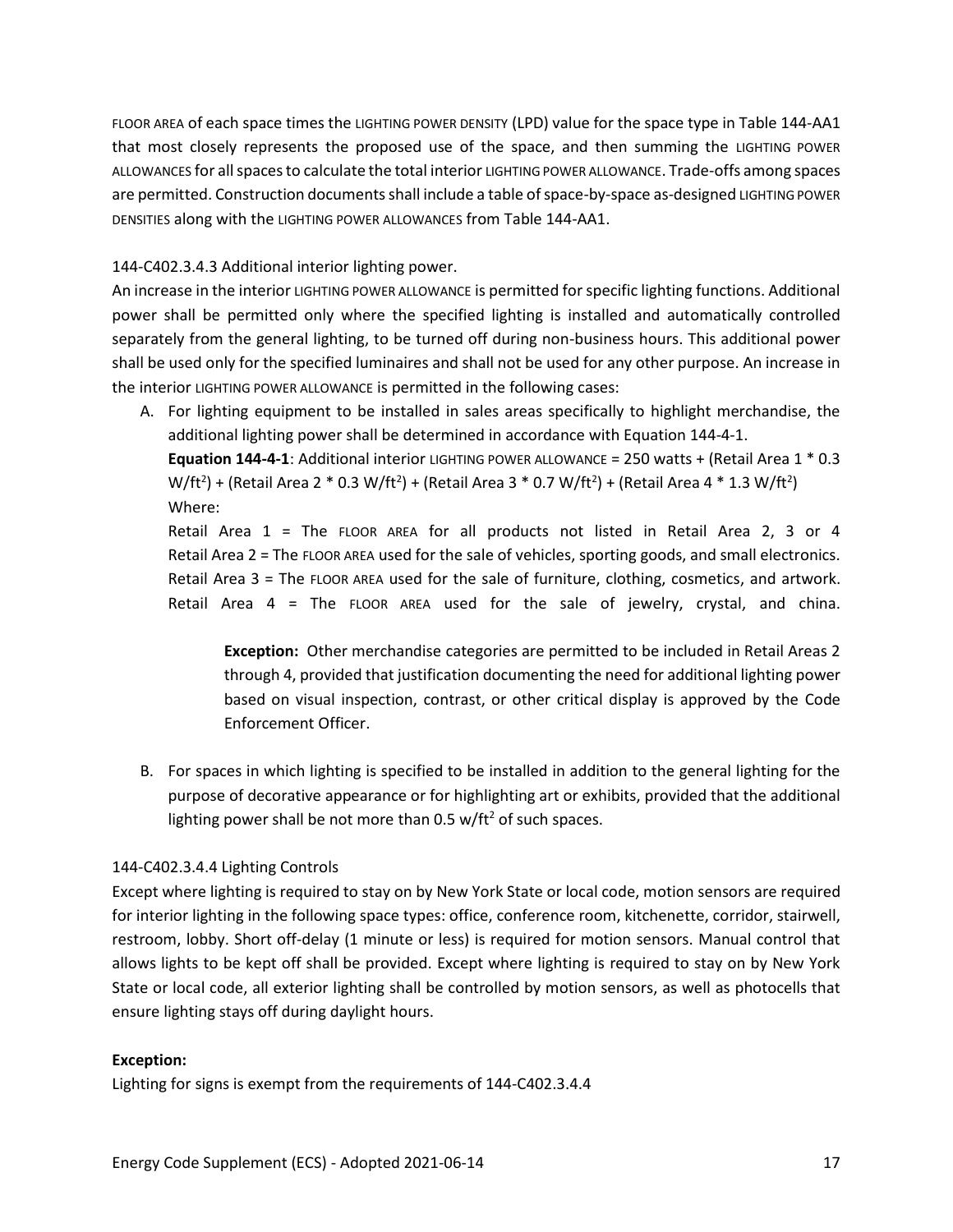#### 144-C402.3.4.5 Other Lighting Standards

All exterior lighting shall comply with the Town of Ithaca Outdoor Lighting Law, TOWN Code Chapter 173.

#### 144-C402.3.4.6 Commissioning

Commissioning of lighting and lighting controls is required. A commissioning plan shall be developed by a DESIGN PROFESSIONAL or an ENERGY PROFESSIONAL or approved agency (as defined in the state energy code) and shall include the following items:

- A. A narrative description of the activities that will be accomplished during each phase of commissioning, including the personnel intended to accomplish each of the activities.
- B. A listing of specific lighting and controls to be tested and a description of the tests to be performed.
- C. Functions to be tested, including but not limited to, LIGHTING POWER DENSITY (to show compliance with LIGHTING POWER ALLOWANCE requirements) and control settings.
- D. Conditions under which the tests will be performed.
- E. Measurable criteria for performance.

The DESIGN PROFESSIONAL or ENERGY PROFESSIONAL shall execute the commissioning plan. A commissioning report, consistent with the commissioning plan, shall be submitted prior to the Certificate of Occupancy being issued.

#### **144-C402.3.5 AI5 Modest Window-to-Wall Ratio**

One point may be earned according to the requirements below.

#### 144-C402.3.5.1

The vertical fenestration area, not including opaque doors and opaque SPANDREL PANELS, shall be not greater than 20 percent of the gross above-grade wall area.

#### 144-C402.3.5.2

For additions, the area of above-grade walls that were part of the BUILDING THERMAL ENVELOPE of the original building but are not part of the BUILDING THERMAL ENVELOPE of the new building shall be counted towards the above-grade wall area of the addition.

#### **144-C402.4 Renewable Energy (RE):**

#### **144-C402.4.1 RE1 Renewable Energy Systems**

Up to three points may be earned according to the requirements below.

#### 144-C402.4.1.1 Points available

On-site and off-site renewable energy systems that meet the requirements of this subsection shall earn up to three points based on their annual electrical or thermal energy production. Multiple renewable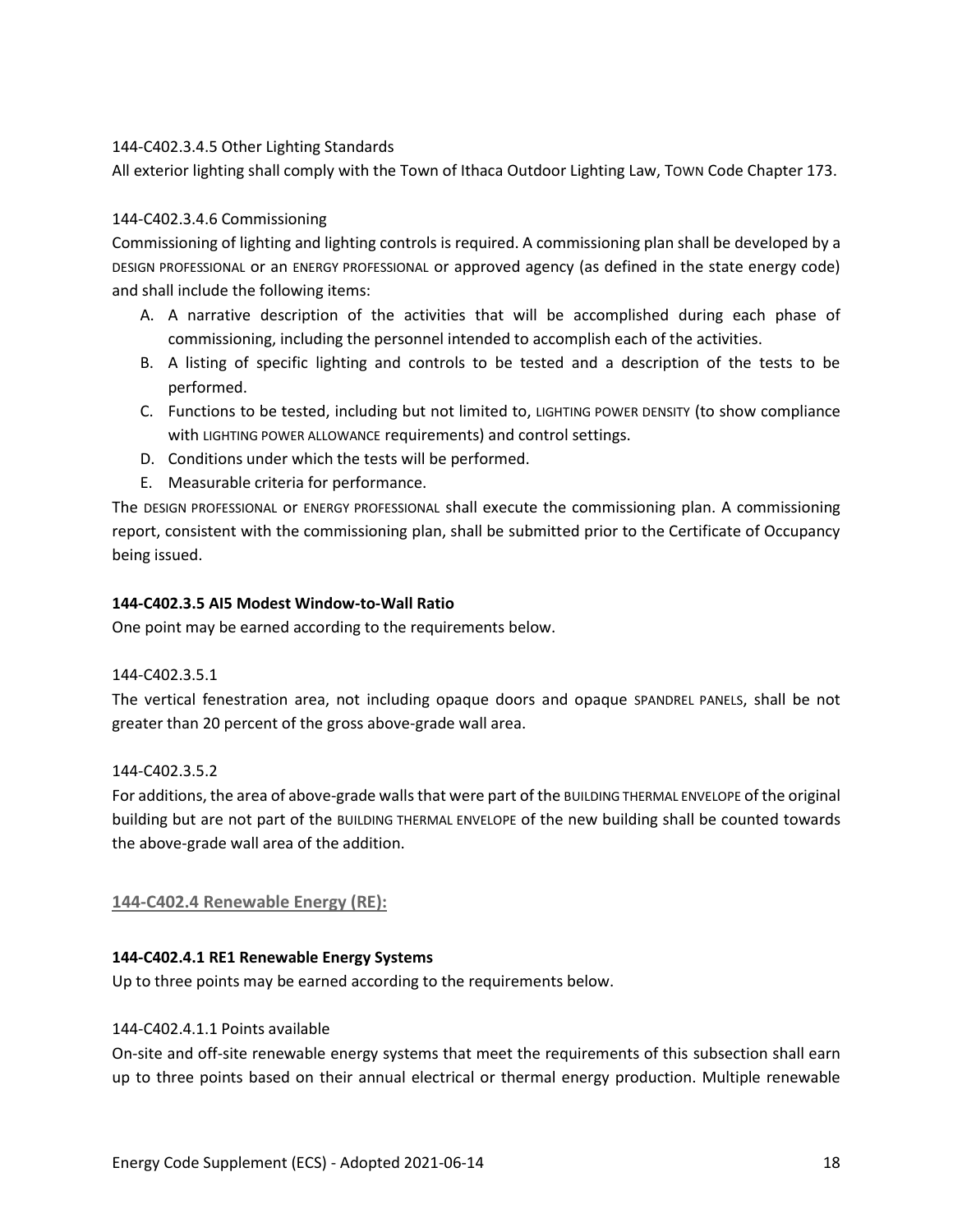energy systems may be used to earn points, but no more than three total points may be earned for any combination of renewable energy systems.

#### 144-C402.4.1.2 Determining the number of points earned

The number of points earned shall be determined according to the steps below. The applicant shall submit documentation of all related assumptions and calculations.

#### **Step 1**: Calculate Renewable Energy Production

The Renewable Energy Production (REP) is the projected annual energy production of the renewable energy system, expressed in kilowatt-hours per year (kWh/yr). For thermal systems, the conversion 1 kWh = 3.412 kBtu shall be used.

#### **Step 2**: Calculate the Number of Points Earned

The number of points earned for a renewable energy system is based on the DIRECTLY HEATED FLOOR AREA of the building it serves. Points shall be earned based on a weighted average related to residential and commercial FLOOR AREA, as described in Equation 144-4-2. For purposes of this subsection 144-C402.4.1, residential space shall include dwelling units and common areas that serve only dwelling units.

**Equation 144-4-2**: Minimum Renewable Energy Production needed to earn each point =  $(1.2 \text{ kWh/ft}^2 \times \text{RA}) + (2.4 \text{ kWh/ft}^2 \times \text{CA})$  $CA =$  DIRECTLY HEATED FLOOR AREA of Commercial space (ft<sup>2</sup>)  $RA = D$ IRECTLY HEATED FLOOR AREA of Residential space (ft<sup>2</sup>) *Note: For buildings that have no residential space, set RA equal to zero.*

#### *Example Calculation - for informational purposes only*

Assumptions: MIXED-USE BUILDING with 2,000 ft<sup>2</sup> of residential DIRECTLY HEATED FLOOR AREA and 5,000 ft<sup>2</sup> of commercial DIRECTLY HEATED FLOOR AREA. A 25 kW solar array is being used.

Step 1: Using the PVWatts Calculator, it is projected that the 25 kW solar array will produce 30,000 kWh/year.

Renewable Energy Production is 30,000 kWh/year

Step 2: Using Equation 144-4-2: Minimum REP needed for each point =  $(1.2 \text{ kWh/ft}^2 \times \text{RA}) + (2.4 \text{ kWh/ft}^2 \times \text{CA})$ Minimum REP needed for each point =  $(1.2 \text{ kWh/ft}^2 \times 2,000 \text{ ft}^2) + (2.4 \text{ kWh/ft}^2 \times 5,000 \text{ ft}^2)$ Minimum REP needed for each point = 2,400 kWh + 12,000 kWh Minimum REP needed for each point = 14,400 kWh

Using the assumptions for this building and renewable energy system, two (2) points may be earned.

#### 144-C402.4.1.3 Energy Sources

Renewable energy systems shall produce electricity from solar, wind, or hydropower resources, or produce thermal energy from solar, geothermal, or hydrothermal resources. Thermal energy absorbed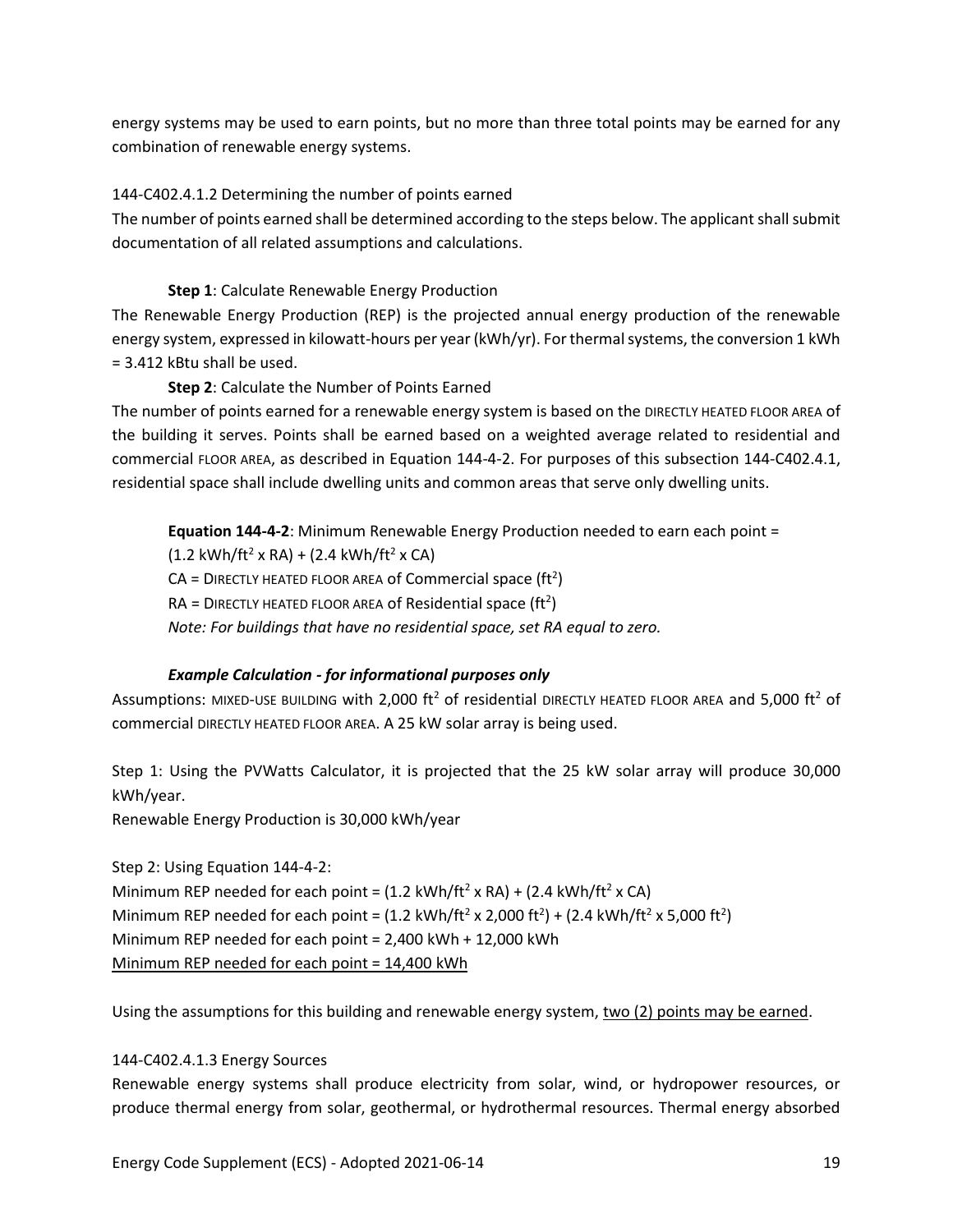from or rejected to outdoor air/ground/water and used in conjunction with heat pumps does not count as renewable energy for the purposes of this subsection. Hydropower shall be from new generation capacity on a nonimpoundment or new generation capacity on an existing impoundment. Hydropower shall meet one of the following conditions:

- A. The hydropower facility complies with the *Low Impact Hydropower Certification Handbook* and is certified by a nationally recognized accreditation organization.
- B. The hydropower facility complies with UL 2854 and is certified by an organization that has the standard in its ISO 17065 scope of accreditation.
- C. The hydropower facility consists of a turbine in a pipeline or a turbine in an irrigation canal.

For facilities falling under condition (A) or (B), only output generated during the period of certification is eligible for RECs sale in accordance with the provisions of this subsection. Renewables from new impoundments of water are not eligible.

#### 144-C402.4.1.4 Qualifying Renewable Energy Systems

Renewable energy systems producing electricity or thermal energy that is delivered to or credited to the building to comply with Subsection 144-C402.4.1 shall meet the following requirements:

- A. Renewable energy systems shall satisfy one of the following criteria:
	- 1. ON-SITE RENEWABLE ENERGY SYSTEM
		- i. Self-generation
		- ii. Purchase Contract such as a Power Purchase Agreement
	- 2. Off-site renewable energy system
		- i. Self-generation (an off-site renewable energy system owned by the building owner)
		- ii. COMMUNITY RENEWABLE ENERGY FACILITY
		- iii. Purchase Contract such as a Power Purchase Agreement
- B. The renewable energy system shall be located in New York Independent System Operator (NYISO) territory and shall be located where the energy can be delivered to the building site by any of the following:
	- 1. Direct connection to the renewable energy system
	- 2. The local utility or distribution entity
	- 3. An interconnected electrical network where energy delivery capacity between the generator and the building site is available (*Informative Note:* Examples of interconnected electrical networks include regional power pools and regions served by Independent System Operators or Regional Transmission Organizations.)
- C. The renewable energy system must have commenced operation on or after January 1, 2015 and before the date the certificate of occupancy for the building is issued.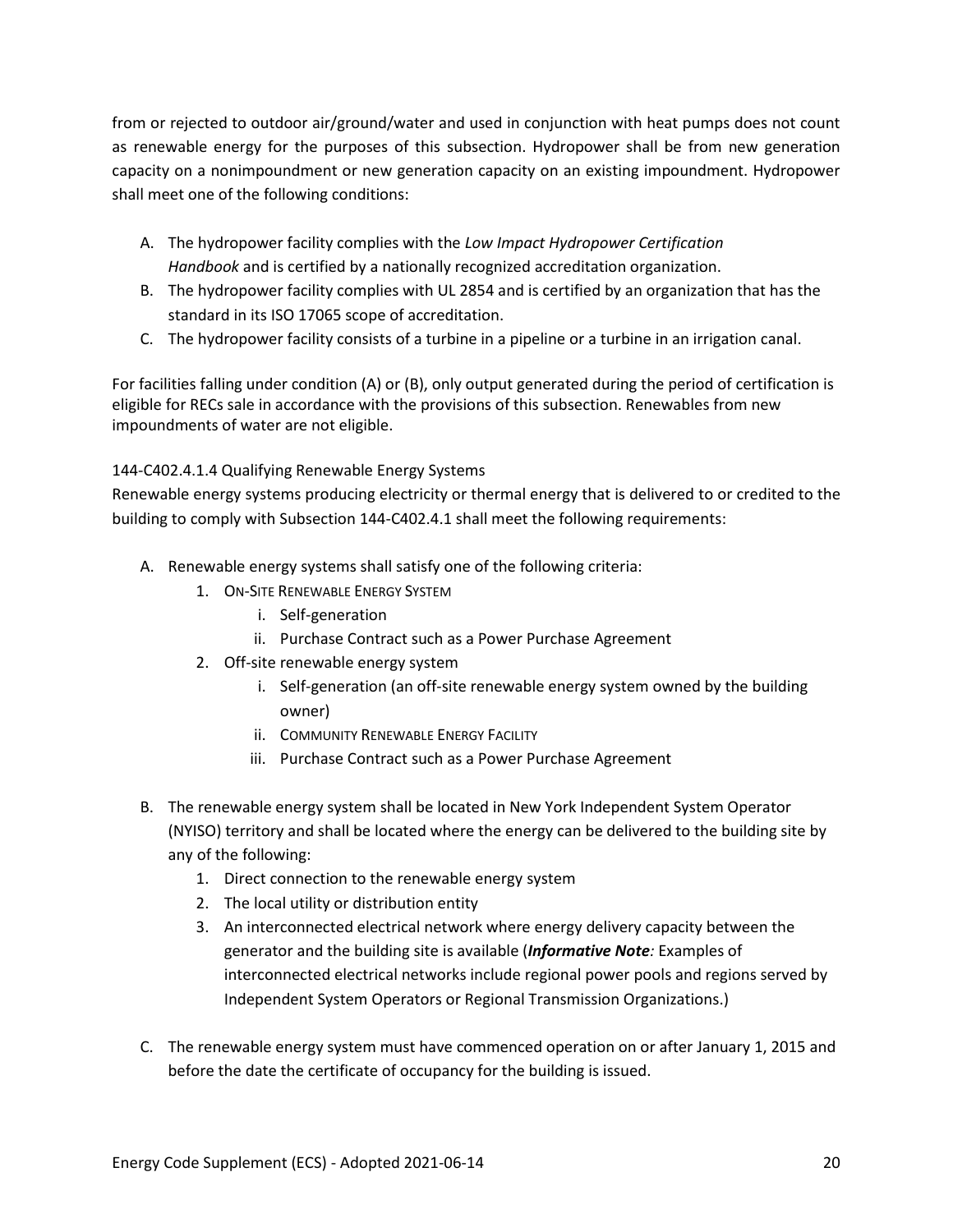#### **Exception to 144-C402.4.1.4 (C)**

If the building owner can provide evidence that, for the duration of the planning process, it has made a good faith effort to have the renewable energy system constructed and operational by the time of certificate of occupancy, and due to circumstances out of the control of and not otherwise due to any negligence or willful misconduct on behalf of the building owner, the renewable energy system is not constructed or is not operational, then the building owner shall be allowed up to one year after the certificate of occupancy is issued to meet 144-C402.4.1.4 (C).

D. Where the renewable energy system ceases operation, or the owner cannot legally claim the associated energy or RECs for any reason, the building owner shall produce or procure alternative qualifying renewable energy in an amount equal to or greater than the amount needed to earn the same number of points under the requirements of 144-C402.4.1.2.

#### 144-C402.4.1.5 Reporting and Documentation

- A. The building owner shall submit documentation of renewable energy system ownership or renewable energy procurement, which includes subscription to a community solar project. Records on power and thermal energy produced or purchased by the building owner from the renewable energy producer shall be retained by the building owner on behalf of the entity demonstrating financial or operational control over the building seeking compliance to this standard and submitted to the Code Enforcement Officer on an annual basis for no less than 15 years. Any period of non-compliance shall not count toward fulfillment of the 15-year requirement.
- B. For systems generating electricity, documentation shall be provided to the Code Enforcement Officer that indicates an exclusive chain of custody and ownership of the RECs from the renewable energy system to the building owner, on an annual basis for no less than 15 years. RECs supplied from the renewable energy system shall be conveyed to and retired on behalf of the entity who has financial or operational control over the building's electricity consumption. The annual generation vintage date of delivered RECs shall be allocated to the same 12-month reporting year, up to six months prior, or up to three months after the calendar year in which the electricity is used in the building. Any period of non-compliance shall not count toward fulfillment of the 15-year requirement.

#### **Exceptions to 144-C402.4.1.5 (B)**

- 1. If the total capacity of all renewable energy systems being used to earn points under 144-C402.4.1 is less than 25 kW, the requirements of 144-C402.4.1.5(B) shall be waived.
- 2. Where the building owner cannot provide documentation on the chain of custody or ownership of the RECs from the renewable energy system, the building owner shall provide documentation to the Code Enforcement Officer of an alternate supply contract for replacement RECs from an alternate renewable energy source. The quantity of RECs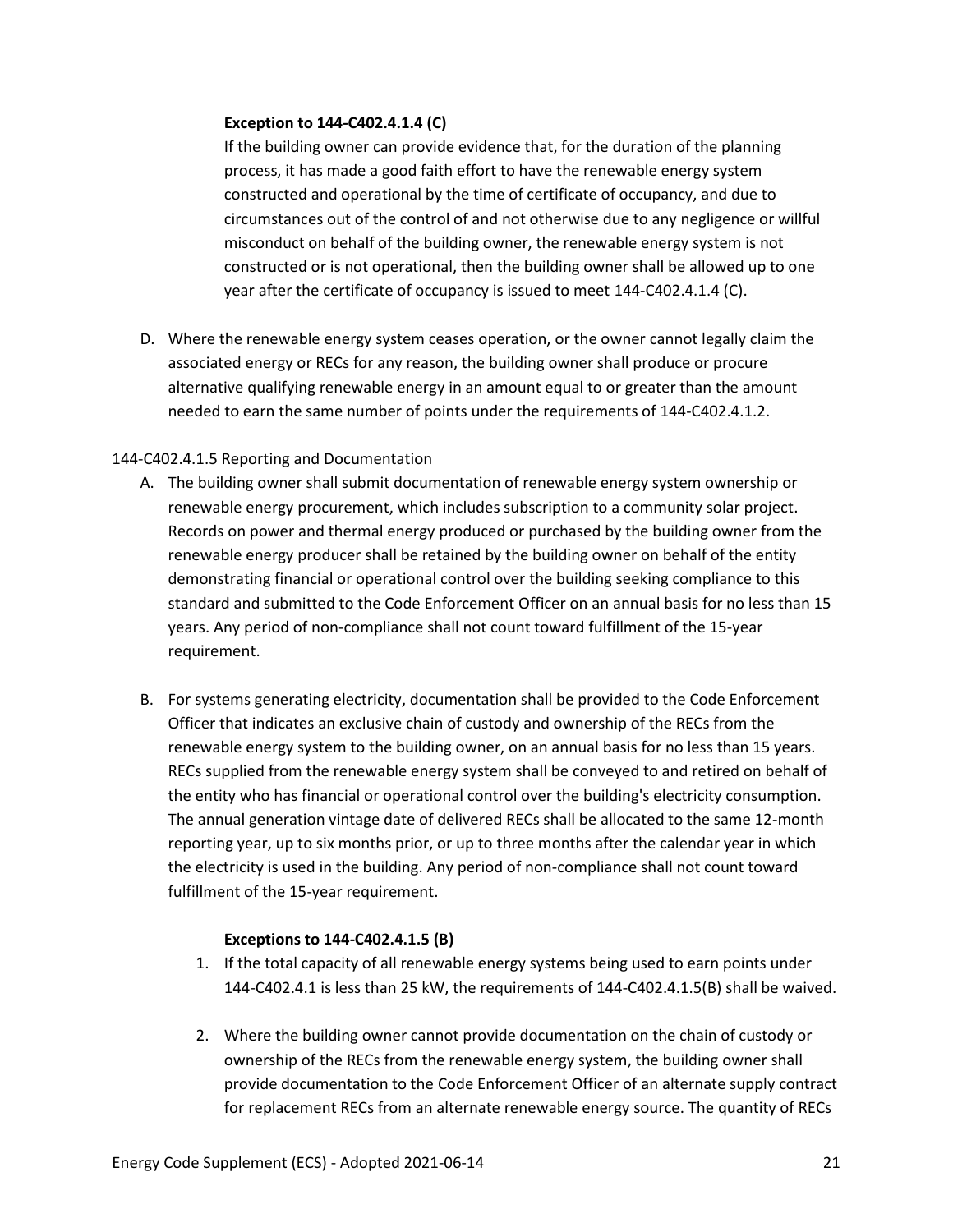contracted for shall be equal to or greater than the amount needed to earn the desired number of points under the requirements of 144-C402.4.1.2. These RECs shall comply with the *Green-e® Renewable Energy Standard for Canada and the United States* (latest edition) and shall be conveyed to and retired on behalf of the entity who has financial or operational control over the building's electricity consumption.

- C. Electricity, thermal energy and RECs from renewable energy systems may not be counted more than once for purposes of demonstrating compliance with this subsection 144-C402.4.1. The reporting and documentation required in 144-C402.4.1.4 shall clearly state how the energy and RECs are allocated to specific buildings. The TOWN may request additional documentation to provide reasonable proof of ownership/procurement, and fulfillment of RECS and allocation requirements.
- D. In the case of full or partial transfer of ownership of the building, the following must be provided: proof of transfer of ownership; a signed statement from the new owner stating they understand the requirements of this subsection 144-C402.4.1 and the duty to fulfill them; and contact information for the person(s) responsible for submitting annual reporting.

#### **144-C402.4.2 RE2 Biomass Space Heating**

Three points may be earned according to the requirements below.

#### 144-C402.4.2.1

Only BIOMASS systems shall be used for all space-heating needs, with exceptions for electric resistance heating as described in 144-C402.4.2.4.

#### 144-C402.4.2.2

FOSSIL FUELS shall not be used for any space heating, space cooling or ventilation systems in the building, including backup heating systems.

#### 144-C402.4.2.3

All BIOMASS equipment must comply with the NYSERDA (New York State Energy Research and Development Authority) Renewable Heat NY program guidelines, available at [www.nyserda.ny.gov/All-](http://www.nyserda.ny.gov/All-Programs/Programs/Renewable-Heat-NY)[Programs/Programs/Renewable-Heat-NY.](http://www.nyserda.ny.gov/All-Programs/Programs/Renewable-Heat-NY)

#### 144-C402.4.2.4

To allow flexibility, electric resistance heat is allowed for a portion of space heating needs. Applicants shall submit documentation showing that at least one of the following conditions is met.

- A. Stand-alone electric resistance heating is used to heat 10% or less of the building's heated FLOOR AREA.
- B. Stand-alone electric resistance heating is used to meet 10% or less of the building's projected annual space heating load.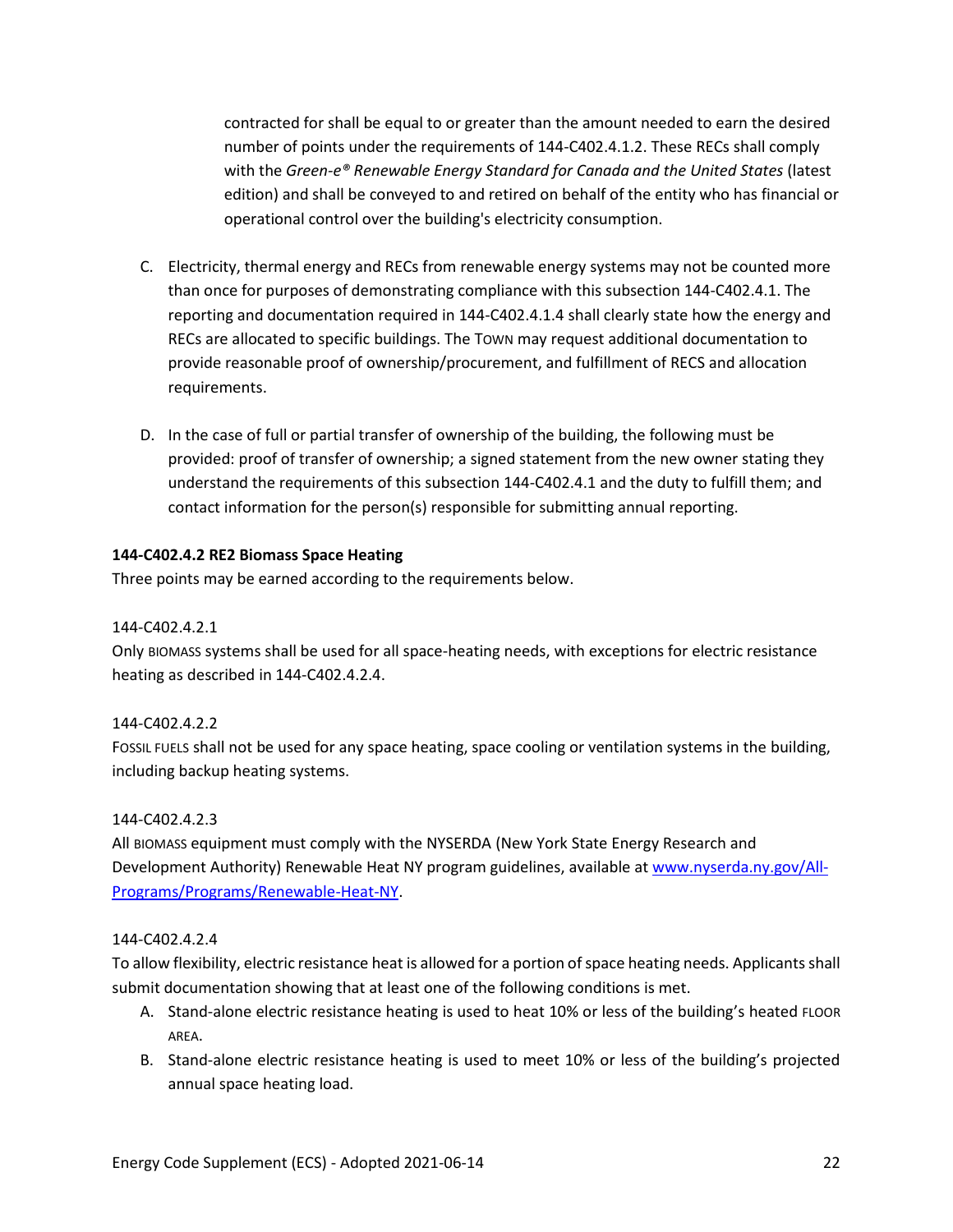#### **144-C402.5 Other Points (OP):**

#### **144-C402.5.1 OP1 Development Density**

One point may be earned according to the requirements below.

Restrictions: A maximum of two points total may be earned for points OP1 Development Density, OP2 Walkability, and OP3 Electric Vehicle Parking Spaces combined.

#### 144-C402.5.1.1

One point shall be earned if  $(DU + CA) > (7 \times A)$ creage), where:

DU = the number of all Residential dwelling units on the entire parcel occupied by the building

CA = the FLOOR AREA of all Commercial space, measured in units of 1,000 square feet, on the entire parcel occupied by the building

Acreage = the land area, measured in acres, of the entire parcel occupied by the building.

144-C402.5.1.2

DU shall include all dwelling units on the parcel occupied by the building, including those in existing buildings. CA shall include all Commercial space on the parcel occupied by the building, including that in existing buildings. CA shall not include common areas serving only dwelling units or other Residential space. Acreage shall include all land area on the parcel occupied by the building.

#### *Example Calculation - for informational purposes only*

Mixed Use Development Residential units: 12 apartments  $\rightarrow$  DU = 12 Commercial space: 10,000 sq ft  $\rightarrow$  CA = 10 Parcel acreage: 1.5 acres  $\rightarrow$  Acreage = 1.5

 $DU + CA = 12 + 10 = 22$ 7 x Acreage = 7 x 1.5 = 10.5  $22 > 10.5$ 1 point may be earned.

#### **144-C402.5.2 OP2 Walkability**

One point may be earned according to the requirements below.

Restrictions: A maximum of two points total may be earned for points OP1 Development Density, OP2 Walkability, and OP3 Electric Vehicle Parking Spaces combined.

#### 144-C402.5.2.1

This point shall be earned when either of the following two conditions is met, in addition to the other requirements in this subsection 144-C402.5.2.

A. The building is within one quarter (0.25) mile of at least five of the Neighborhood Amenity Types listed in Table 144-C402.5.2.1.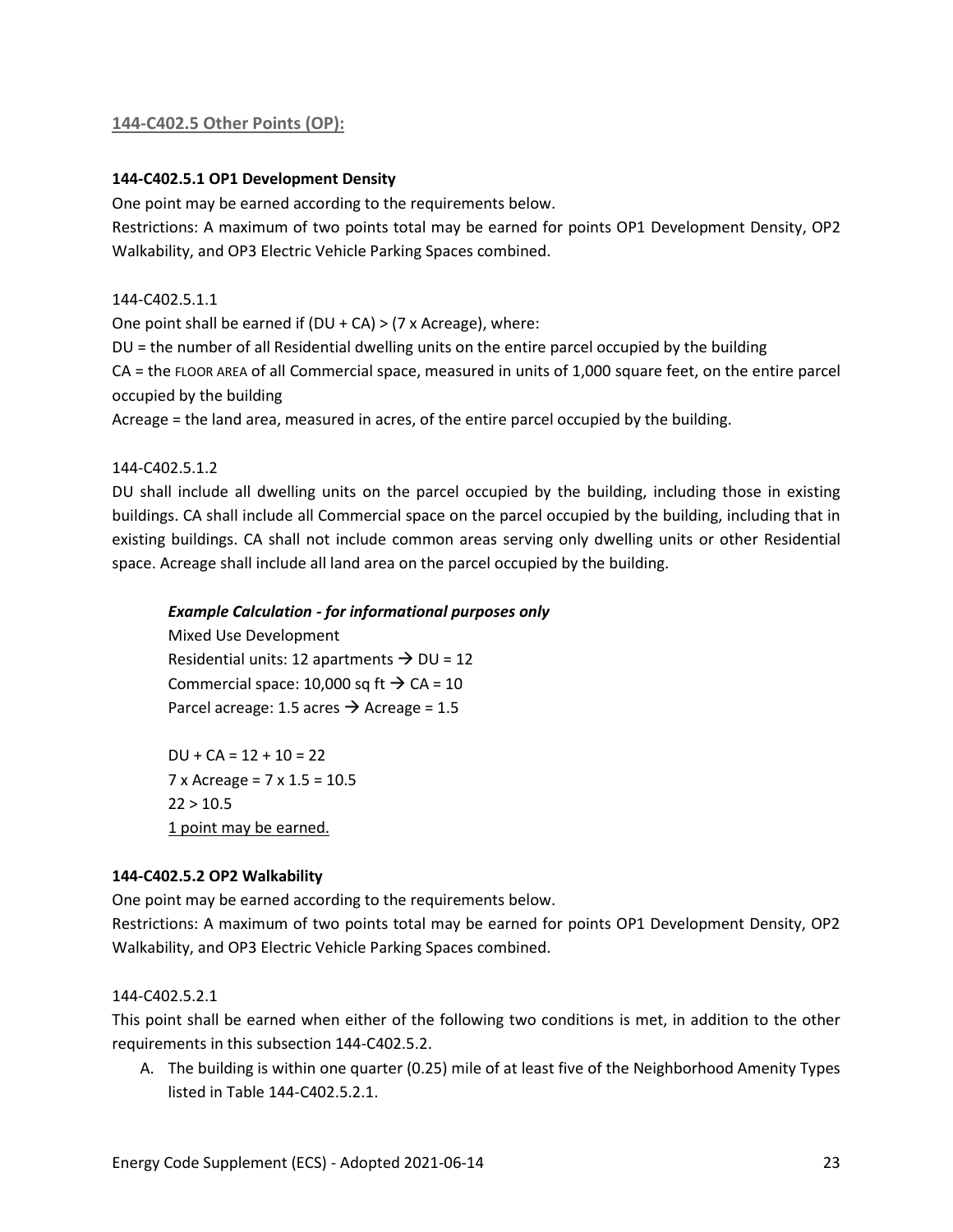- 1. No single Amenity Type shall be counted more than twice, even when more than two examples of the Amenity Type exist. For example, a building on Aurora Street's "Restaurant Row" could count two RESTAURANTS maximum.
- 2. At least two Amenity Categories shall be represented.
- 3. The one quarter mile measurement(s) may be taken from any part(s) of the building.
- B. The building is within a TOWN development priority area for which a regulating plan has been developed and adopted.

#### 144-C402.5.2.2

For all buildings, at the time of project completion, sidewalks, walkways and/or trails must be present on the property or within 75 feet of the property, and connect to an existing network of pedestrian infrastructure.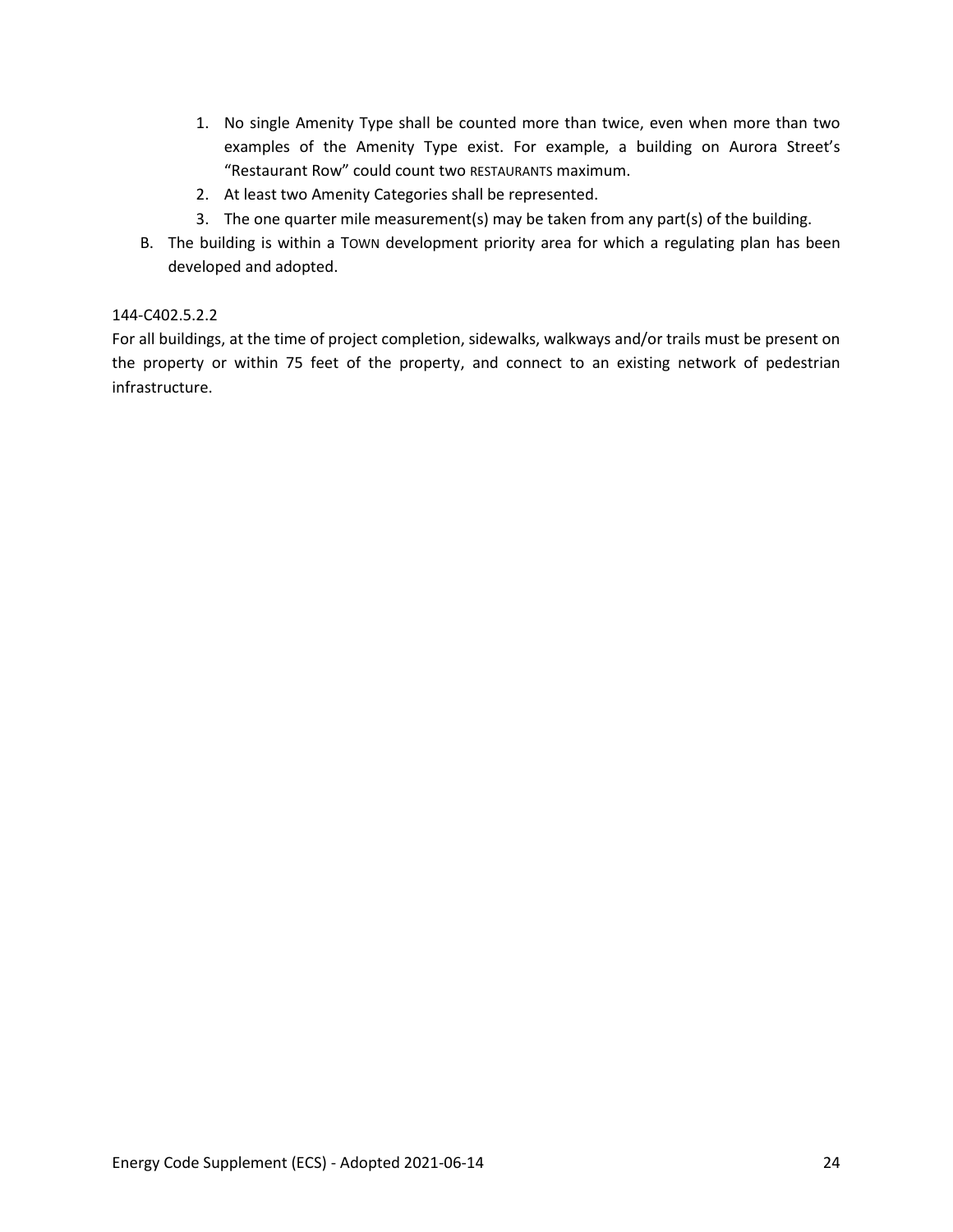#### Table 144-C402.5.2.1

#### **Neighborhood Amenity Types and Categories**

| <b>Amenity Category</b>        | <b>Amenity Type</b>                                       |  |  |  |
|--------------------------------|-----------------------------------------------------------|--|--|--|
| Food retail                    | Supermarket                                               |  |  |  |
|                                | Grocery with produce section                              |  |  |  |
|                                |                                                           |  |  |  |
| Community-serving retail       | Convenience store                                         |  |  |  |
|                                | Farmers market                                            |  |  |  |
|                                | Hardware store                                            |  |  |  |
|                                | Pharmacy                                                  |  |  |  |
|                                | Other retail                                              |  |  |  |
|                                |                                                           |  |  |  |
| Services                       | Bank                                                      |  |  |  |
|                                | Family entertainment venue (e.g., theater, sports)        |  |  |  |
|                                | Gym, health club, exercise studio                         |  |  |  |
|                                | Hair care                                                 |  |  |  |
|                                | Laundry, dry cleaner                                      |  |  |  |
|                                | Restaurant, café, diner (excluding those with only drive- |  |  |  |
|                                | thru service)                                             |  |  |  |
|                                |                                                           |  |  |  |
| Civic and community facilities | Adult or senior care (licensed)                           |  |  |  |
|                                | Child care (licensed)                                     |  |  |  |
|                                | Community or recreation center                            |  |  |  |
|                                | Cultural arts facility (museum, performing arts)          |  |  |  |
|                                | Education facility (e.g., K-12 school, university, adult  |  |  |  |
|                                | education center, vocational school, community college)   |  |  |  |
|                                | Government office that serves public on-site              |  |  |  |
|                                | Medical facility that treats patients                     |  |  |  |
|                                | Place of worship                                          |  |  |  |
|                                | Post office                                               |  |  |  |
|                                | Public library                                            |  |  |  |
|                                | Public park                                               |  |  |  |
|                                | Social services center                                    |  |  |  |

#### **144-C402.5.3 OP3 Electric Vehicle Parking Spaces**

One point may be earned for installing ELECTRIC VEHICLE PARKING SPACE(s) and related infrastructure that meet the requirements of this subsection.

Restrictions: A maximum of two points total may be earned for points OP1 Development Density, OP2 Walkability, and OP3 Electric Vehicle Parking Spaces combined.

#### 144-C402.5.3.1 Required Number of EV Parking Spaces

The number of required EV PARKING SPACES shall be determined using Table 144-C402.5.3.1(1), based on the number of Residential Dwelling Units (DU) and the area of Commercial space (CA).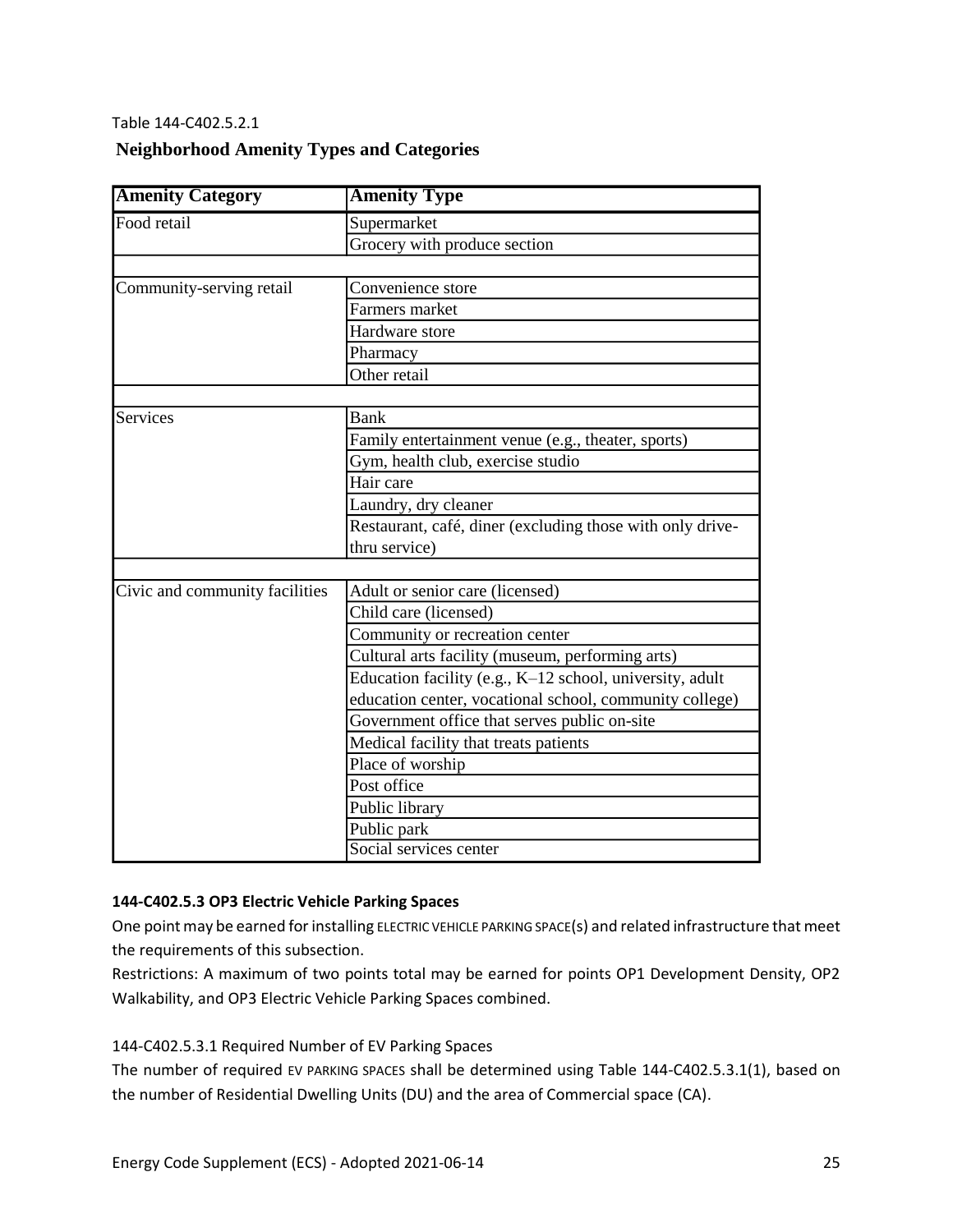DU = the number of Residential dwelling units in the building.

CA = the area of all Commercial space, measured in units of 1,000 square feet, in the building. CA shall not include common areas serving only dwelling units or other portions of Residential space.

When determining the total number of required spaces in MIXED-USE BUILDINGS, EV SPACE requirements for Residential Dwelling Units and for Commercial space shall be calculated separately and summed.

#### Table 144-C402.5.3.1 (1)

|  |  | Required Number of Electric Vehicle Parking Spaces |  |  |  |
|--|--|----------------------------------------------------|--|--|--|
|--|--|----------------------------------------------------|--|--|--|

| <b>Residential Space</b>         |                                                                        |  |                                      | <b>Commercial Space</b>              |
|----------------------------------|------------------------------------------------------------------------|--|--------------------------------------|--------------------------------------|
| Number of<br>Dwelling Units (DU) | Number of EV<br>Spaces Required for<br><b>Residential Portion (SR)</b> |  | Area in units of 1,000 Sq.<br>Ft(CA) | Number<br>Spaces Req<br>Commercial F |
| $1$ to 6                         |                                                                        |  |                                      | 2                                    |
| 7 to 13                          | 2                                                                      |  | 10                                   | 3                                    |
| 14 to 20                         | 3                                                                      |  | 15                                   | 5                                    |
| 21 to 24                         |                                                                        |  | 20                                   | 6                                    |
| 25 to 30                         |                                                                        |  | 25                                   |                                      |
| 31 to 38                         | 6                                                                      |  | 30                                   | 9                                    |
| 39 to 46                         |                                                                        |  | 35                                   | 10                                   |
| 47 to 53                         |                                                                        |  | 40                                   | 12                                   |

**For up to 53 Dwelling Units, use table. For 54 or more Dwelling Units: SR = (0.13 x DU) + 1**

Complete Residential and Commercial calculations separately, add results, and round up to nearest whole number:

**SR + SC = ST (Total EV Parking Spaces)**

| <b>Residential Space</b> |                                                                        | <b>Commercial Space</b>               |                                                                |  |  |
|--------------------------|------------------------------------------------------------------------|---------------------------------------|----------------------------------------------------------------|--|--|
| r of<br>its (DU)         | Number of EV<br>Spaces Required for<br><b>Residential Portion (SR)</b> | Area in units of 1,000 Sq.<br>Ft (CA) | Number of EV<br>Spaces Required for<br>Commercial Portion (SC) |  |  |
| 6                        |                                                                        |                                       |                                                                |  |  |
| $\overline{13}$          |                                                                        | 10                                    |                                                                |  |  |
| 20                       |                                                                        | 15                                    |                                                                |  |  |
| 24                       |                                                                        | 20                                    | 6                                                              |  |  |
| 30                       |                                                                        | 25                                    |                                                                |  |  |
| 38                       |                                                                        | 30                                    |                                                                |  |  |
| 46                       |                                                                        | 35                                    | 10                                                             |  |  |
| $\overline{53}$          |                                                                        | 40                                    | 12                                                             |  |  |
|                          |                                                                        |                                       |                                                                |  |  |

The numbers listed above are examples. **For all building sizes use the equation: SC = 0.28 x CA**

Complete Residential and Commercial calculations separately, add results, and round up to nearest whole number.

**SR + SC = ST (Total EV Parking Spaces)**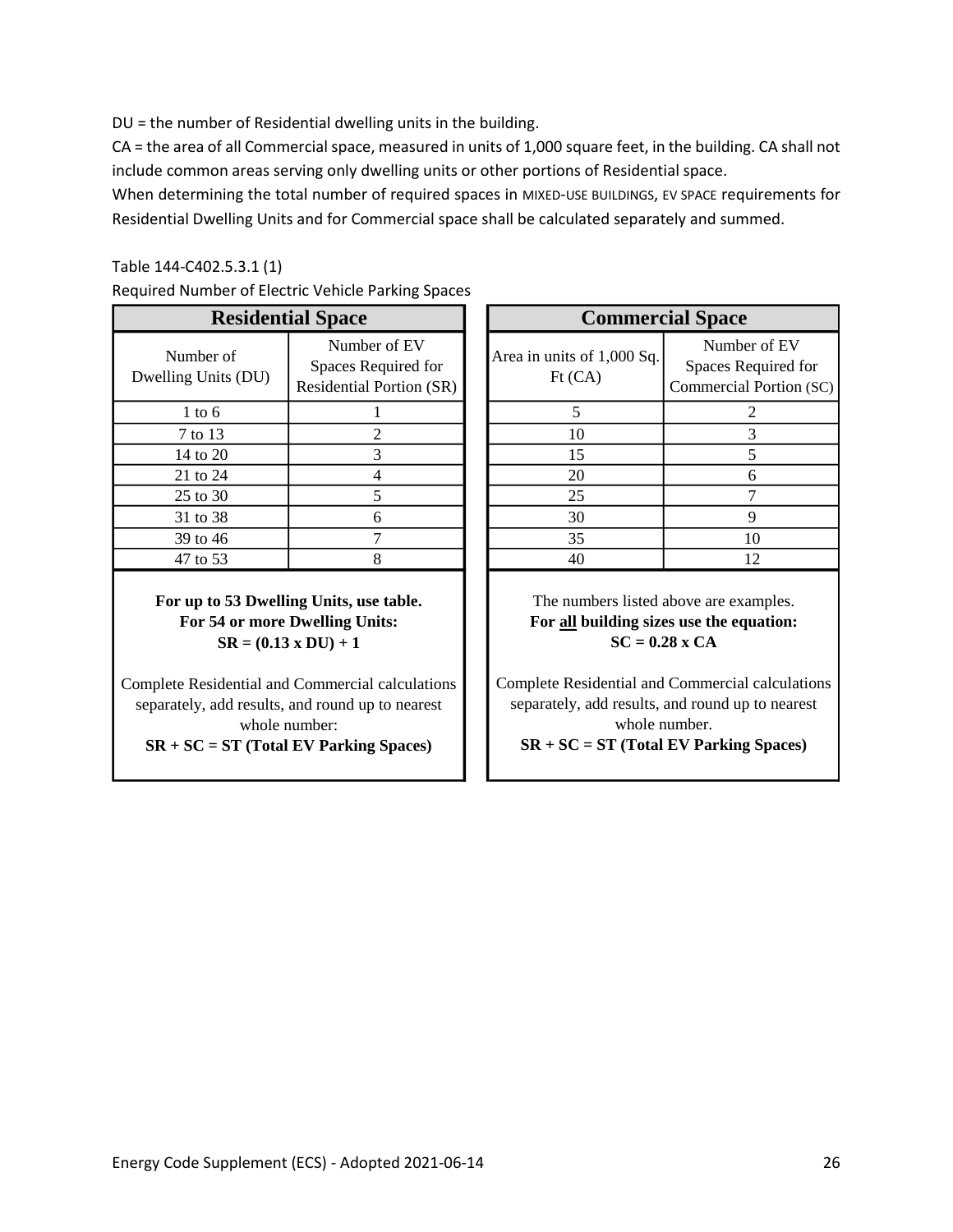Table 144-C402.5.3.1 (2) Sample Calculation for required number of EV Parking Spaces

Sample Calculation 44,300 sq ft mixed-use building. 26 Dwelling Units (DU) and 6,000 sq ft Commercial Area (CA)

 $SR = (0.13 \times 26) + 1$  $SR = 3.4 + 1 = 4.4$ **4.4 EV spaces are required for Residential portion**  $SC = 0.28 \times 6$  $SC = 1.7$ **1.7 EV spaces are required for Commercial portion**  $ST = SR + SC$  rounded up  $ST = 4.4 + 1.7 = 6.1$ , round up **7 EV spaces are required for the building to earn a point.**

#### 144-C402.5.3.2

The requirements for this point as set forth here and in Table 144-C402.6 are NOT intended to override or supplant existing zoning code provisions regarding parking requirements. To the extent that zoning permissible parking spaces cannot be accommodated on the building site, the building must seek off-site spaces in accordance with the provisions of this point and applicable zoning laws.

#### 144-C402.5.3.3

All ELECTRIC VEHICLE PARKING SPACES shall be located on the same parcel as the building, in the same parking facilities as those used by one or more of the following target user groups: customers/clients; employees; and fleet vehicles. If no parking facilities exist on the same parcel, and off-site parking facilities do exist for one or more of the user groups, then EV PARKING SPACES may be installed in those off-site parking facilities. Off-site parking must be within 0.25 miles of the building.

#### 144-C402.5.3.4

All ELECTRIC VEHICLE PARKING SPACES shall be served by a dedicated Electric Vehicle Charging port. ELECTRIC VEHICLE CHARGING STATIONS may have any number of ports.

#### 144-C402.5.3.5

At least one Accessible ELECTRIC VEHICLE PARKING SPACE is required in any parking facility that includes more than 10 ELECTRIC VEHICLE PARKING SPACES. Any parking facility with more than 50 ELECTRIC VEHICLE PARKING SPACES must provide at least two accessible ELECTRIC VEHICLE PARKING SPACES. The associated space(s) are not required to be designated only for accessible parking, as defined by the Building Code of NYS, but must meet all other accessibility requirements contained in New York State law.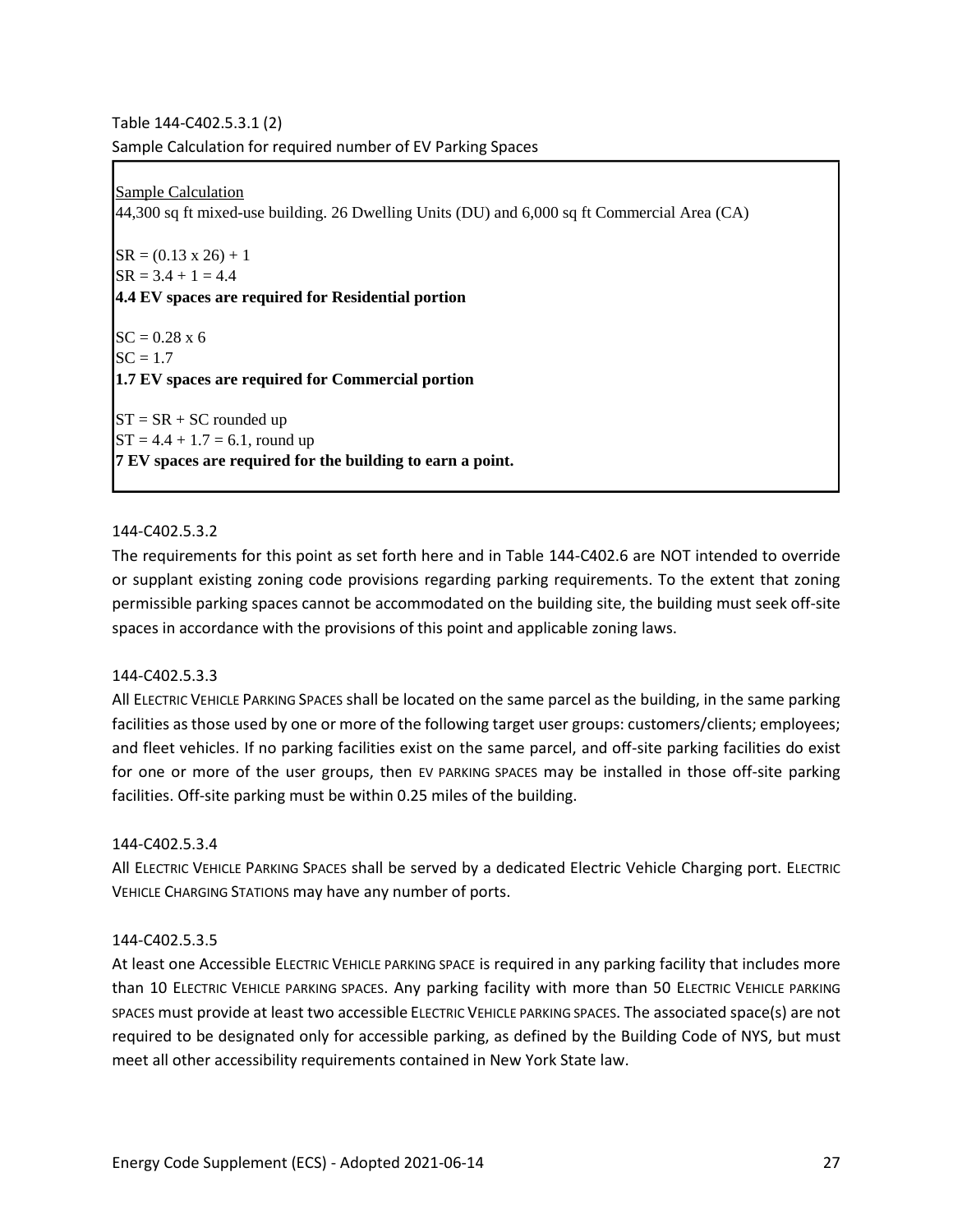#### 144-C402.5.3.6

All buildings must install Level 2 EV CHARGING STATIONS that operate on a 240-volt AC circuit and/or Direct Current Fast Chargers.

#### 144-C402.5.3.7

ELECTRIC VEHICLE PARKING SPACES shall be provided with a dedicated branch circuit, raceways, and all other electric vehicle charging equipment. The branch circuit shall be identified for electric vehicle service in the service panel or subpanel directory. Electrical room(s) serving areas with EV PARKING SPACES shall be designed to accommodate the electrical equipment and distribution required to serve all of the ELECTRIC VEHICLE CHARGING STATIONS.

#### 144-C402.5.3.8

ELECTRIC VEHICLE CHARGING STATION equipment shall be maintained in all respects, including the functioning of the charging equipment. A phone number or other contact information shall be provided on the charging station equipment for reporting when the equipment is not functioning, or other problems are encountered.

#### 144-C402.5.3.9

The ELECTRIC VEHICLE CHARGING STATION, including the charging cord, shall be installed so as to not interfere with pedestrian walkways at any time.

#### 144-C402.5.3.10

Except for Accessible EV PARKING SPACES, each EV PARKING SPACE shall be posted with signage indicating that the space is only to be used for electric vehicle charging purposes. Days and hours of operations and any other restrictions on use of the parking space shall be included if time limits or tow-away provisions are to be enforced.

#### **144-C402.5.4 OP4 Adaptive Reuse**

One point may be earned according to the requirements below.

#### 144-C402.5.4.1

The building must maintain 50% or more of the existing building structure and BUILDING THERMAL ENVELOPE, based on measurement of the surface area. The existing building structure must be retained in place and re-purposed for a different permitted use (for example, when an old school is adapted for use as apartments). A MAJOR RENOVATION of a building and re-use for the same purpose shall not be eligible for this point.

#### **144-C402.5.5 OP5 NY Stretch Code**

One point may be earned according to the requirements below.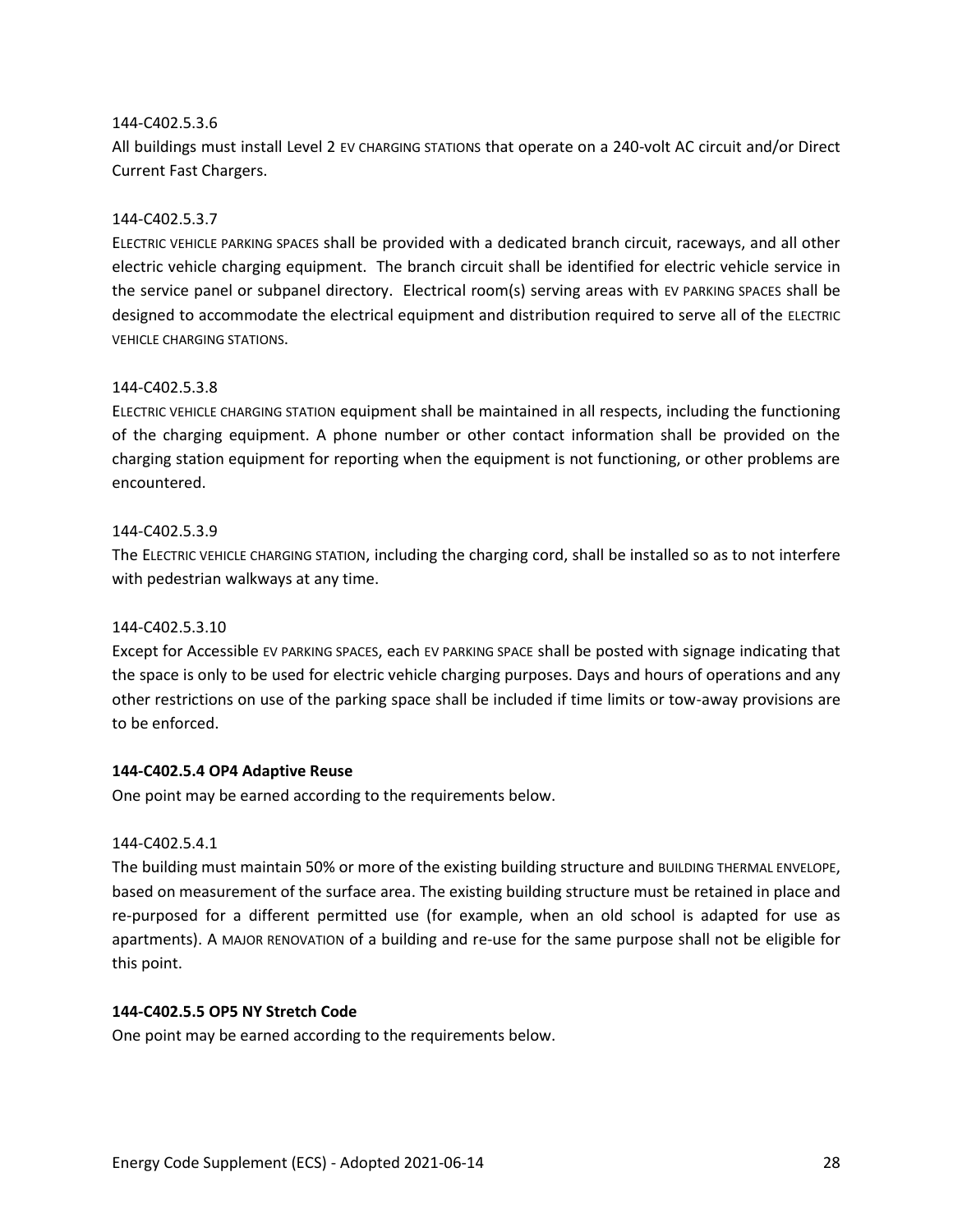144-C402.5.5.1

The building shall comply with all requirements of the NYStretch Energy Code - 2020 Version 1.0, which is available at:

[www.nyserda.ny.gov/All-Programs/Programs/Energy-Code-Training/NYStretch-Energy-Code-2020](http://www.nyserda.ny.gov/All-Programs/Programs/Energy-Code-Training/NYStretch-Energy-Code-2020)

#### **144-C402.5.6 OP6 Custom Energy Improvement**

Up to two points may be earned according to the requirements below.

#### 144-C402.5.6.1

To earn one point, both of the following conditions must be met:

- A. Reduce ENERGY USE by 1.2 kWh/SF/year or 4.1 kbtu/SF/year for all residential HEATED FLOOR AREA in the building.
- B. Reduce ENERGY USE by 2.4 kWh/SF/year or 8.2 kbtu/SF/year for all commercial HEATED FLOOR AREA in the building.

#### 144-C402.5.6.2

To earn two points, both of the following conditions must be met:

- A. Reduce ENERGY USE by 2.4 kWh/SF/year or 8.2 kbtu/SF/year for all residential HEATED FLOOR AREA in the building.
- B. Reduce ENERGY USE by 4.8 kWh/SF/year or 16.4 kbtu/SF/year for all commercial HEATED FLOOR AREA in the building.

#### 144-C402.5.6.3

Multiple improvements may be combined to achieve each point under this improvement. Improvements may be made anywhere in the building as long as they meet the thresholds of ENERGY USE reduction. The proposed energy improvement(s) shall be submitted to the Code Enforcement Officer in writing, signed by the DESIGN PROFESSIONAL or ENERGY PROFESSIONAL. Energy reduction must be shown through energy analysis performed by a DESIGN PROFESSIONAL or ENERGY PROFESSIONAL. Simplified calculations (e.g., spreadsheet) are acceptable.

#### 144-C402.5.6.4

For a baseline, use the 2016 Energy Conservation Construction Code of New York State. If the baseline condition is not addressed by the ECCCNYS, use baseline conditions as defined in Appendix G of ASHRAE Standard 90.1-2013.

#### 144-C402.5.6.5

Production of renewable energy shall not count toward energy reduction. Energy reduction must be calculated after applying all other proposed energy improvements to the proposed design. In other words, interactive energy savings must be performed. Savings cannot be taken for improvements made with other points, such as right-lighting or the NY Stretch Energy Code.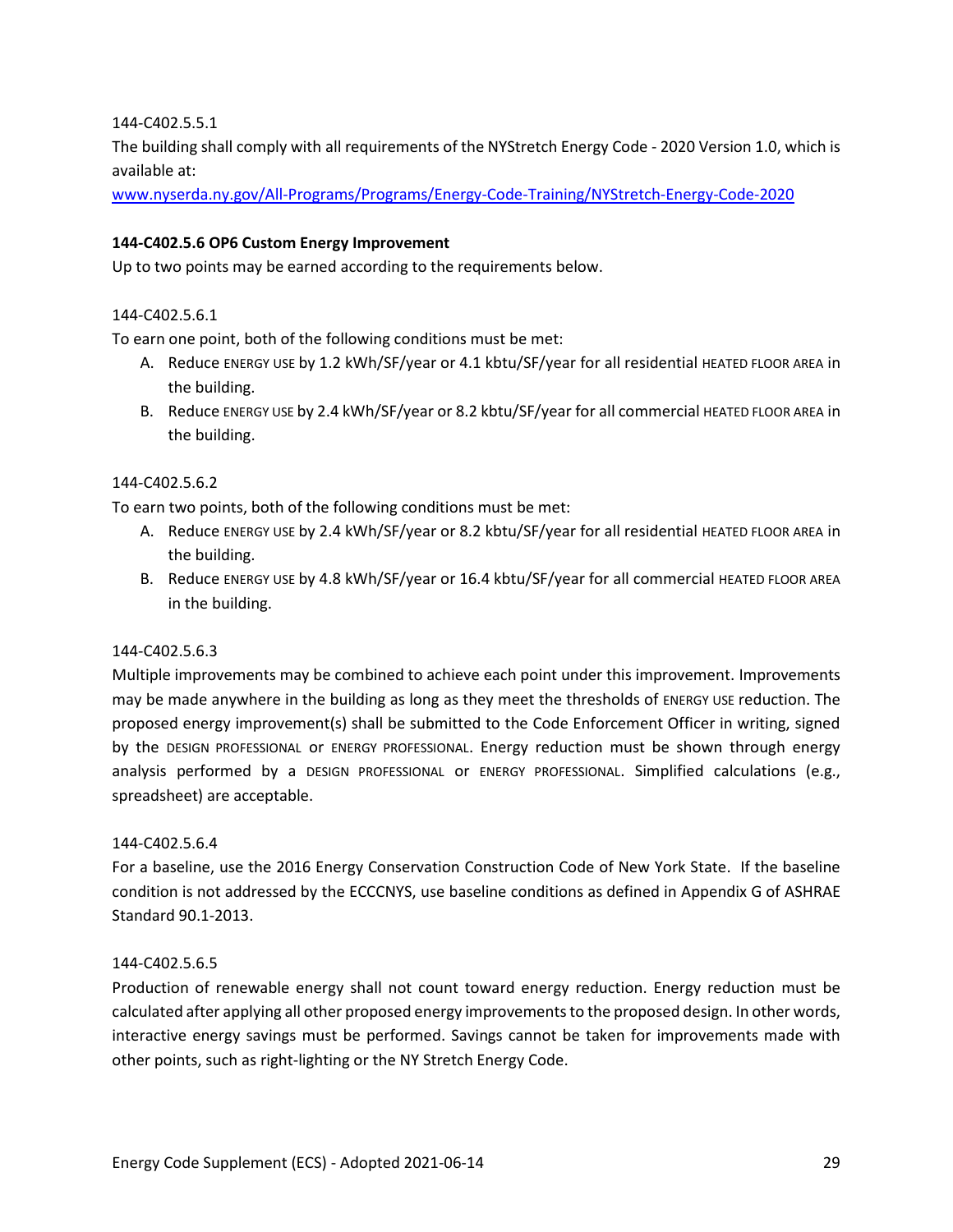#### **144-C402.6 Summary Table for Prescriptive Compliance Path / Easy Path**

The following Table 144-C402.6 is a summary of the PRESCRIPTIVE COMPLIANCE PATH/EASY PATH for COMMERCIAL BUILDINGS. This is a summary for informational purposes only. To earn points, all applicable requirements in subsections 144-C402.1, 144-C402.2, 144-C402.3, 144-C402.4 and 144-C402.5 must be met. In case of discrepancies between Table 144-C402.6 and the requirements in subsections 144-C402.1, 144-C402.2, 144-C402.3, 144-C402.4 and 144-C402.5, the latter shall hold precedence.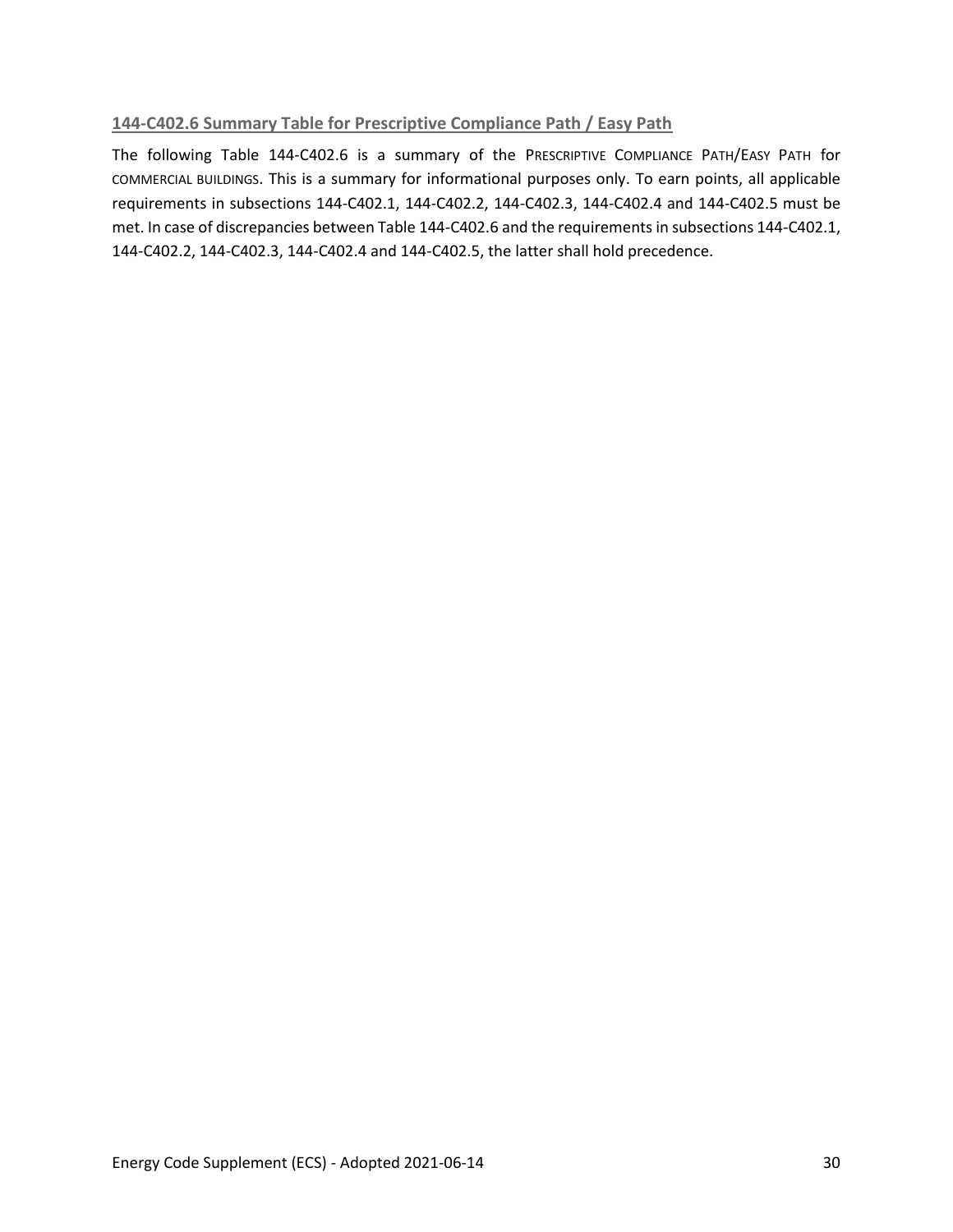#### **Table 144-C402.6**

## **Commercial Compliance Summary for Easy Path/Prescriptive Path Projects must earn at least six points**

| Cate-<br>gory       | Improvement                                  | <b>Points</b> | <b>Details</b>                                                                                                                                                              |  |
|---------------------|----------------------------------------------|---------------|-----------------------------------------------------------------------------------------------------------------------------------------------------------------------------|--|
|                     | <b>EFFICIENT ELECTRIFICATION</b>             |               |                                                                                                                                                                             |  |
| EE1                 | Heat pumps for space<br>heating              | $2 - 3$       | 2 points for air source heat pumps.<br>3 points for ground source heat pumps.                                                                                               |  |
| EE <sub>2</sub>     | Heat pumps for domestic hot<br>water heating | $\mathbf{1}$  | 1 point for water heating systems that use heat pumps. Available<br>to hotels and restaurants only.                                                                         |  |
| EE3                 | Commercial cooking<br>electrification        | 3             | 3 points for electric cooking equipment in restaurants and other<br>food service buildings. Prerequisite: no fossil fuel use in the<br>building.                            |  |
|                     |                                              |               |                                                                                                                                                                             |  |
|                     | <b>AFFORDABILITY IMPROVEMENTS</b>            |               |                                                                                                                                                                             |  |
| AI1                 | Smaller building/room size                   | $1 - 2$       | Up to 2 points for smaller room sizes. Available for Hotel and<br>Residential portions only.                                                                                |  |
| AI2                 | Heating systems in heated<br>space           | 1             | 1 point for installing heating systems in directly heated spaces.                                                                                                           |  |
| AI3                 | Efficient building shape                     | 1             | 1 point if exterior surface area divided by directly heated floor<br>area is less than the maximum allowed value.                                                           |  |
| AI4                 | Right-lighting                               | 1             | 1 point for reducing overlighting and implementing other<br>lighting improvements.                                                                                          |  |
| AI5                 | Modest window-to-wall<br>ratio               | 1             | 1 point for overall window-to-wall ratio less than 20%<br>(individual spaces may exceed 20%).                                                                               |  |
|                     | <b>RENEWABLE ENERGY</b>                      |               |                                                                                                                                                                             |  |
| RE1                 | Renewable energy systems                     | $1 - 3$       | Up to 3 points for on-site or off-site renewable electric systems<br>or on-site renewable thermal systems.                                                                  |  |
| RE <sub>2</sub>     | Biomass systems                              | 3             | 3 points for biomass space heating systems.                                                                                                                                 |  |
| <b>OTHER POINTS</b> |                                              |               |                                                                                                                                                                             |  |
| OP <sub>1</sub>     | Development density                          | 1             | 1 point for achieving sufficient development density on the<br>building parcel. A maximum of two points total may be earned<br>for points OP1, OP2, and OP3 combined.       |  |
| OP <sub>2</sub>     | Walkability                                  | $\mathbf{1}$  | 1 point if the building meets the walkability criteria. A<br>maximum of two points total may be earned for points OP1,<br>OP2, and OP3 combined.                            |  |
| OP <sub>3</sub>     | <b>Electric Vehicle Parking</b><br>Spaces    | $\mathbf{1}$  | 1 point for installing electric vehicle parking spaces and related<br>infrastructure. A maximum of two points total may be earned for<br>points OP1, OP2, and OP3 combined. |  |
| OP <sub>4</sub>     | Adaptive reuse                               | $\mathbf{1}$  | 1 point for substantial re-purpose of existing building.                                                                                                                    |  |
| OP <sub>5</sub>     | Meet NY Stretch Code                         | $\mathbf{1}$  | 1 point for complying with NYStretch Energy Code                                                                                                                            |  |
| OP <sub>6</sub>     | Custom energy improvement                    | $1 - 2$       | Up to 2 points for reduction in energy use.                                                                                                                                 |  |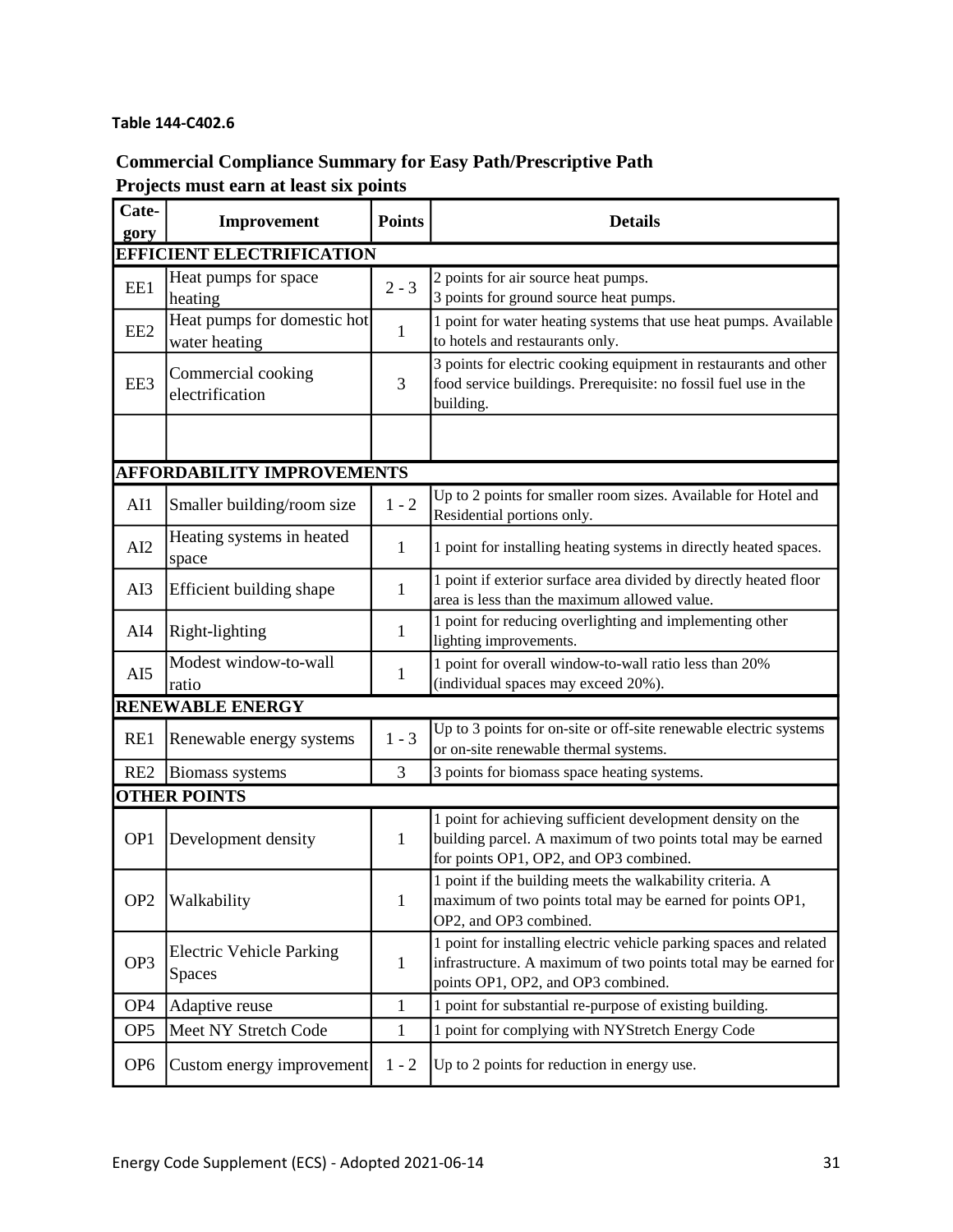## SUBSECTION 144-C403 PERFORMANCE-BASED COMPLIANCE PATH/WHOLE BUILDING PATH

#### **144-C403.1 General**

Until January 1, 2023, to meet the requirements of this subsection 144-C403, a building must comply with any one of the high-performance building approaches described in 144-C403.2, 144-C403.3, 144-C403.4, and 144-C403.5. See 144-C404 for enhanced requirements beginning on and after January 1, 2023, and additional enhanced requirements beginning on and after January 1, 2026.

#### **144-C403.2 LEED-based and Energy Calculation-based Compliance**

#### **144-C403.2.1**

Buildings shall comply with one of the following:

- A. Using LEED v4 for Building Design + Construction, the building shall earn no less than 17 LEED points total in the Optimize Energy Performance credit and the Renewable Energy Production credit of the Energy and Atmosphere section.
	- 1. LEED certification is not necessary.
	- 2. Renewable energy generation that meets all applicable requirements for renewable energy systems described in 144-C402.4.1 may be used to meet the requirements of the Renewable Energy Production credit.
- B. Demonstrate 40% savings relative to ASHRAE Standard 90.1-2013, using the energy cost budget method OR Demonstrate 46% savings relative to ASHRAE Standard 90.1-2010, using the energy cost budget method.
	- 1. Renewable energy generation may be used. All applicable requirements for renewable energy systems described in 144-C402.4.1 must be met. Renewable energy generation used to achieve the 40%/46% savings is capped at 25% of the baseline energy use.
	- 2. The energy cost reduction assessment and requirement shall exclude ENERGY USE by PROCESS LOADS. However, the energy model shall include the energy used for PROCESS LOADS because energy used by heating, cooling, and ventilation (including exhaust fans/hoods, makeup air fans, and heating/cooling for makeup air) is subject to the energy cost reduction requirement. After the baseline and proposed energy models are run, for the energy cost reduction calculation, subtract out the PROCESS ENERGY use from both the baseline and the proposed building energy model results, and use the resulting withoutprocess-energy results for the energy cost calculations.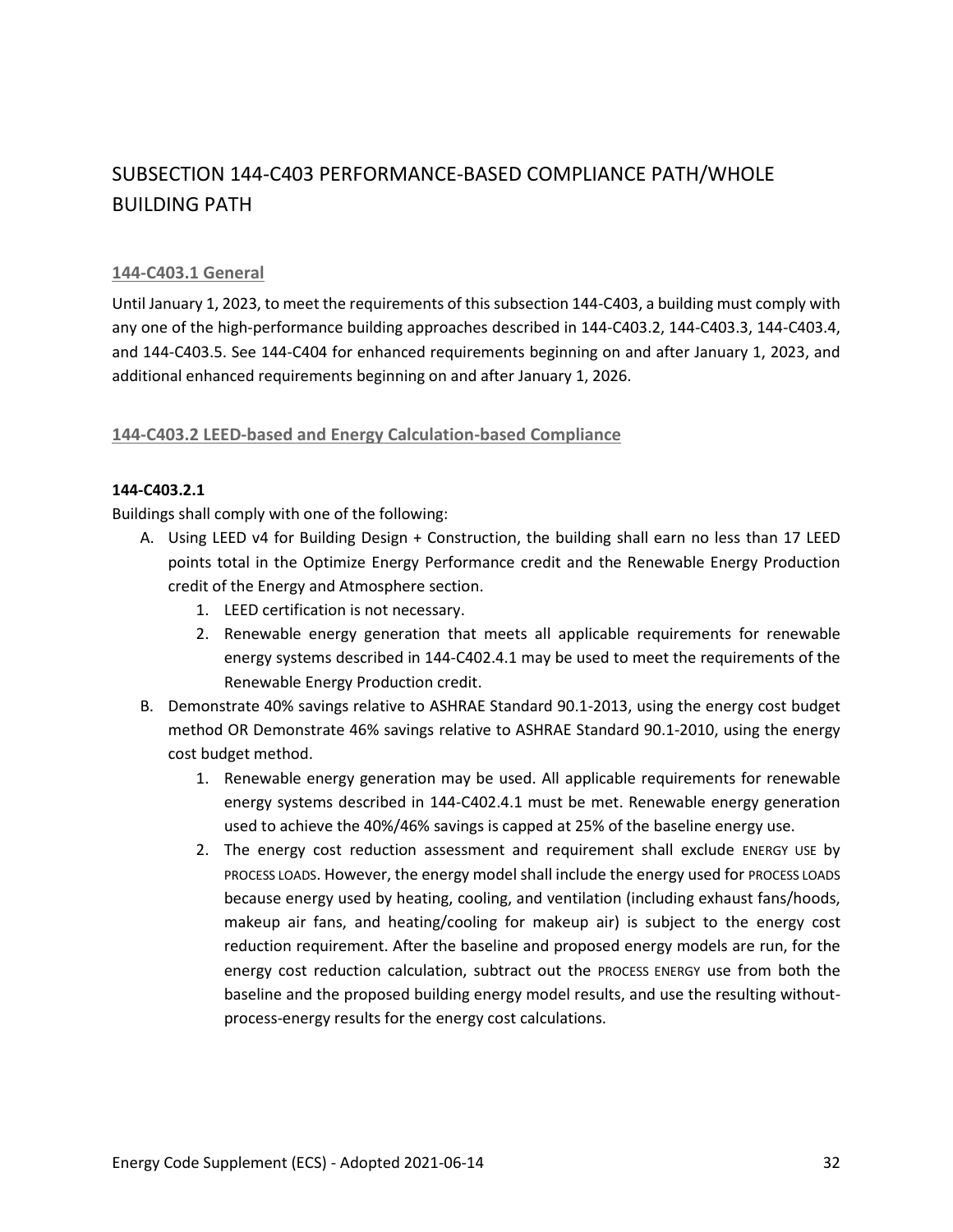#### **144-C403.2.2**

Documentation shall include either:

A. Design approval by Green Business Certification Inc.<sup>™</sup> (GBCI), through the Split Review process, that shows the building is eligible to receive no less than 17 LEED points as described in 144- C403.2.1 (A).

OR both of the following:

- B. Complete input and output reports of the energy model showing that the energy model meets the requirements of this subsection 144-C403
- C. Approval of the energy model by NYSERDA, U.S. Department of Energy, Energize NY, or another agency approved by the Code Enforcement Officer.

#### **144-C403.3 Passive House-based Compliance**

#### **144-C403.3.1**

Buildings shall meet the design requirements of one of the following.

- A. PHIUS+ Passive Building Standard from Passive House Institute US
- B. Passive House Classic Standard from Passive House Institute

Actual certification is not required. The most recent version of the chosen standard in effect at the time of building permit application shall be used.

#### **144-C403.3.2**

Documentation shall include at least one of the following:

- A. Pre-certification letter (or other formal communication) from an ACCREDITED PASSIVE HOUSE CERTIFIER, stating that Design Review has been completed and the building is designed to meet all requirements of the chosen Standard. All documentation used to show achievement of the requirements must be submitted to the Code Enforcement Officer.
- B. Documentation of PASSIVE HOUSE CERTIFICATION. All documentation used to achieve certification must be submitted to the Code Enforcement Officer.

#### **144-C403.4 Greenhouse Gas Emissions Calculation-based Compliance**

The building shall demonstrate a reduction in GREENHOUSE GAS (GHG) emissions of not less than 40% as compared to the baseline building.

#### **144-C403.4.1 Energy Modeling Standards**

GHG emissions reductions shall be shown through energy modeling that complies with Appendix G of ASHRAE Standard 90.1-2013.

#### **144-C403.4.2 Process Loads**

The GHG emissions reduction assessment and requirement shall exclude ENERGY USE by PROCESS LOADS. However, the energy model shall include the energy used for PROCESS LOADS because energy used by heating, cooling, and ventilation (including exhaust fans/hoods, makeup air fans, and heating/cooling for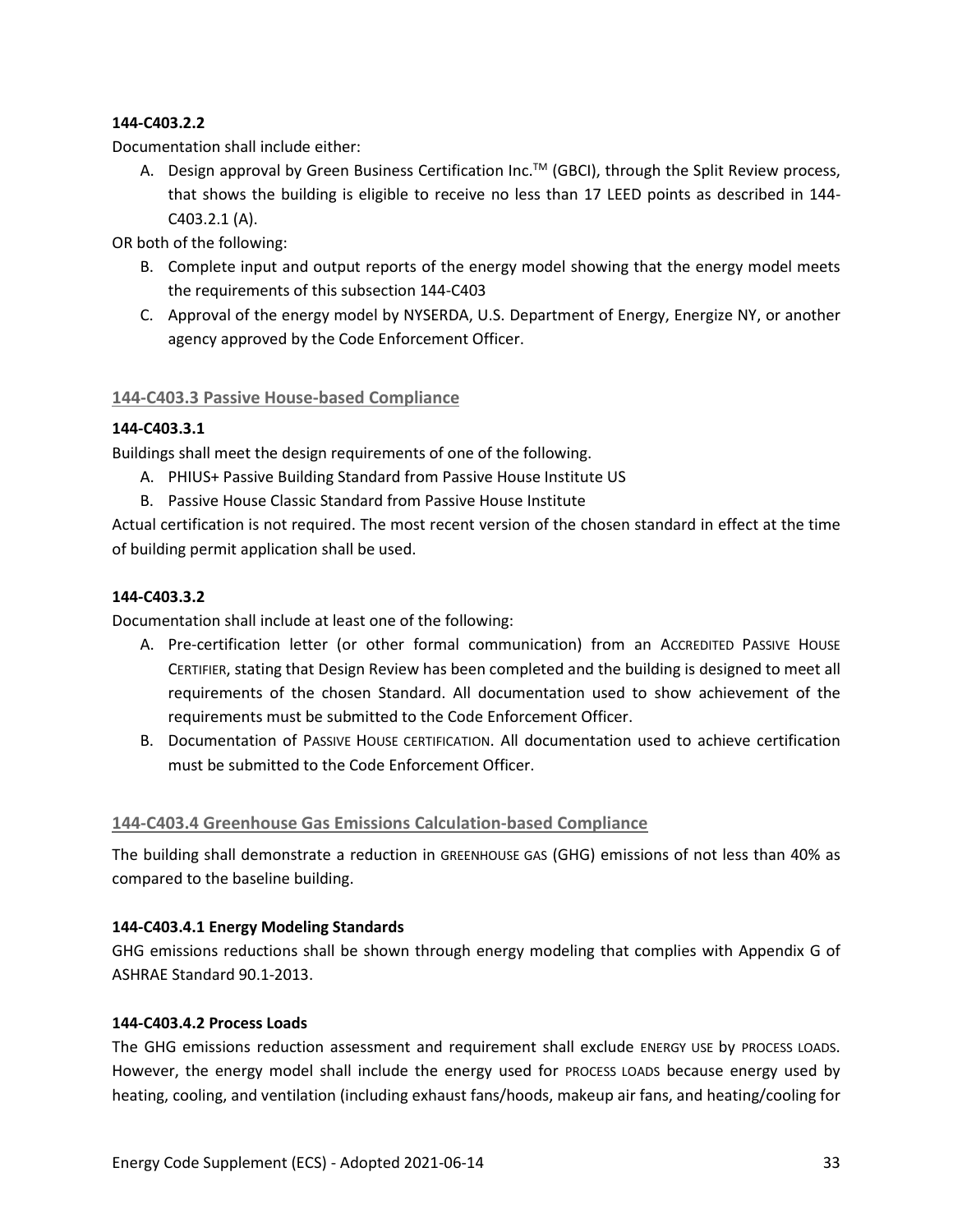makeup air) is subject to the GHG emissions reduction requirement. After the baseline and proposed energy models are run, for the GHG emissions reduction calculation, subtract out the PROCESS ENERGY use from both the baseline and the proposed building energy model results, and use the resulting withoutprocess-energy results for the GHG emissions calculations.

#### **144-C403.4.3 Renewable Energy**

Renewable energy generation may be used. All applicable requirements for renewable energy systems described in 144-C402.4.1 must be met. Renewable energy generation used to achieve the 40% reduction in GHG emissions is capped at 25% of the baseline energy use. The GHG emissions factor for electricity produced by renewable energy systems shall be 0 (zero) lb CO2e/MWh.

#### **144-C403.4.4 GHG Emissions Factor for Electricity**

For buildings not served by combined heat and power plants, the GHG emissions factor for electricity used for all calculations shall be 548.37 lb CO2e/MWh.

### **144-C403.4.5 GHG Emissions Factor for Electricity for Buildings Served by Combined Heat and Power Plants**

For buildings using electricity generated by combined heat and power (CHP) plants, the GHG emissions factor for electricity shall be determined in one of the following ways:

- A. The most recent heat rate data available at the time of building permit application shall be used from [www.eia.gov/electricity/annual/html/epa\\_08\\_02.html,](https://www.eia.gov/electricity/annual/html/epa_08_02.html) for the specific type of generation plant used, for electricity to be used in the proposed building, and the heat rate shall be multiplied by the EPA emissions factor for the fuel used at the CHP plant. The result shall be used as the GHG emissions factor for electricity from CHP plants.
- B. Data gathered from actual operation of the CHP plant and its distribution network shall be used to determine the site-specific GHG emissions factor for electricity to be used in the building. All data used shall be made publicly available before the time of building permit application.

For buildings served by CHP plants, the baseline (reference building) electricity use GHG emissions factor shall be the same as for buildings not served by a CHP plant.

#### **144-C403.4.6**

If a facility uses electricity from a combination of sources (e.g., utility, off-site renewable energy system, and CHP plant), a weighted average of GHG emissions factors shall be used.

#### **144-C403.4.7 Documentation**

The following documentation shall be submitted to show compliance with 144-C403.4 in sufficient clarity and detail:

1. A report, signed and stamped by an accredited third-party ENERGY PROFESSIONAL, showing the results of all calculations, assumptions, inputs, and outputs for the energy model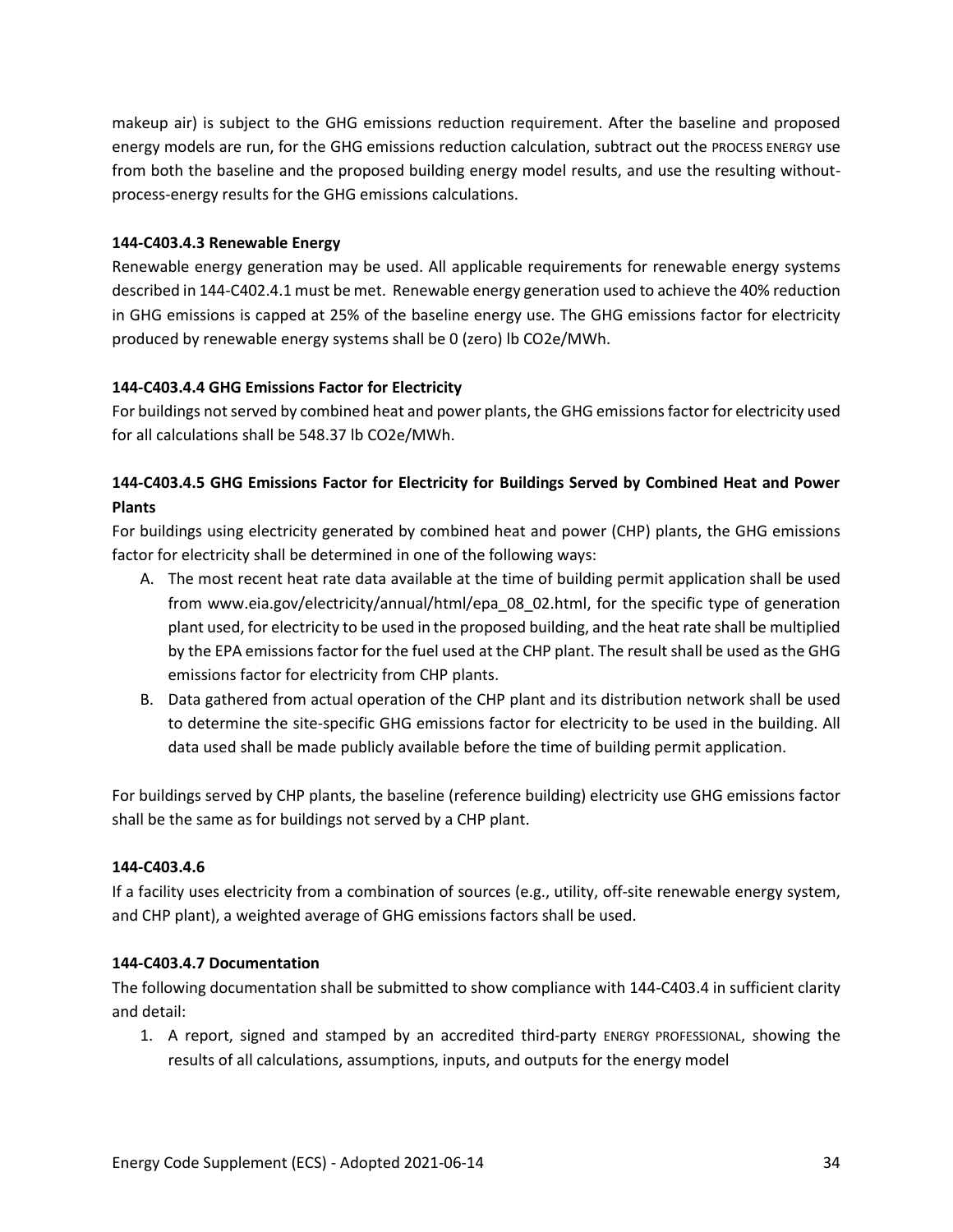- 2. A letter, signed and stamped by an accredited third-party ENERGY PROFESSIONAL, stating that proposed total GHG emissions for the building are at least 40% less than the GHG emissions of the baseline building.
- 3. The TOWN reserves the right to require additional documentation and/or additional third-party review and analysis by a consultant selected by the TOWN, at the expense of the applicant. All such documentation shall be submitted and fee shall be paid prior to issuance of a building permit.

#### **144-C403.5 Greenhouse Gas Emissions Calculation-based Compliance for Additions**

Compliance using the requirements of this provision 144-C403.5 may only be used for additions that are showing compliance together with the existing building. See also 144-202.2.

#### **144-C403.5.1**

The addition and the existing building, together as a whole, shall be shown to have lower total GHG emissions than the original existing building.

#### **144-C403.5.2**

Current and proposed GHG emissions shall be calculated following the requirements of the GHG Emissions Calculation Method (144-C403.4).

#### **144-C403.5.3 Documentation**

The following documentation shall be submitted to show compliance with 144-C403.5 in sufficient clarity and detail:

- A. An energy study of the existing building that includes ENERGY USE from at least 12 consecutive months of the most recent 24 months at the time of building permit application.
- B. An energy study that shows anticipated ENERGY USE for the new addition and modified existing building.
- C. A report, signed and stamped by an accredited ENERGY PROFESSIONAL, showing the results of all calculations, assumptions, inputs, and outputs for the energy model, and
- D. A letter, signed and stamped by an accredited third-party ENERGY PROFESSIONAL, stating that proposed total GHG emissions for the building and addition together are less than the GHG emissions for the existing building.
- E. The TOWN reserves the right to require additional documentation and/or additional third-party review and analysis by a consultant selected by the TOWN, at the expense of the applicant. All such documentation shall be submitted and fee shall be paid prior to issuance of a building permit.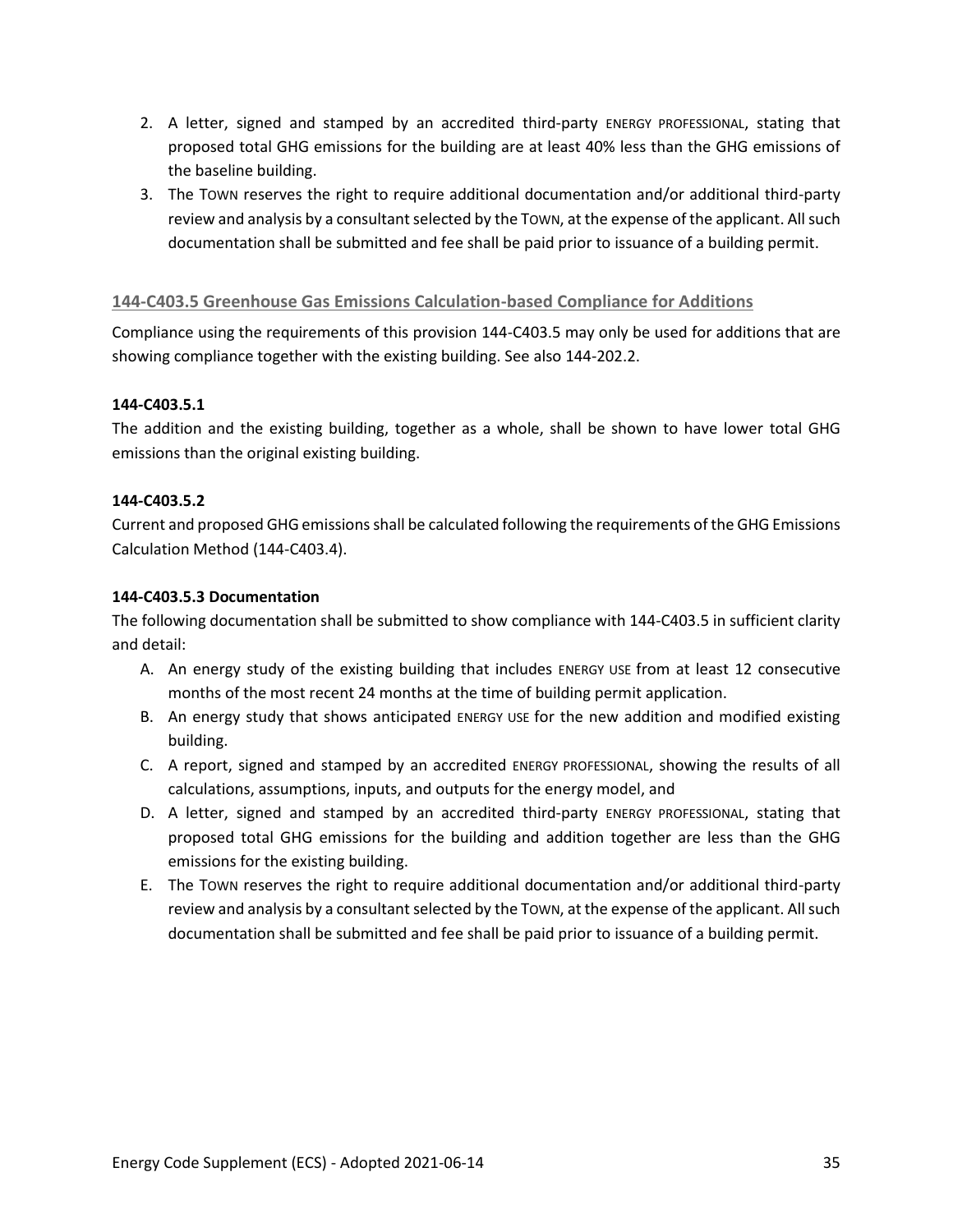# SUBSECTION 144-C404 FUTURE REQUIREMENTS

## **144-C404.1 General**

On January 1, 2023, the requirements of Subsections 144-C402 and 144-C403 shall change as described in 144-C404.2, 144-C404.3, 144-C404.4, and 144-C404.6. Where no changes are listed, the requirements shall remain as described in Subsections 144-C402 and 144-C403.

On January 1, 2026, the requirements of Subsections 144-C401, 144-C402 and 144-C403 shall change as described in 144-C404.7. Where no changes are listed, the requirements shall remain as described in Subsections 144-C401, 144-C402 and 144-C403.

# **144-C404.2 Changes in 2023 to General Requirements of Prescriptive Compliance Path/Easy Path**

Effective January 1, 2023, to meet the requirements of subsection 144-C402, a building must achieve a minimum of twelve (12) of the points described in subsection 144-C402. A summary table is provided in 144-C404.5

## **144-C404.3 Changes in 2023 to Efficient Electrification Points**

Effective January 1, 2023, all points awarded from 144-C402.2 Efficient Electrification shall be doubled.

## **144-C404.3.1**

Four points shall be earned for using AIR SOURCE HEAT PUMPS and meeting the requirements of 144-C402.2.1 - Heat Pumps for Space Heating. Six points shall be earned for using GROUND SOURCE HEAT PUMPS and meeting the requirements of 144-C402.2.1 - Heat Pumps for Space Heating.

## **144-C404.3.2**

Two points shall be earned for meeting the requirements of 144-C402.2.2 EE2 - Heat Pumps for SERVICE WATER HEATING.

## **144-C404.3.3**

Six points shall be earned for meeting the requirements of 144-C402.2.3 EE3 - Commercial Cooking Electrification.

## **144-C404.4 Changes in 2023 to RE1 Renewable Energy Systems**

Effective January 1, 2023, the maximum number of points allowed under 144-402.4.1 RE1 Renewable Energy Systems shall increase to six (6) points. The criteria for earning points shall remain as described in 144-C402.4.1.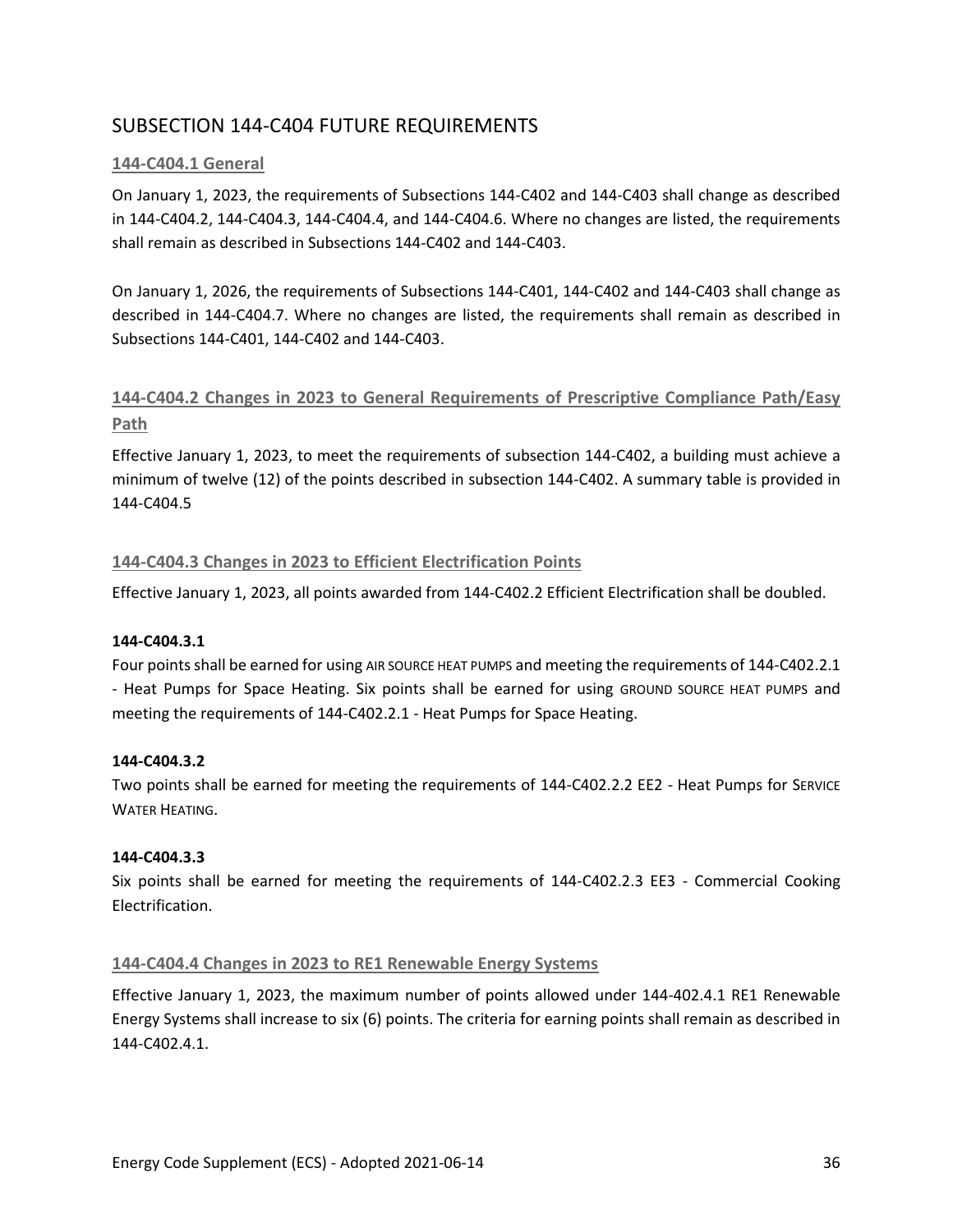# **144-C404.5 Changes in 2023 to Summary Table for Prescriptive Compliance Path/Easy Path**

# **Commercial Compliance Summary for Easy Path/Prescriptive Path Projects must earn at least 12 points**

| Cate-<br>gory                    | Improvement                                      | <b>Points</b>  | <b>Details</b>                                                                                                                                                              |  |  |  |  |
|----------------------------------|--------------------------------------------------|----------------|-----------------------------------------------------------------------------------------------------------------------------------------------------------------------------|--|--|--|--|
| <b>EFFICIENT ELECTRIFICATION</b> |                                                  |                |                                                                                                                                                                             |  |  |  |  |
| EE1                              | Heat pumps for space<br>heating                  | $4 - 6$        | 4 points for air source heat pumps.<br>6 points for ground source heat pumps.                                                                                               |  |  |  |  |
| EE <sub>2</sub>                  | Heat pumps for service<br>water heating          | $\overline{2}$ | 2 points for water heating systems that use heat pumps.<br>Available to hotels and restaurants only.                                                                        |  |  |  |  |
| EE3                              | Commercial cooking<br>electrification            | 6              | 6 points for electric cooking equipment in restaurants and other<br>food service buildings. Prerequisite: no fossil fuel use in the<br>building.                            |  |  |  |  |
|                                  | <b>AFFORDABILITY IMPROVEMENTS</b>                |                |                                                                                                                                                                             |  |  |  |  |
|                                  |                                                  |                | Up to 2 points for smaller room sizes. Available for Hotel and                                                                                                              |  |  |  |  |
| AI1                              | Smaller building/room size                       | $1 - 2$        | Residential portions only.                                                                                                                                                  |  |  |  |  |
| AI2                              | Heating systems in heated<br>space               | 1              | 1 point for installing heating systems in directly heated spaces.                                                                                                           |  |  |  |  |
| AI3                              | Efficient building shape                         | $\mathbf{1}$   | 1 point if exterior surface area divided by directly heated floor<br>area is less than the maximum allowed value.                                                           |  |  |  |  |
| AI4                              | Right-lighting                                   | $\mathbf{1}$   | 1 point for reducing overlighting and implementing other<br>lighting improvements.                                                                                          |  |  |  |  |
| AI5                              | Modest window-to-wall<br>ratio                   | $\mathbf{1}$   | 1 point for overall window-to-wall ratio less than 20%<br>(individual spaces may exceed 20%).                                                                               |  |  |  |  |
|                                  | <b>RENEWABLE ENERGY</b>                          |                |                                                                                                                                                                             |  |  |  |  |
| RE1                              | Renewable energy systems                         | $1 - 6$        | Up to 6 points for on-site or off-site renewable electric systems<br>or on-site renewable thermal systems.                                                                  |  |  |  |  |
| RE <sub>2</sub>                  | <b>Biomass systems</b>                           | 3              | 3 points for biomass space heating systems.                                                                                                                                 |  |  |  |  |
|                                  | <b>OTHER POINTS</b>                              |                |                                                                                                                                                                             |  |  |  |  |
| OP <sub>1</sub>                  | Development density                              | 1              | 1 point for achieving sufficient development density on the<br>building parcel. A maximum of two points total may be earned<br>for points OP1, OP2, and OP3 combined.       |  |  |  |  |
| OP <sub>2</sub>                  | Walkability                                      | $\mathbf{1}$   | 1 point if the building meets the walkability criteria. A<br>maximum of two points total may be earned for points OP1,<br>OP2, and OP3 combined.                            |  |  |  |  |
| OP <sub>3</sub>                  | <b>Electric Vehicle Parking</b><br><b>Spaces</b> | $\mathbf{1}$   | 1 point for installing electric vehicle parking spaces and related<br>infrastructure. A maximum of two points total may be earned for<br>points OP1, OP2, and OP3 combined. |  |  |  |  |
| OP <sub>4</sub>                  | Adaptive reuse                                   | $\mathbf{1}$   | 1 point for substantial re-purpose of existing building.                                                                                                                    |  |  |  |  |
| OP <sub>5</sub>                  | Meet NY Stretch Code                             | $\mathbf{1}$   | 1 point for complying with NYStretch Energy Code                                                                                                                            |  |  |  |  |
| OP <sub>6</sub>                  | Custom energy improvement                        | $1 - 2$        | Up to 2 points for reduction in energy use.                                                                                                                                 |  |  |  |  |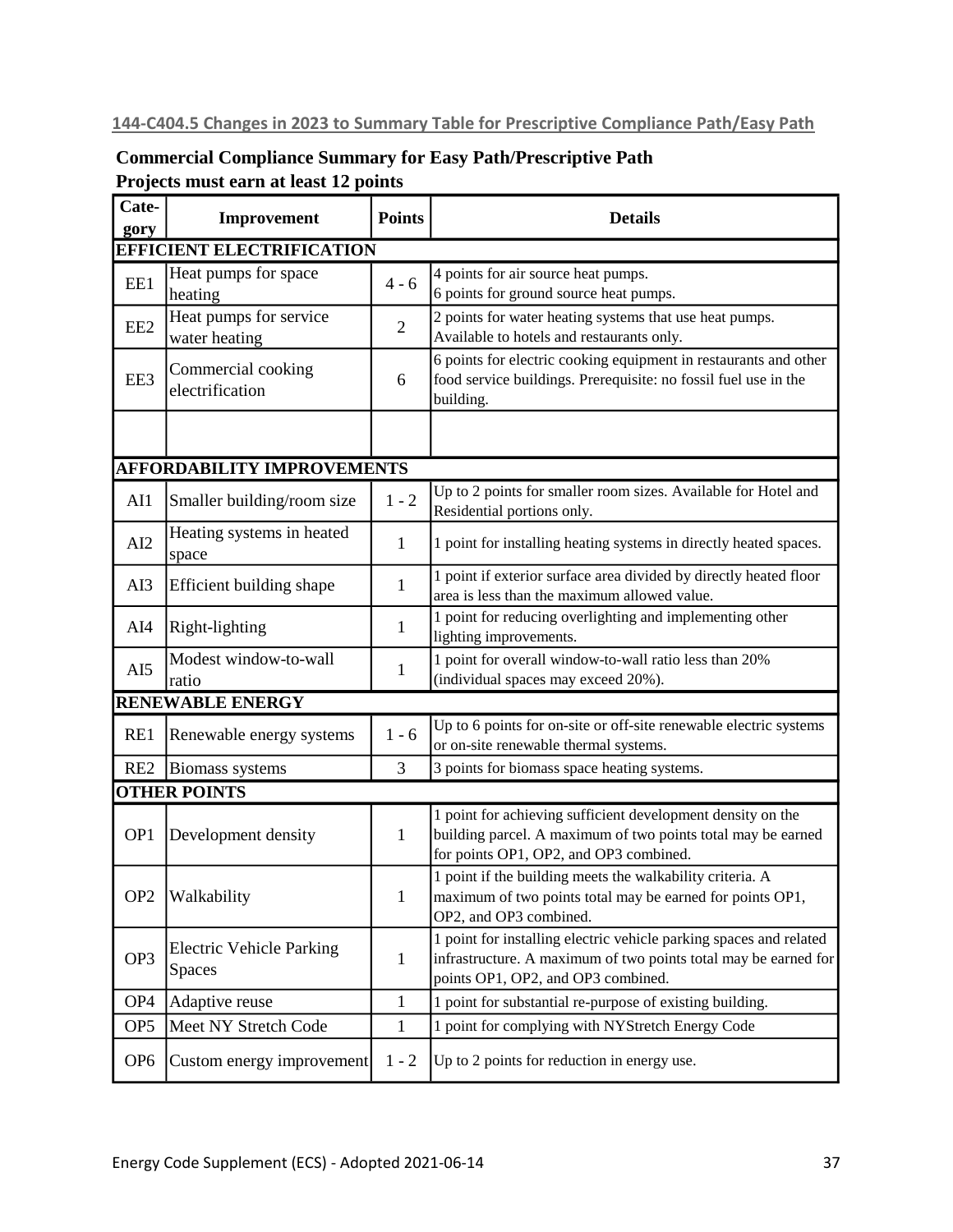## **144-C404.6 Changes in 2023 to Performance-Based Compliance Path/Whole Building Path**

Effective January 1, 2023, the requirements of Subsection 144-C403 PERFORMANCE-BASED COMPLIANCE PATH/WHOLE BUILDING PATH shall change as described in 144-C404.6.1, and 144-C404.6.2. Where no changes are listed, the requirements shall remain as described in Subsection 144-C403.

## **144-C404.6.1 Changes to LEED-based and Energy Calculation-based compliance**

Effective January 1, 2023:

- A. Compliance method 1 (LEED points): In addition to all existing requirements, seven ECS points from Subsection C402 PRESCRIPTIVE COMPLIANCE PATH/EASY PATH must be earned. Points from AI4 Right-Lighting and OP5 Meet NY Stretch Code may not be counted toward the seven ECS points.
- B. Compliance method 2 (savings relative to ASHRAE 90.1-2013): An 80% savings relative to ASHRAE Standard 90.1-2013 shall be required.
	- 1. Renewable energy generation used to achieve the savings shall be capped at 50% of the baseline energy use.
- C. Compliance method 3 (savings relative to ASHRAE 90.1-2010): A 92% savings relative to ASHRAE Standard 90.1-2010 shall be required.
	- 1. Renewable energy generation used to achieve the savings shall be capped at 50% of the baseline energy use.

## **144-C404.6.2 Changes to Greenhouse Gas Emissions Calculation-based Compliance**

Effective January 1, 2023, the building shall demonstrate a reduction in GREENHOUSE GAS (GHG) emissions of not less than 80% as compared to the baseline building.

## 144-C404.6.2.1

Renewable energy generation used to achieve the 80% reduction in GHG emissions is capped at 50% of the baseline energy use.

## 144-C404.6.2.2

For buildings not served by combined heat and power plants or renewable energy systems, the GHG emissions factor for electricity used for all calculations shall be 295.9 lb CO2e/MWh.

## **144-C404.7 Changes in 2026**

Effective January 1, 2026, all buildings shall be built to have net-zero GHG emissions and shall not use FOSSIL FUELS for space heating, water heating, or clothes drying.

## **144-C404.7.1**

The language in 144-C401.2 Application shall be replaced with:

COMMERCIAL BUILDINGS shall comply with the requirements of the ZERO Code, using the most recent version of the ZERO Code available at the time of permit application. The ZERO Code, an Architecture 2030 initiative, is available at [https://zero-code.org.](https://zero-code.org/)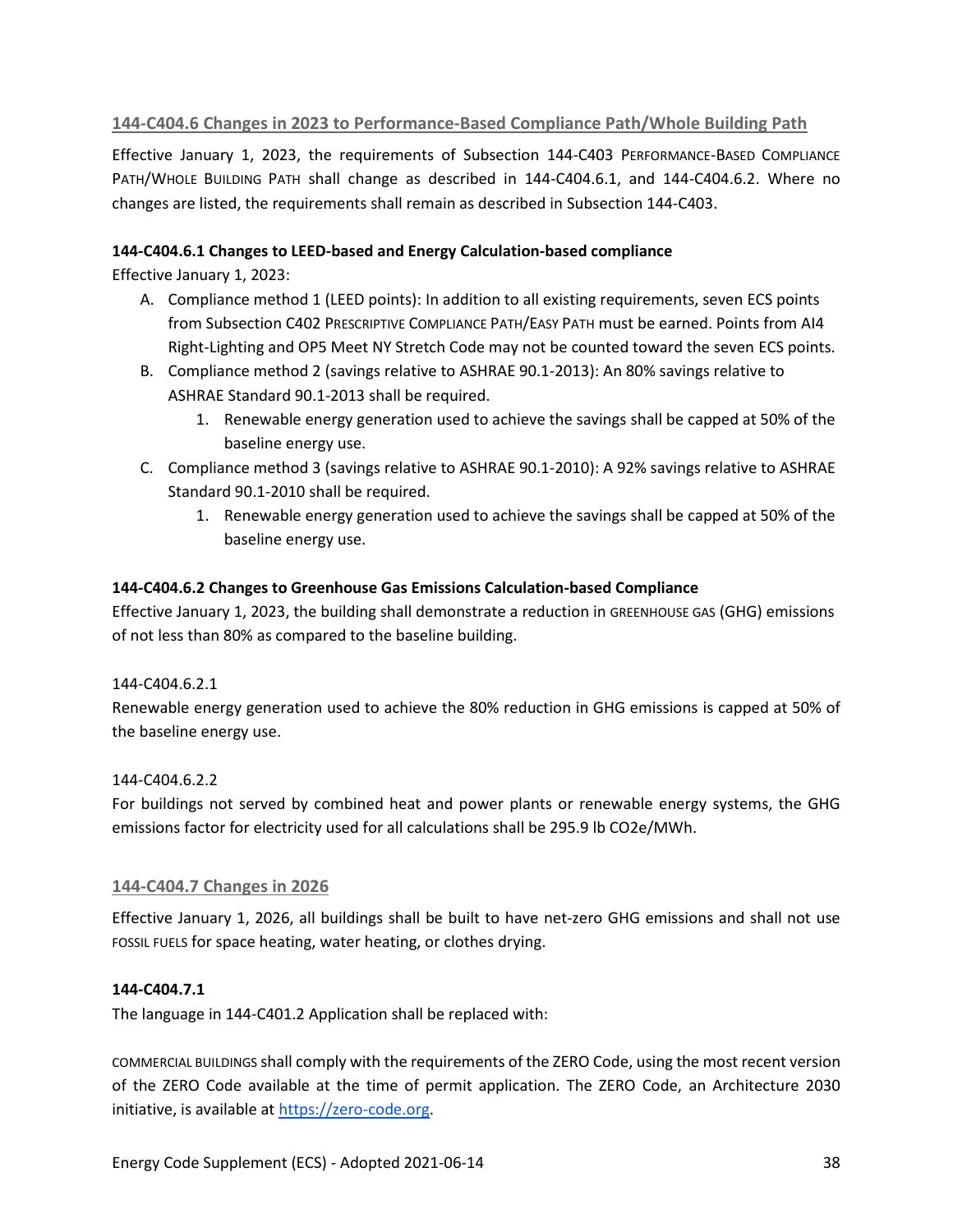An ECS Compliance Plan shall be the basis for evaluating compliance.

## **144-C404.7.2**

FOSSIL FUELS shall not be used for space heating, water heating or clothes drying. FOSSIL FUELS may be used for PROCESS ENERGY and for cooking.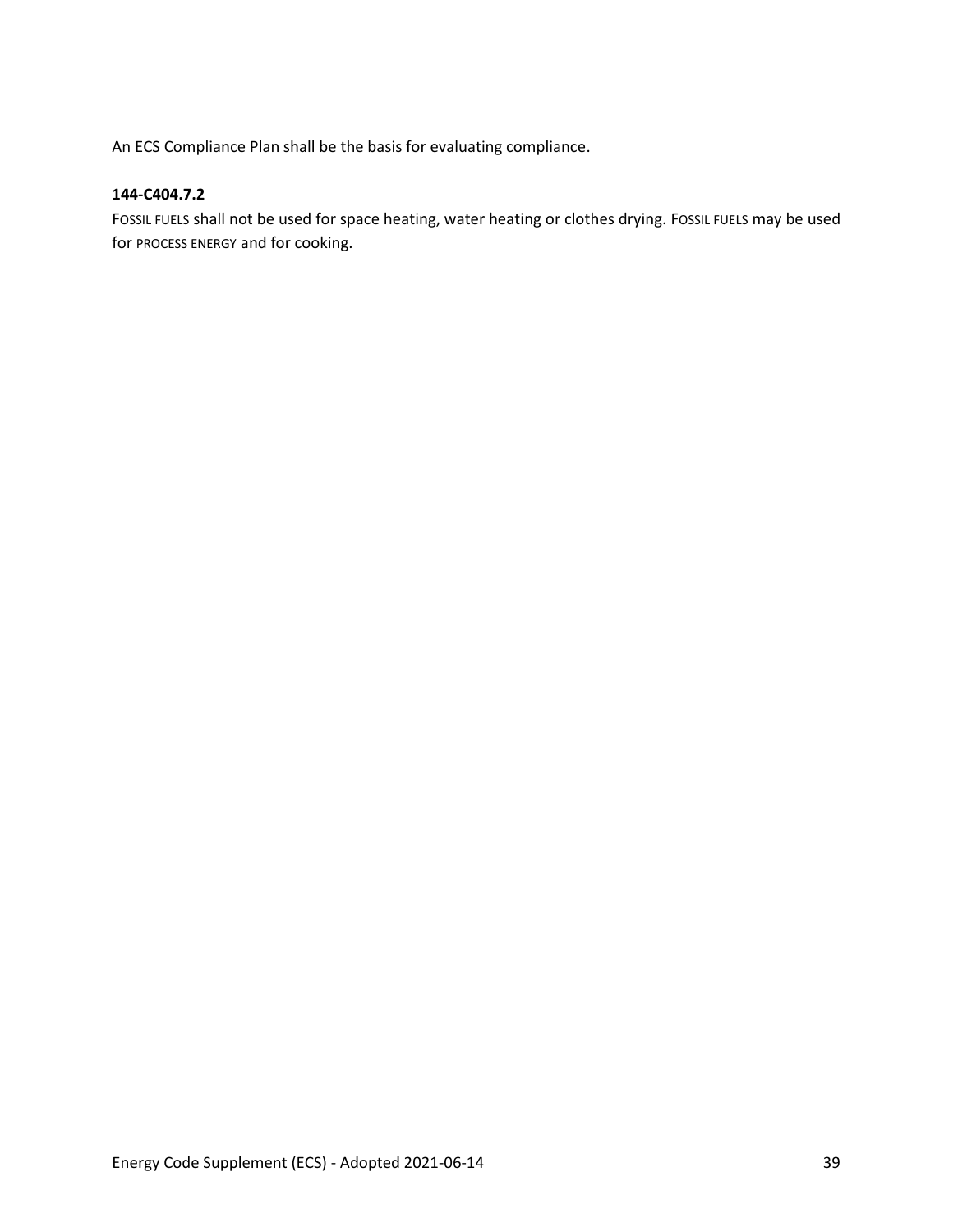# Section 144-5 RESIDENTIAL BUILDING PROVISIONS

# SUBSECTION 144-R501 GENERAL

## **144-R501.1 Scope**

The provisions in this section are applicable to RESIDENTIAL BUILDINGS and MIXED-USE BUILDINGS where more than 50% of the heated FLOOR AREA is residential, their building sites, and associated systems and equipment.

## **144-R501.2 Application**

RESIDENTIAL BUILDINGS shall comply with one of the following:

- A. PRESCRIPTIVE COMPLIANCE PATH/EASY PATH: The requirements of Subsection 144-R502
	- 1. As part of the application packet, the applicant shall submit a checklist and worksheet which the TOWN shall use as the basis for verifying and showing compliance with the ECS.
- B. PERFORMANCE-BASED COMPLIANCE PATH/WHOLE BUILDING PATH: The requirements of Subsection 144- R503
	- 1. As part of the application packet, the applicant shall submit the relevant documentation, which is detailed in 144-R503, which the TOWN shall use as the basis for verifying and showing compliance with the ECS.

# SUBSECTION 144-R502 PRESCRIPTIVE COMPLIANCE PATH/EASY PATH

## **144-R502.1 General**

Until January 1, 2023, to meet the requirements of this Subsection 144-R502, A building must achieve a minimum of six (6) of the points described in this subsection. A summary table is provided in 144-R502.6. See 144-R504 for enhanced requirements beginning on and after January 1, 2023, and additional enhanced requirements beginning on and after January 1, 2026.

## **144-R502.2 Efficient Electrification (EE):**

## **144-R502.2.1 EE1 Heat Pumps for Space Heating**

Three points shall be earned for using AIR SOURCE HEAT PUMPS or five points shall be earned for using GROUND SOURCE HEAT PUMPS, as described in 144-R502.2.1.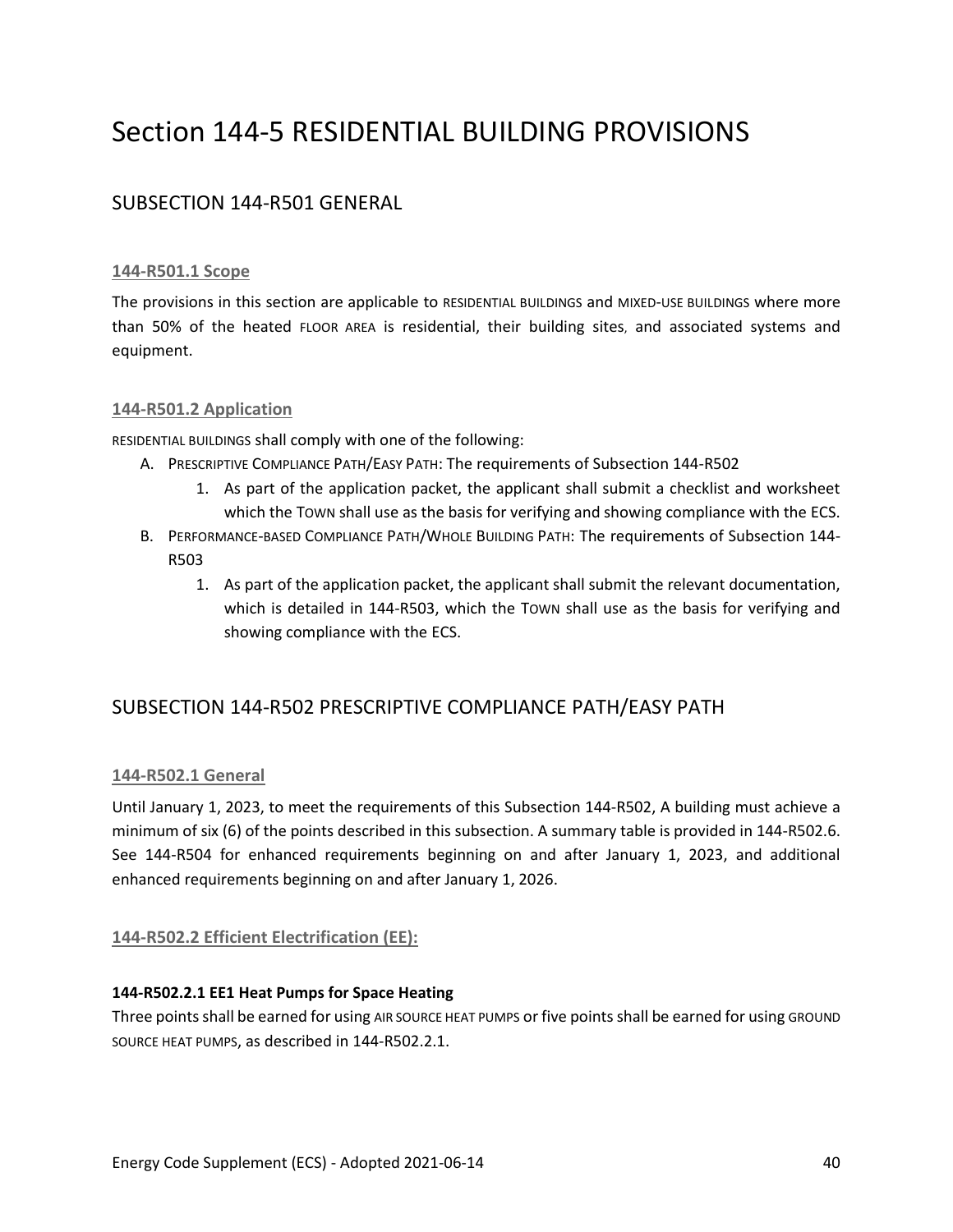### 144-R502.2.1.1

Only AIR SOURCE HEAT PUMPS or GROUND SOURCE HEAT PUMPS shall be used for all space-heating needs, with exceptions for electric resistance heating as described in 144-R502.2.1.4. A heating system that uses only GROUND SOURCE HEAT PUMPS (and electric resistance heating as allowed) shall earn five points. A heating system that uses only AIR SOURCE HEAT PUMPS or uses a combination of air source and GROUND SOURCE HEAT PUMPS (and electric resistance heating as allowed) shall earn three points.

## 144-R502.2.1.2

FOSSIL FUELS shall not be used for any space heating, space cooling or ventilation systems in the building, including backup heating systems. Water loop boiler/tower heat pumps that use FOSSIL FUELS shall not earn credit under this point.

#### 144-R502.2.1.3

Except as stated in the second sentence of this provision 144-R502.2.1.3, AIR SOURCE HEAT PUMPS shall be listed in the Northeast Energy Efficiency Partnerships (NEEP) Cold Climate AIR SOURCE HEAT PUMP Product List, for the product types and sizes covered. For any AIR SOURCE HEAT PUMP not covered by NEEP, the heat pump shall use a variable speed compressor(s) and the heat pump compressor(s) shall operate in temperatures below zero (0) degrees Fahrenheit (the compressor may be supplemented by electric resistance heat in accordance with the exceptions described in 144-R502.2.1.4).

#### 144-R502.2.1.4

To allow flexibility, electric resistance heat is allowed for a portion of space heating needs. Applicants shall submit documentation showing that at least one of the following conditions is met.

- A. Stand-alone electric resistance heating (not associated with heat pumps) is used to heat 10% or less of the building HEATED FLOOR AREA.
- B. Stand-alone electric resistance heating (not associated with heat pumps) is used to meet 10% or less of the building's projected annual space heating load.

## **144-R502.2.2 EE2 Heat Pumps for Service Water Heating**

One point shall be earned for meeting the requirements of 144-R502.2.2.

#### 144-R502.2.2.1

All SERVICE WATER HEATING systems shall use heat pumps and shall not use FOSSIL FUELS. All heat pump water heaters shall be set on heat pump-only mode.

**Exception**: In commercial kitchens, booster heat units for dishwashing must be electric, but shall be exempt from the heat pump requirement. Units used to pre-heat water for dishwashing shall use heat pumps.

## **144-R502.2.3 EE3 Commercial Cooking Electrification**

Three points shall be earned for meeting the requirements of 144-R502.2.3. Restrictions: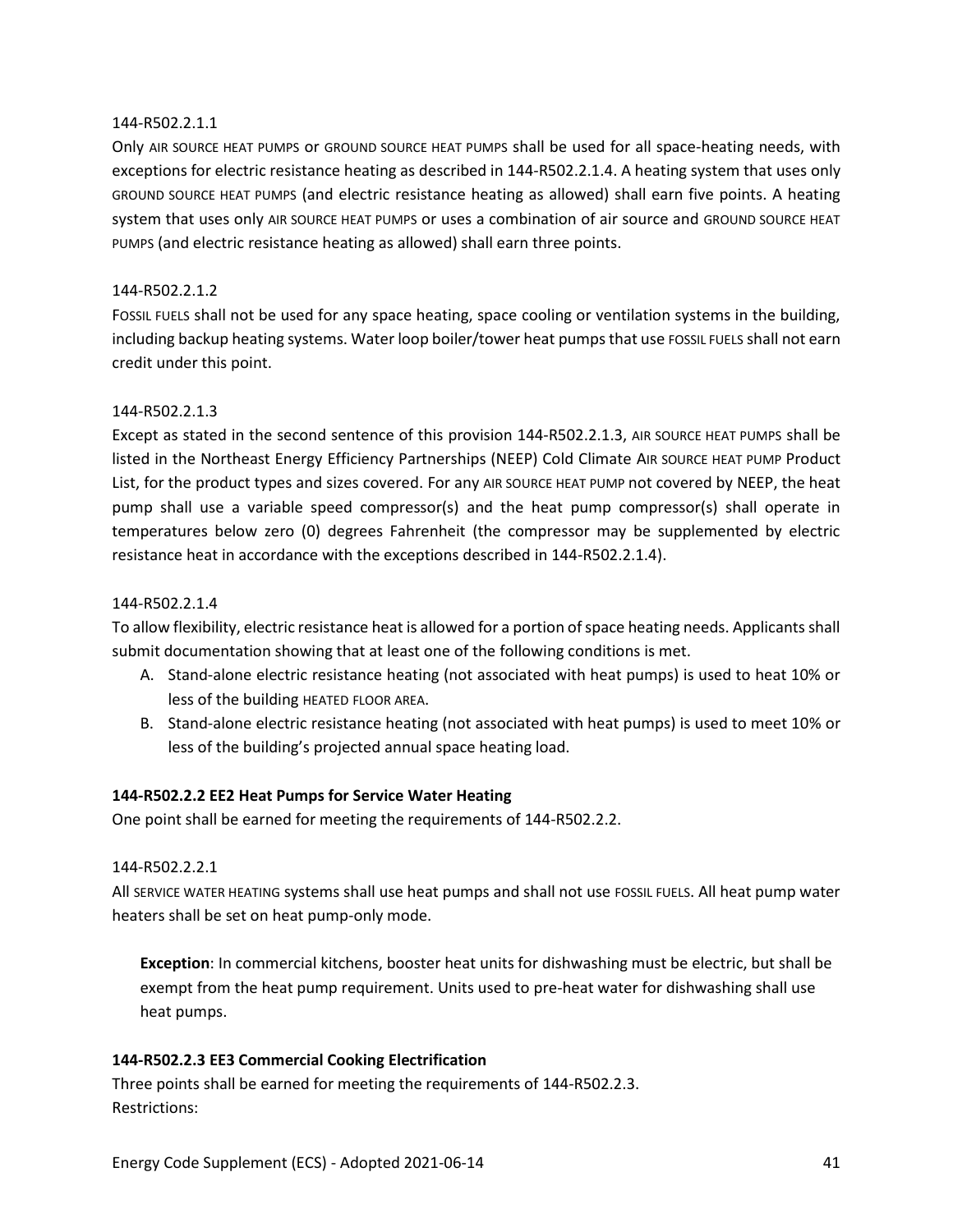- A. Points may only be earned for portions of buildings that are RESTAURANTS or other food service establishments that use a commercial kitchen hood, and
- B. Points may only be earned if the building does not use FOSSIL FUELS, except for PROCESS ENERGY. For this point, PROCESS ENERGY shall exclude commercial cooking.

## 144-R502.2.3.1

All commercial cooking equipment in the building, including but not limited to ranges, ovens, griddles, and fryers, shall be electric.

## **144-R502.2.4 EE4 Residential Cooking and Clothes Drying Electrification**

One point shall be earned for meeting the requirements of 144-R502.2.4 Restrictions: Point may only be earned if the building does not use FOSSIL FUELS except for PROCESS ENERGY.

144-R502.2.4.1

All residential cooking equipment in the building, including but not limited to ranges, cooktops and ovens, shall be electric.

144-R502.2.4.2 All clothes drying equipment in the building shall be ventless heat pump clothes dryers.

## **144-R502.3 Affordability Improvements (AI)**

## **144-R502.3.1 AI1 Smaller building/room size**

One or two points may be earned according to the requirements below. Restrictions:

- A. For MIXED-USE BUILDINGS, this point may only be earned when all portions of the building are classified as Residential or HOTEL.
- B. DORMITORIES are not eligible for this point.
- C. For additions, this point may only be earned if the applicant demonstrates ECS compliance for the addition together with the existing building. This point may not be earned when considering the addition independent of the existing building.

## 144-R502.3.1.1

For single family dwellings, the DIRECTLY HEATED FLOOR AREA of the building shall not be greater than the maximum home size listed in Table 144-R502.3.1.1 relating to the number of bedrooms in the dwelling. For two-family dwellings and townhouses, the total DIRECTLY HEATED FLOOR AREA of the building shall not be greater than the Total Building Size Allowance. The Total Building Size Allowance, in square feet, shall be determined by multiplying the quantity of each type of dwelling unit (1-BR, 2-BR etc.) times the 'maximum home size' value for that dwelling unit type in Table 144-R502.3.1.1, and then summing the home size allowances for all unit types to calculate the Total Building Size Allowance. This method is summarized in Equation 144-5-1.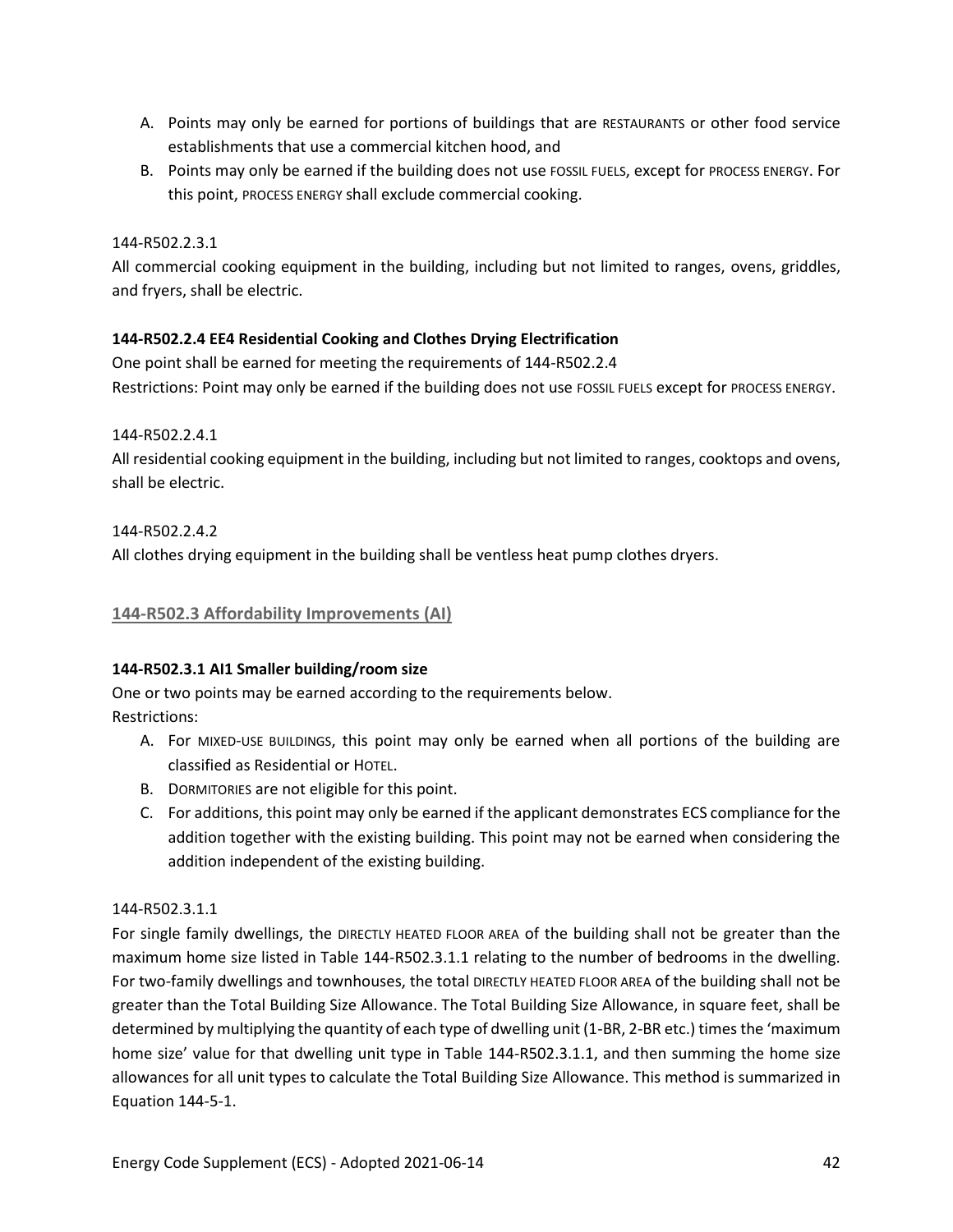## **Equation 144-5-1**:

Total Building Size Allowance =

[(Number of 1-BR units in the building) x (Maximum home size for 1-BR units listed in Table 144- R502.3.1.1)] +  $[(# of 2-BR units in the building) \times (Maximum home size for 2-BR units)] + ... +$ [(# of 6-BR units in the building) x (Maximum home size for 6-BR units)]

Individual dwelling units may exceed the maximum home size allowance for that unit type given in Table 144-R502.3.1.1.

Table 144-R502.3.1.1

Size Allowances for Single Family Dwellings, Two-family Dwellings, and Townhouses

| <b>Number of Bedrooms</b>    |     |                                                                     |  |                                         |  | 7 or more          |
|------------------------------|-----|---------------------------------------------------------------------|--|-----------------------------------------|--|--------------------|
| Maximum home size allowed to | 850 | $\vert 1,360 \vert 1,870 \vert 2,380 \vert 2,890 \vert 3,400 \vert$ |  |                                         |  | +510 for each      |
| receive one point (SF)       |     |                                                                     |  |                                         |  | additional bedroom |
| Maximum home size allowed to | 700 |                                                                     |  | $1,120$ $1,540$ $1,960$ $2,380$ $2,800$ |  | +420 for each      |
| receive two points (SF)      |     |                                                                     |  |                                         |  | additional bedroom |

## *Example Calculation - for informational purposes only*

Duplex, building contains 3,100 sq ft of DIRECTLY HEATED FLOOR AREA, two dwelling units (3 bedrooms each)

From Table 144-R502.3.1.1 Maximum home size allowed to receive one point for 3-BR units: 1,870 sq ft Total Building Size Allowance =  $(2 \times 1,870 \text{ sq ft})$  = 3,740 sq ft **Building size of 3,100 sq ft does not exceed size allowance, so one point can be earned.**

From Table 144-R502.3.1.1 Maximum home size allowed to receive two points for 3-BR units: 1,540 sq ft Total Building Size Allowance =  $(2 \times 1,540 \text{ sq ft}) = 3,080 \text{ sq ft}$ **Building size of 3,100 sq ft exceeds size allowance, so two points cannot be earned.** 

## 144-R502.3.1.2

For RESIDENTIAL BUILDINGS other than single family dwellings, two-family dwellings, and townhouses, the total DIRECTLY HEATED FLOOR AREA of all dwelling units in the building shall not be greater than the Total Unit Size Allowance. The DIRECTLY HEATED FLOOR AREA of dwelling units refers to in-unit areas only and shall not include common areas. The Total Unit Size Allowance, in square feet, shall be determined by multiplying the quantity of each type of dwelling unit (studio, 1-BR, etc.) times the 'Dwelling unit size allowance' value for that dwelling unit type in Table 144-R502.3.1.2, and then summing the unit size allowances for all unit types to calculate the Total Unit Size Allowance. This method is summarized in Equation 144-5-2. Size Allowances for Single Family Dwellings, Tw<br> **Maximum home size allowed to**<br> **Exercise one point (SF)**<br> **Maximum home size allowed to**<br> **Exercise two points (SF)**<br> **CALL TERE TO THE CONDING (STEP)**<br> **Example Calculati** 

## **Equation 144-5-2**:

Total Unit Size Allowance =

[(Number of studio units in the building) x (Dwelling unit size allowance for studio units listed in Table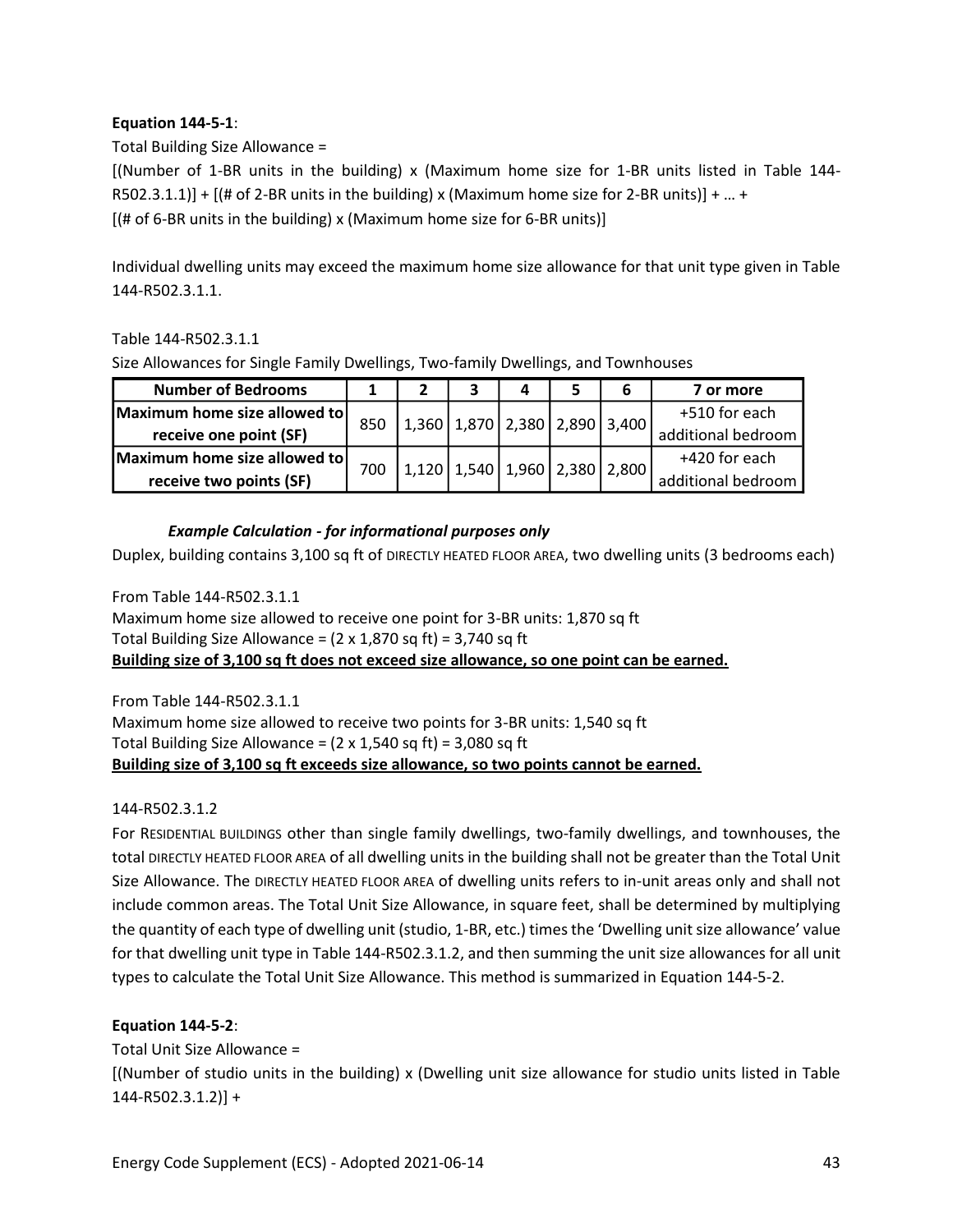$[(# of 1-BR units in the building) x (Dwelling unit size allowane for 1-BR units)] +$  $[(# of 2-BR units in the building) \times (Dwelling unit size allowed for 2-BR units)] + ... +$ [(# of 7-BR units in the building) x (Dwelling unit size allowance for 7-BR units)]

Individual dwelling units may exceed the allowance for that unit type given in Table 144-R502.3.1.2.

## Table 144-R502.3.1.2

Dwelling Unit Size Allowances for RESIDENTIAL BUILDINGS other than Single Family Dwellings, Two-family Dwellings, and Townhouses

| <b>Number of Bedrooms</b>                                     | <b>Studio</b> |     |     |     |     |                                     |               |       |
|---------------------------------------------------------------|---------------|-----|-----|-----|-----|-------------------------------------|---------------|-------|
| Dwelling unit size allowance to<br>receive one point (sq ft)  | 408           | 600 | 842 |     |     | 986   1,156   1,326   1,496   1,666 |               |       |
| Dwelling unit size allowance to<br>receive two points (sq ft) | 336           | 490 | 693 | 812 | 952 |                                     | $1,092$ 1,232 | 1,372 |

## 144-R502.3.1.3

For HOTELS, the average DIRECTLY HEATED FLOOR AREA of all guest rooms in the building shall not be greater than the maximum average guest room size listed in Table 144-R502.3.1.3. Individual guest rooms may exceed the maximum size.

Table 144-R502.3.1.3

Area Requirements for Hotels and Motels

| Maximum average guest room size<br>allowed to receive one point (SF)  | 280 |
|-----------------------------------------------------------------------|-----|
| Maximum average guest room size<br>allowed to receive two points (SF) | 230 |

## **144-R502.3.2 AI2 Heating System in Heated Space**

One point may be earned according to the requirements below.

## 144-R502.3.2.1

All components of heating systems shall be installed inside space that meets all the following criteria:

- A. Inside the BUILDING THERMAL ENVELOPE
- B. DIRECTLY HEATED SPACE
- C. LIVABLE SPACE, OCCUPIABLE SPACE or contiguous to LIVABLE SPACE or OCCUPIABLE SPACE
- D. On a building level where at least 50% of the FLOOR AREA is DIRECTLY HEATED FLOOR AREA

For purposes of this subsection, heating system includes all parts of the system except for exhaust components and dedicated air intake components, including but not limited to mechanical equipment and the distribution network. Examples of spaces that are not allowed for heating system installation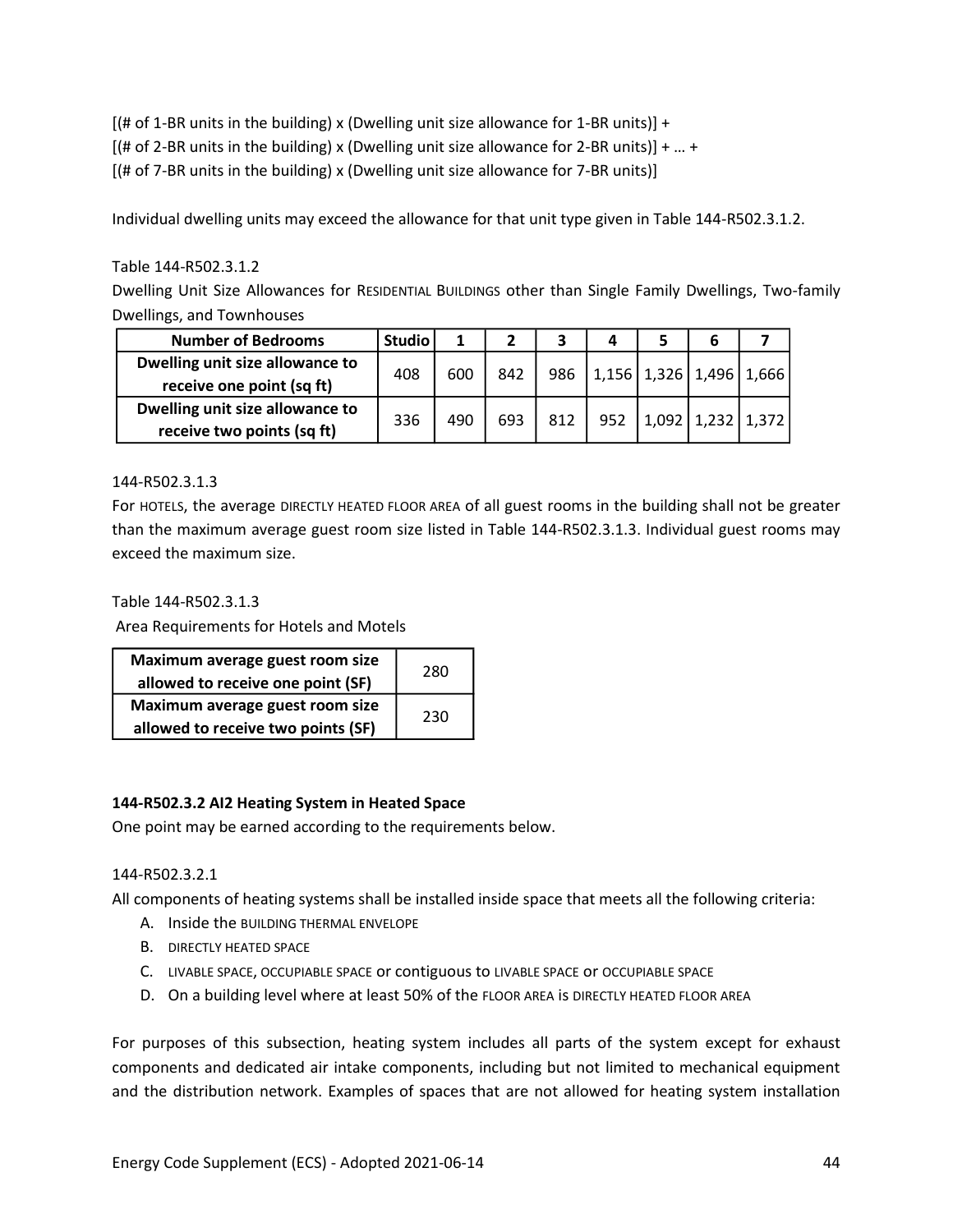include but are not limited to: unheated or unfinished basements and attics, crawl spaces, outdoors, roofs, and exterior wall cavities. Rooftop systems, window-mounted systems, and "through-the wall" equipment such as packaged terminal equipment shall not be used.

## **Exceptions:**

- A. Outdoor units of SPLIT SYSTEM heat pumps may be located outdoors.
- B. There are no limitations on the location of refrigerant piping.

## **144-R502.3.3 AI3 Efficient Building Shape**

One point may be earned according to the requirements below.

## 144-R502.3.3.1

The exterior surface area divided by the DIRECTLY HEATED FLOOR AREA shall be less than the maximum value provided in Table 144-R502.3.3.1.

## 144-R502.3.3.2

The exterior surface area shall be measured along the above-grade portions of the BUILDING THERMAL ENVELOPE, including but not limited to walls, roofs/ceilings (depending on the location of insulation), and exposed floors (such as those below a cantilever). The area of windows, doors, and skylights shall be included as part of the exterior surface area. The areas of the BUILDING THERMAL ENVELOPE between directly heated spaces and indirectly heated spaces or unheated spaces, such as the wall between a heated building and an attached unheated garage, shall be included as part of the exterior surface area.

## 144-R502.3.3.3

For additions, the area of the BUILDING THERMAL ENVELOPE between DIRECTLY HEATED SPACE in the addition and DIRECTLY HEATED SPACE in the original building (including shared walls and, if the addition is above the original building, floors/ceilings) shall not be counted as part of the exterior surface area.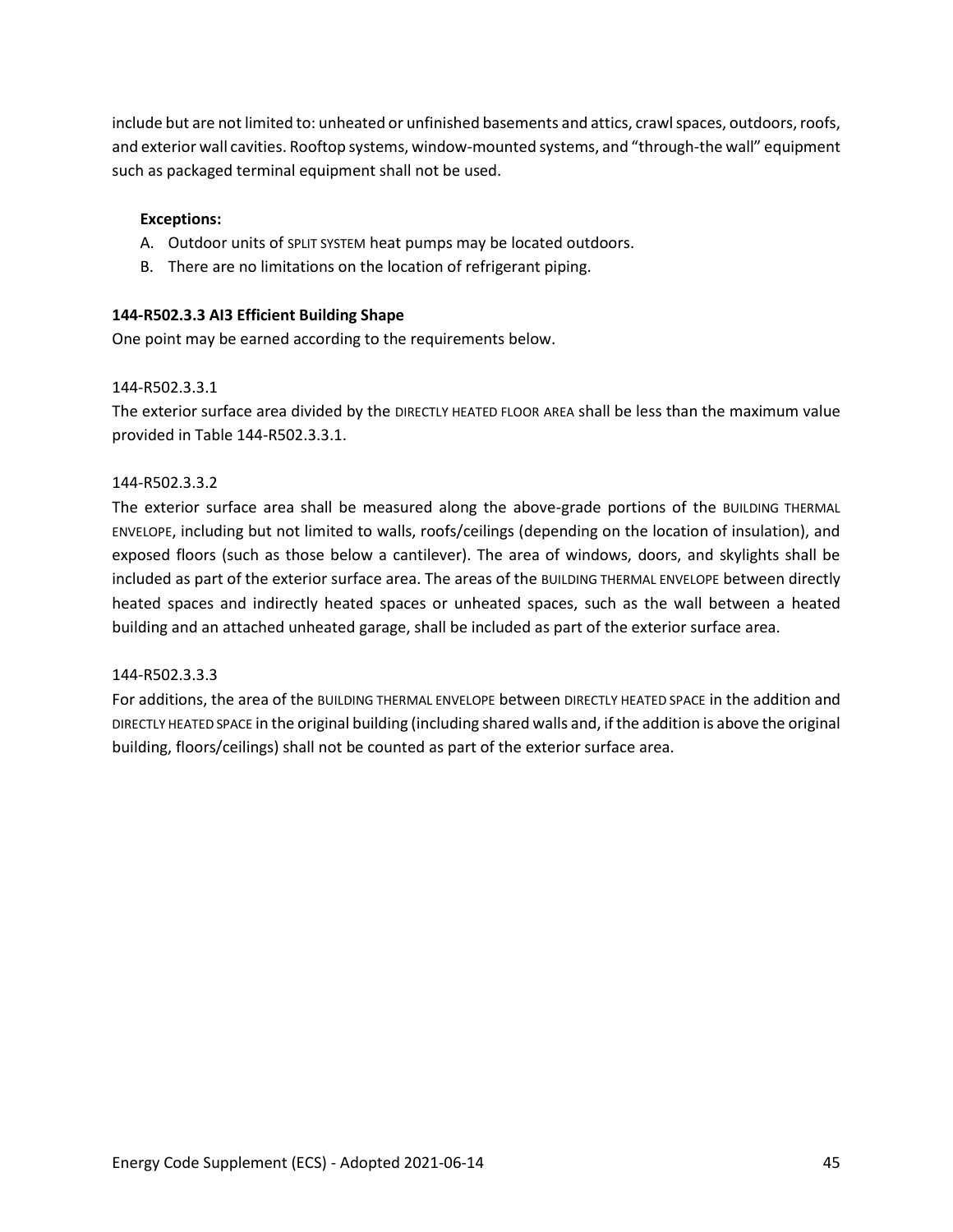#### Maximum Value of: Exterior Surface Area (SF) divided by Directly Heated Floor Area (SF) Maximum Value of: Exterior Surface Area (SF) divided by Directly Heated Floor Area (SF) 199 or less 1.69 4.69 3,000 - 3,999 1.60 200 - 299 3.88 4,000 - 4,999 4.000 - 1.48 300 - 399 3.45 3.45 5,000 - 5,999 3.45 400 - 499 3.17 6,000 - 6,999 1.31 500 - 599 2.98 7,000 - 7,999 1.25 600 - 699 2.83 8,000 - 8,999 1.19 700 - 799 2.71 9,000 - 9,999 1.15 800 - 899 2.68 10,000 - 14,999 1.05 900 - 999 2.57 15,000 - 19,999 0.94  $1,000 - 1,099$  2.47 20,000 - 29,999 2.84  $1,100 - 1,199$  2.38 30,000 - 39,999 30.000  $-$  39,999 30.000  $-$  39,999  $1,200 - 1,299$  2.31 40,000 - 49,999 0.68  $1,300 - 1,399$  2.24 50,000 - 59,999 0.64  $1,400 - 1,499$  2.18 60,000 - 69,999 0.61  $1,500 - 1,599$  2.13 70,000 - 79,999 0.58 1,600 - 1,699 2.08 80,000 - 89,999 0.55  $1,700 - 1,799$  2.04 90,000 - 99,999 0.53  $1,800 - 1,899$  2.00  $100,000 - 199,999$  0.46 1,900 - 1,999 1.96 200,000 - 299,999 0.39 2,000 - 2,499 1.86 300,000 - 399,999 0.35 2,500 - 2,999 1.74 400,000 or more 1 0.33 Directly Heated Floor Area (SF) Directly Heated Floor Area (SF)

# **Table 144-R502.3.3.1**

## **144-R502.3.4 AI5 Modest Window-to-Wall Ratio**

One point may be earned according to the requirements below.

## 144-R502.3.4.1

The vertical fenestration area, not including opaque doors and opaque SPANDREL PANELS, shall be not greater than 20 percent of the gross above-grade wall area.

## 144-R502.3.4.2

For additions, the area of above-grade walls that were part of the BUILDING THERMAL ENVELOPE of the original building but are not part of the BUILDING THERMAL ENVELOPE of the new building shall be counted towards the above-grade wall area of the addition.

**144-R502.4 Renewable Energy (RE):**

## **144-R502.4.1 RE1 Renewable Energy Systems**

Up to three points may be earned according to the requirements below.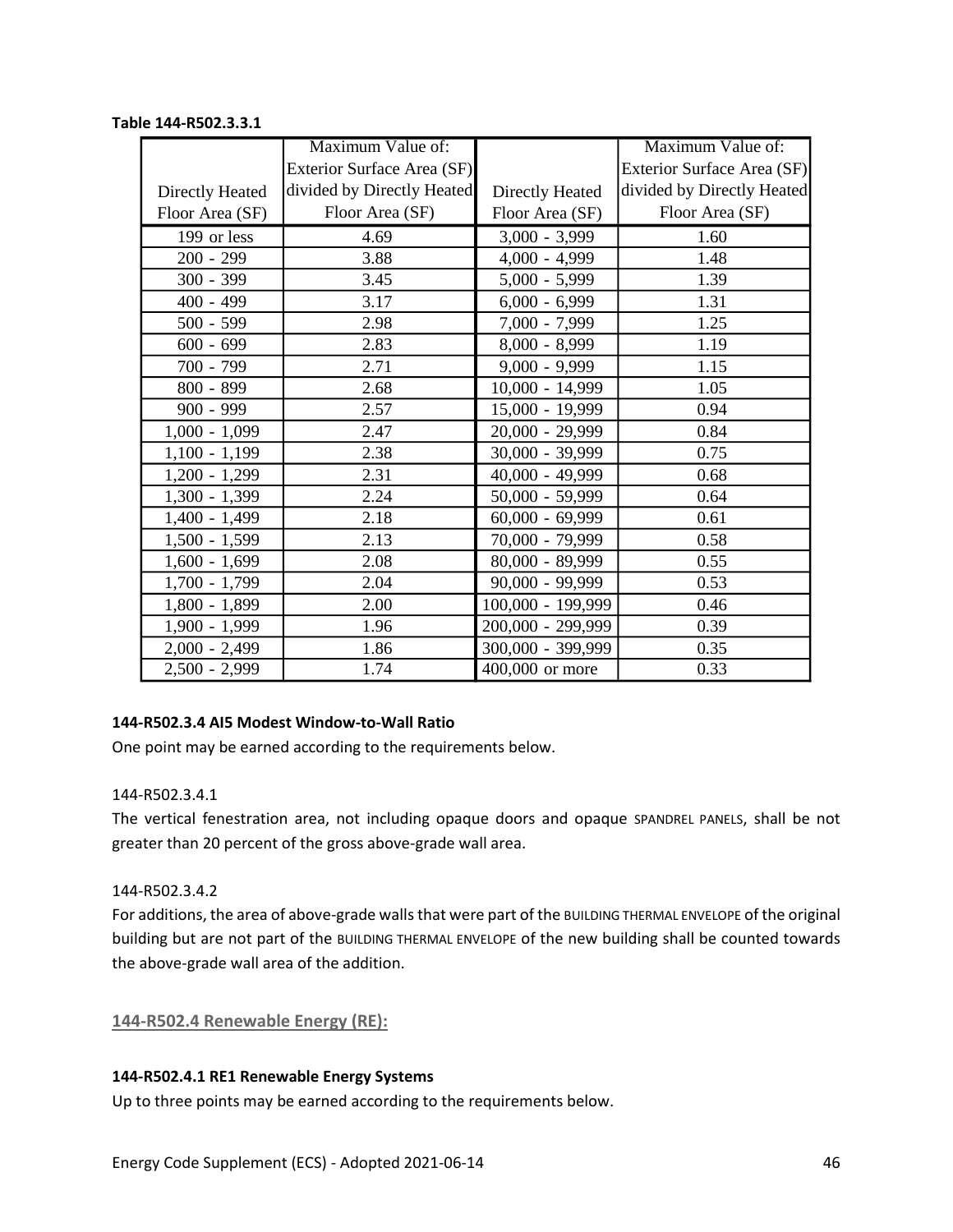#### 144-R502.4.1.1 Points available

On-site and off-site renewable energy systems that meet the requirements of this subsection shall earn up to three points based on their annual electrical or thermal energy production. Multiple renewable energy systems may be used to earn points, but no more than three total points may be earned for any combination of renewable energy systems.

## 144-R502.4.1.2 Determining the number of points earned

The number of points earned shall be determined according to the steps below. The applicant shall submit documentation of all related assumptions and calculations.

## **Step 1**: Calculate Renewable Energy Production

The Renewable Energy Production (REP) is the projected annual energy production of the renewable energy system, expressed in kilowatt-hours per year (kWh/yr). For thermal systems, the conversion 1 kWh = 3.412 kBtu shall be used.

## **Step 2**: Calculate the Number of Points Earned

The number of points earned for a renewable energy system is based on the DIRECTLY HEATED FLOOR AREA of the building it serves. Points shall be earned based on a weighted average related to residential and commercial FLOOR AREA, as described in Equation 144-5-2. For purposes of this subsection 144-R502.4.1, residential space shall include dwelling units and common areas that serve only dwelling units.

**Equation 144-5-2**: Minimum Renewable Energy Production needed to earn each point =

 $(1.2 \text{ kWh/ft}^2 \times \text{RA}) + (2.4 \text{ kWh/ft}^2 \times \text{CA})$  $CA =$  DIRECTLY HEATED FLOOR AREA of Commercial space (ft<sup>2</sup>)  $RA = D$  IRECTLY HEATED FLOOR AREA of Residential space (ft<sup>2</sup>) *Note: For buildings that have no commercial space, set CA equal to zero.*

## *Example Calculation - for informational purposes only*

Assumptions: MIXED-USE BUILDING with 2,000 ft<sup>2</sup> of residential DIRECTLY HEATED FLOOR AREA and 5,000 ft<sup>2</sup> of commercial DIRECTLY HEATED FLOOR AREA. A 25 kW solar array is being used.

Step 1: Using the PVWatts Calculator, it is projected that the 25 kW solar array will produce 30,000 kWh/year.

Renewable Energy Production is 30,000 kWh/year

Step 2: Using Equation 144-5-2: Minimum REP needed for each point =  $(1.2 \text{ kWh/ft}^2 \times \text{RA}) + (2.4 \text{ kWh/ft}^2 \times \text{CA})$ Minimum REP needed for each point = (1.2 kWh/ft<sup>2</sup> x 2,000 ft<sup>2</sup>) + (2.4 kWh/ft<sup>2</sup> x 5,000 ft<sup>2</sup>) Minimum REP needed for each point = 2,400 kWh + 12,000 kWh Minimum REP needed for each point = 14,400 kWh

Using the assumptions for this building and renewable energy system, two (2) points may be earned.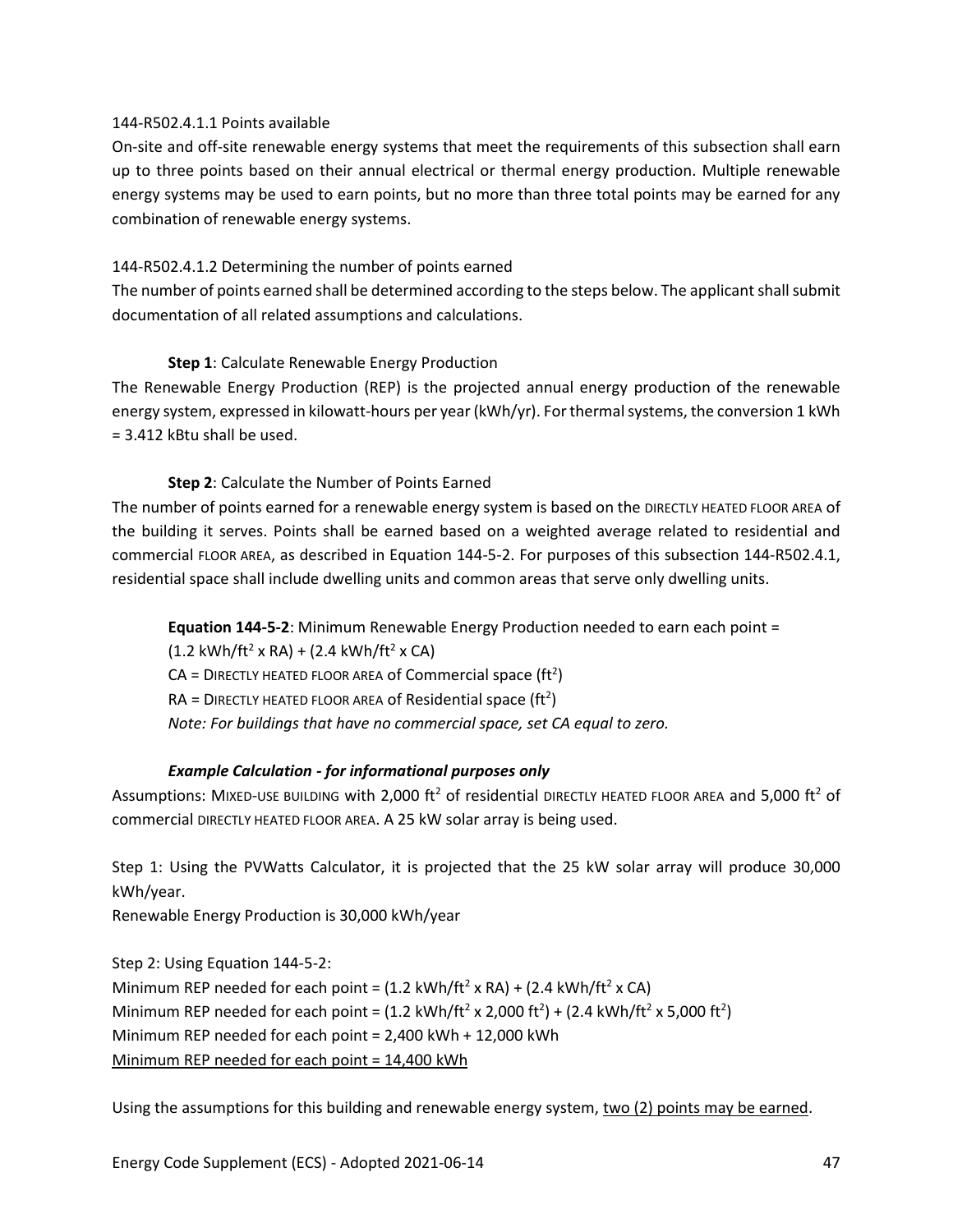## 144-R502.4.1.3 Energy Sources

Renewable energy systems shall produce electricity from solar, wind, or hydropower resources, or produce thermal energy from solar, geothermal, or hydrothermal resources. Thermal energy absorbed from or rejected to outdoor air/ground/water and used in conjunction with heat pumps does not count as renewable energy for the purposes of this subsection. Hydropower shall be from new generation capacity on a nonimpoundment or new generation capacity on an existing impoundment. Hydropower shall meet one of the following conditions:

- A. The hydropower facility complies with the *Low Impact Hydropower Certification Handbook* and is certified by a nationally recognized accreditation organization.
- B. The hydropower facility complies with UL 2854 and is certified by an organization that has the standard in its ISO 17065 scope of accreditation.

C. The hydropower facility consists of a turbine in a pipeline or a turbine in an irrigation canal. For facilities falling under condition (a) or (b), only output generated during the period of certification is eligible for RECs sale in accordance with the provisions of this subsection. Renewables from new impoundments of water are not eligible.

144-R502.4.1.4 Qualifying Renewable Energy Systems

Renewable energy systems producing electricity or thermal energy that is delivered to or credited to the building to comply with Subsection 144-R502.4.1 shall meet the following requirements:

- A. Renewable energy systems shall satisfy one of the following criteria:
	- 1. ON-SITE RENEWABLE ENERGY SYSTEM
		- i. Self-generation
		- ii. Purchase Contract such as a Power Purchase Agreement
	- 2. Off-site renewable energy system
		- i. Self-generation (an off-site renewable energy system owned by the building owner)
		- ii. COMMUNITY RENEWABLE ENERGY FACILITY
		- iii. Purchase Contract such as a Power Purchase Agreement
- B. The renewable energy system shall be located in New York Independent System Operator (NYISO) territory and shall be located where the energy can be delivered to the building site by any of the following:
	- 1. Direct connection to the renewable energy system
	- 2. The local utility or distribution entity
	- 3. An interconnected electrical network where energy delivery capacity between the generator and the building site is available (*Informative Note:* Examples of interconnected electrical networks include regional power pools and regions served by Independent System Operators or Regional Transmission Organizations.)
- C. The renewable energy system must have commenced operation on or after January 1, 2015 and before the date the certificate of occupancy for the building is issued.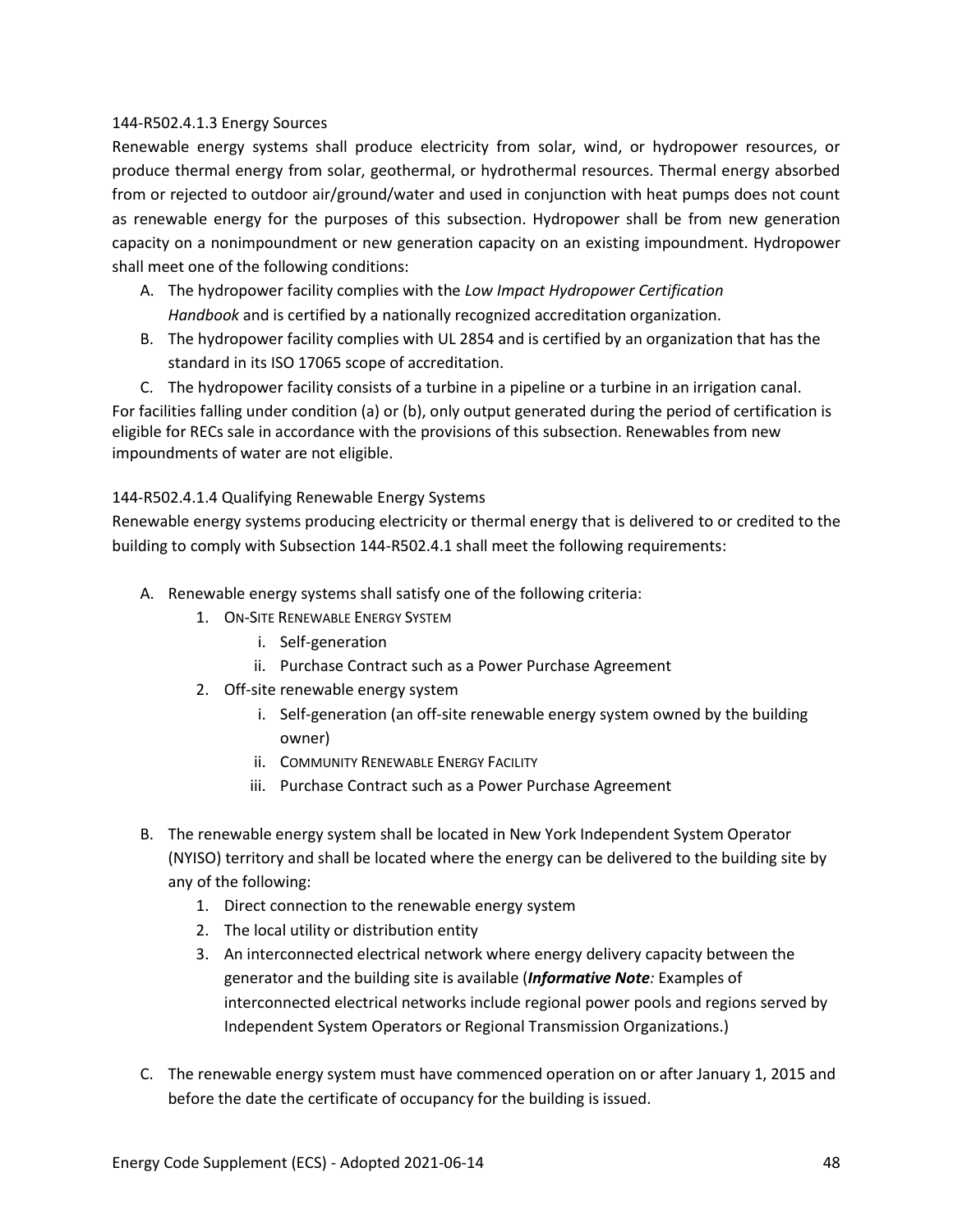### **Exception to 144-R502.4.1.4 (C)**

If the building owner can provide evidence that, for the duration of the planning process, it has made a good faith effort to have the renewable energy system constructed and operational by the time of certificate of occupancy, and due to circumstances out of the control of and not otherwise due to the negligence or willful misconduct on behalf of the building owner, the renewable energy system is not constructed or is not operational, then the building owner shall be allowed up to one year after the certificate of occupancy is issued to meet 144-R502.4.1.4 (C).

D. Where the renewable energy system ceases operation, or the owner cannot legally claim the associated energy or RECs for any reason, the building owner shall produce or procure alternative qualifying renewable energy in an amount equal to or greater than the amount needed to earn the same number of points under the requirements of 144-R502.4.1.2.

## 144-R502.4.1.5 Reporting and Documentation

- A. The building owner shall submit documentation of renewable energy system ownership or renewable energy procurement, which includes subscription to a community solar project. Records on power and thermal energy produced or purchased by the building owner from the renewable energy producer shall be retained by the building owner on behalf of the entity demonstrating financial or operational control over the building seeking compliance to this standard and submitted to the Code Enforcement Officer on an annual basis for no less than 15 years. Any period of non-compliance shall not count toward fulfillment of the 15-year requirement.
- B. For systems generating electricity, documentation shall be provided to the Code Enforcement Officer that indicates an exclusive chain of custody and ownership of the RECs from the renewable energy system to the building owner, on an annual basis for no less than 15 years. RECs supplied from the renewable energy system shall be conveyed to and retired on behalf of the entity who has financial or operational control over the building's electricity consumption. The annual generation vintage date of delivered RECs shall be allocated to the same 12-month reporting year, up to six months prior, or up to three months after the calendar year in which the electricity is used in the building. Any period of non-compliance shall not count toward fulfillment of the 15-year requirement.

## **Exceptions to 144-R502.4.1.5 (B)**

- 1. If the total capacity of all renewable energy systems being used to earn points under 144-R502.4.1 is less than 25 kW, the requirements of 144-R502.4.1.5(B) shall be waived.
- 2. Where the building owner cannot provide documentation on the chain of custody or ownership of the RECs from the renewable energy system, the building owner shall provide documentation to the Code Enforcement Officer of an alternate supply contract for replacement RECs from an alternate renewable energy source. The quantity of RECs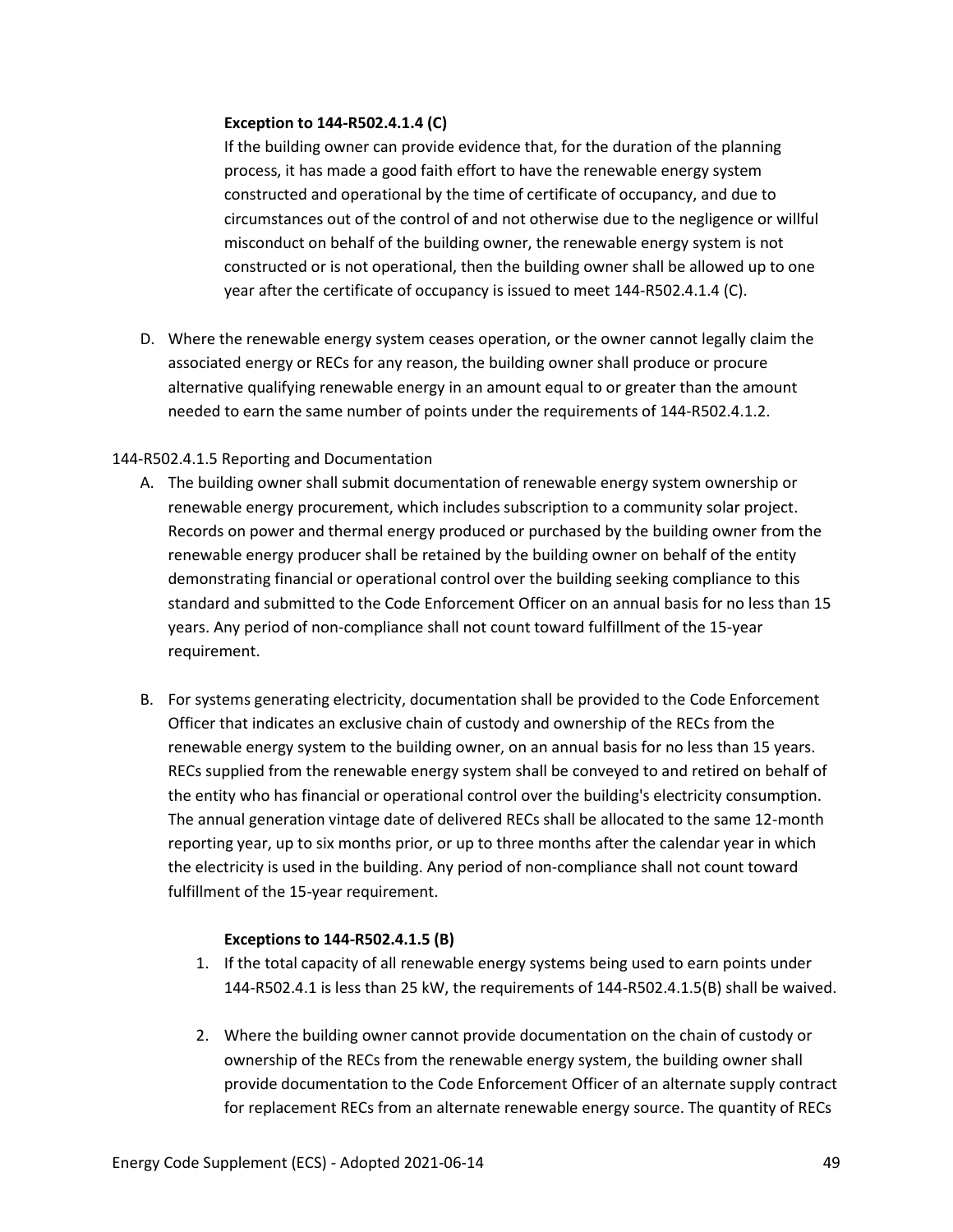contracted for shall be equal to or greater than the amount needed to earn the desired number of points under the requirements of 144-R502.4.1.2. These RECs shall comply with the *Green-e® Renewable Energy Standard for Canada and the United States* (latest edition) and shall be conveyed to and retired on behalf of the entity who has financial or operational control over the building's electricity consumption.

- C. Electricity, thermal energy and RECs from renewable energy systems may not be counted more than once for purposes of demonstrating compliance with this subsection 144-R502.4.1. The reporting and documentation required in 144-R502.4.1.4 shall clearly state how the energy and RECs are allocated to specific buildings. The TOWN may request additional documentation to provide reasonable proof of ownership/procurement, and fulfillment of RECS and allocation requirements.
- D. In the case of full or partial transfer of ownership of the building, the following must be provided: proof of transfer of ownership; a signed statement from the new owner stating they understand the requirements of this subsection 144-R502.4.1 and the duty to fulfill them; and contact information for the person(s) responsible for submitting annual reporting.

## **144-R502.4.2 RE2 Biomass Space Heating**

Five points may be earned according to the requirements below.

## 144-R502.4.2.1

Only BIOMASS systems shall be used for all space-heating needs, with exceptions for electric resistance heating as described in 144-R502.4.2.4.

## 144-R502.4.2.2

FOSSIL FUELS shall not be used for any space heating, space cooling or ventilation systems in the building, including backup heating systems.

## 144-R502.4.2.3

All BIOMASS equipment must comply with the NYSERDA Renewable Heat NY program guidelines, available a[t www.nyserda.ny.gov/All-Programs/Programs/Renewable-Heat-NY.](http://www.nyserda.ny.gov/All-Programs/Programs/Renewable-Heat-NY)

## 144-R502.4.2.4

To allow flexibility, electric resistance heat is allowed for a portion of space heating needs. Applicants shall submit documentation showing that at least one of the following conditions is met.

- A. Stand-alone electric resistance heating is used to heat 10% or less of the building heated FLOOR AREA.
- B. Stand-alone electric resistance heating is used to meet 10% or less of the building's projected annual space heating load.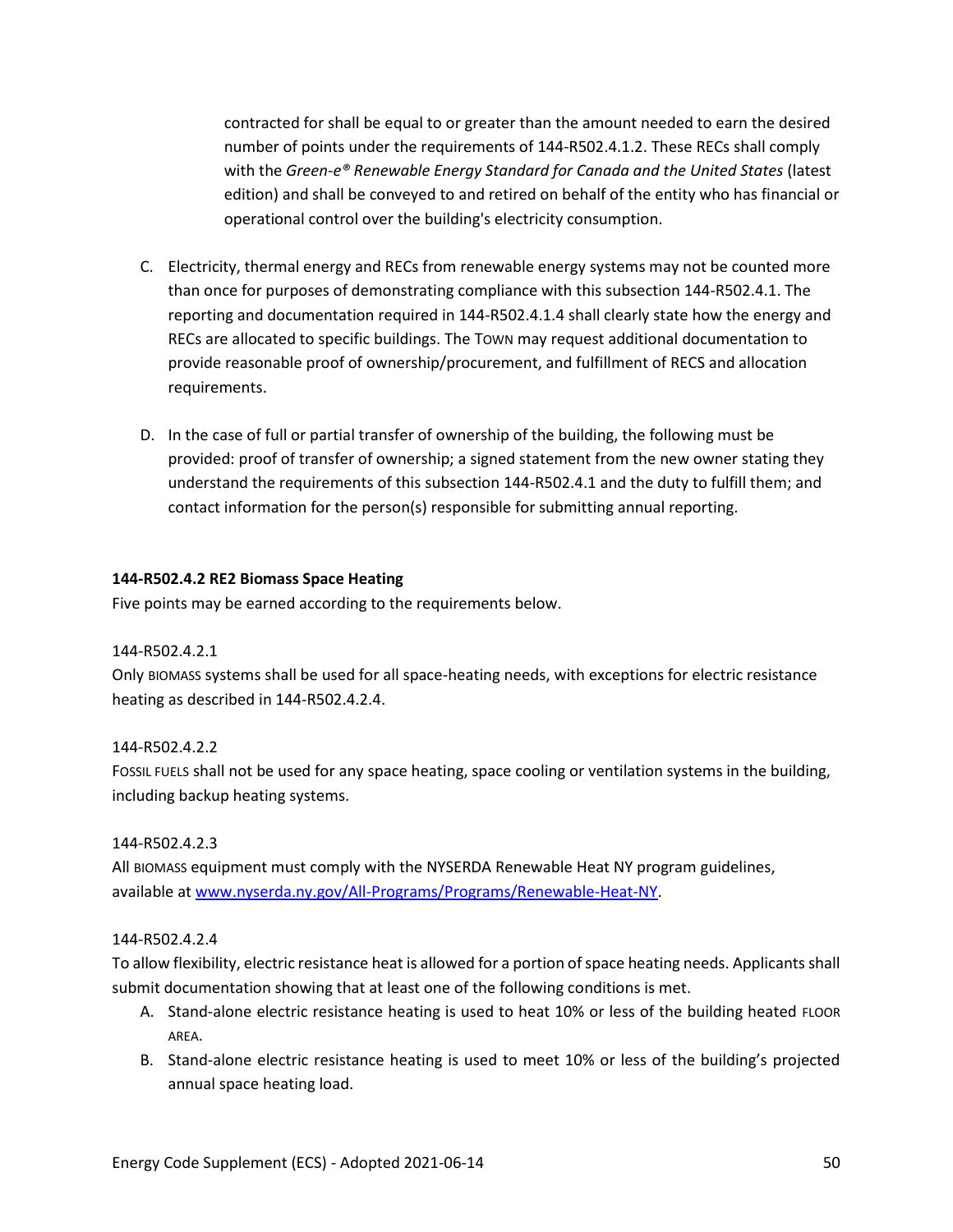## **144-R502.5 Other Points (OP):**

## **144-R502.5.1 OP1 Development Density**

One point may be earned according to the requirements below.

Restrictions: A maximum of two points total may be earned for points OP1 Development Density, OP2 Walkability, and OP3 Electric Vehicle Parking Spaces combined.

#### 144-R502.5.1.1

One point shall be earned if  $(DU + CA) > (7 \times A)$ creage), where:

DU = the number of all Residential dwelling units on the entire parcel occupied by the building

CA = the FLOOR AREA of all Commercial space, measured in units of 1,000 square feet, on the entire parcel occupied by the building

Acreage = the land area, measured in acres, of the entire parcel occupied by the building.

144-R502.5.1.2

DU shall include all dwelling units on the parcel occupied by the building, including those in existing buildings. CA shall include all Commercial space on the parcel occupied by the building, including that in existing buildings. CA shall not include common areas serving only dwelling units or other Residential space. Acreage shall include all land area on the parcel occupied by the building.

#### *Example Calculation - for informational purposes only*

Mixed Use Development Residential units: 12 apartments  $\rightarrow$  DU = 12 Commercial space: 10,000 sq ft  $\rightarrow$  CA = 10 Parcel acreage: 1.5 acres  $\rightarrow$  Acreage = 1.5

 $DU + CA = 12 + 10 = 22$ 7 x Acreage = 7 x 1.5 = 10.5  $22 > 10.5$ 1 point may be earned.

#### **144-R502.5.2 OP2 Walkability**

One point may be earned according to the requirements below.

Restrictions: A maximum of two points total may be earned for points OP1 Development Density, OP2 Walkability, and OP3 Electric Vehicle Parking Spaces combined.

## 144-R502.5.2.1

This point shall be earned when either of the following two conditions is met, in addition to the other requirements in this subsection 144-R502.5.2.

A. The building is within one quarter (0.25) mile of at least five of the Neighborhood Amenity Types listed in Table 144-R502.5.2.1.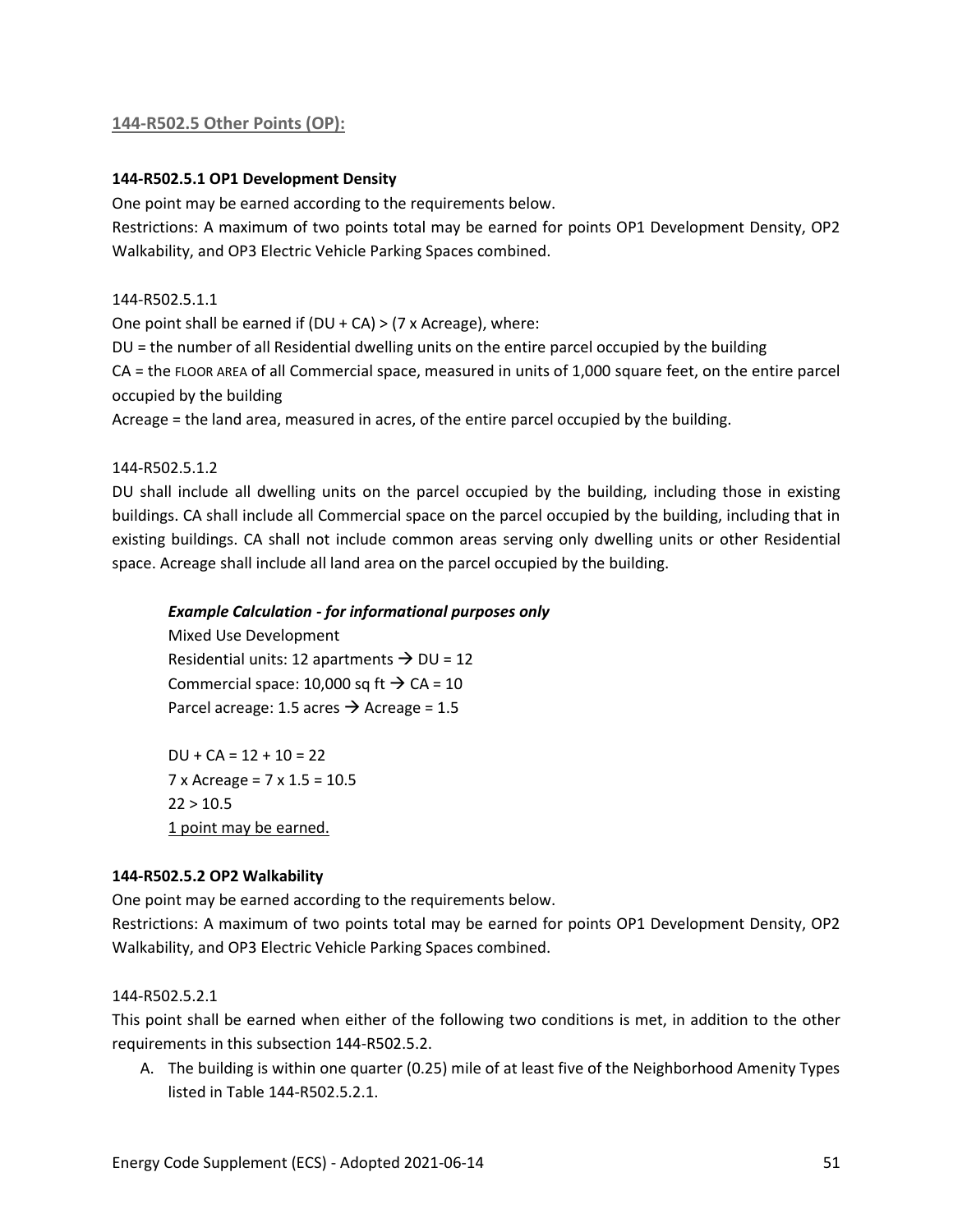- 1. No single Amenity Type shall be counted more than twice, even when more than two examples of the Amenity Type exist. For example, a building on Aurora Street's "Restaurant Row" could count two RESTAURANTS maximum.
- 2. At least two Amenity Categories shall be represented.
- 3. The one quarter mile measurement(s) may be taken from any part(s) of the building.
- B. The building is within a TOWN development priority area for which a regulating plan has been developed and adopted.

## 144-R502.5.2.2

For all buildings, at the time of project completion, sidewalks, walkways and/or trails must be present on the property or within 75 feet of the property, and connect to an existing network of pedestrian infrastructure.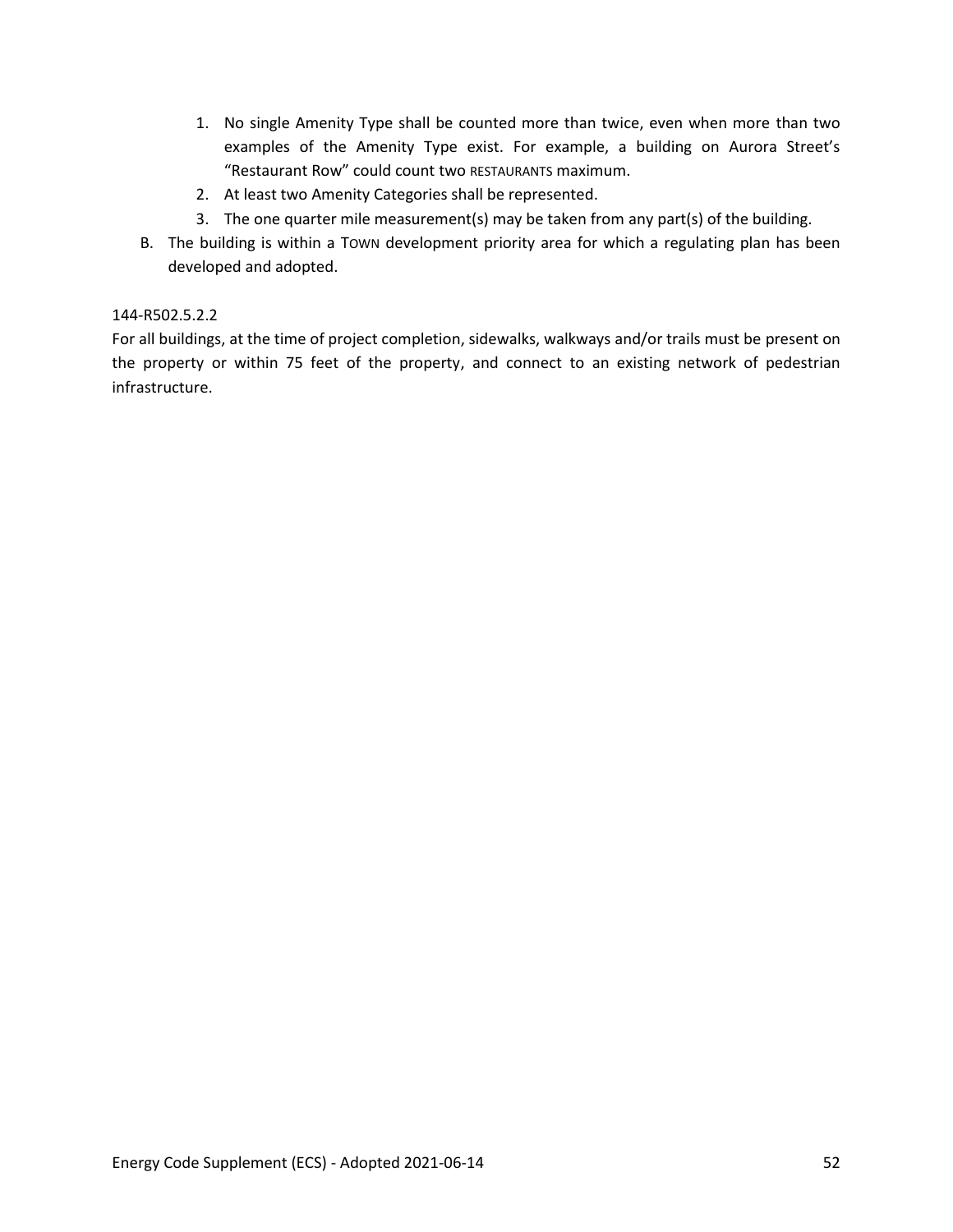## Table 144-R502.5.2.1

## **Neighborhood Amenity Types and Categories**

| <b>Amenity Category</b>        | <b>Amenity Type</b>                                       |  |  |  |  |
|--------------------------------|-----------------------------------------------------------|--|--|--|--|
| Food retail                    | Supermarket                                               |  |  |  |  |
|                                | Grocery with produce section                              |  |  |  |  |
|                                |                                                           |  |  |  |  |
| Community-serving retail       | Convenience store                                         |  |  |  |  |
|                                | Farmers market                                            |  |  |  |  |
|                                | Hardware store                                            |  |  |  |  |
|                                | Pharmacy                                                  |  |  |  |  |
|                                | Other retail                                              |  |  |  |  |
|                                |                                                           |  |  |  |  |
| <b>Services</b>                | Bank                                                      |  |  |  |  |
|                                | Family entertainment venue (e.g., theater, sports)        |  |  |  |  |
|                                | Gym, health club, exercise studio                         |  |  |  |  |
|                                | Hair care                                                 |  |  |  |  |
|                                | Laundry, dry cleaner                                      |  |  |  |  |
|                                | Restaurant, café, diner (excluding those with only drive- |  |  |  |  |
|                                | thru service)                                             |  |  |  |  |
|                                |                                                           |  |  |  |  |
| Civic and community facilities | Adult or senior care (licensed)                           |  |  |  |  |
|                                | Child care (licensed)                                     |  |  |  |  |
|                                | Community or recreation center                            |  |  |  |  |
|                                | Cultural arts facility (museum, performing arts)          |  |  |  |  |
|                                | Education facility (e.g., K-12 school, university, adult  |  |  |  |  |
|                                | education center, vocational school, community college)   |  |  |  |  |
|                                | Government office that serves public on-site              |  |  |  |  |
|                                | Medical facility that treats patients                     |  |  |  |  |
|                                | Place of worship                                          |  |  |  |  |
|                                | Post office                                               |  |  |  |  |
|                                | Public library                                            |  |  |  |  |
|                                | Public park                                               |  |  |  |  |
|                                | Social services center                                    |  |  |  |  |

## **144-R502.5.3 OP3 Electric Vehicle Parking Spaces**

One point may be earned for installing ELECTRIC VEHICLE PARKING SPACE(s) and related infrastructure that meet the requirements of this subsection.

Restrictions: A maximum of two points total may be earned for points OP1 Development Density, OP2 Walkability, and OP3 Electric Vehicle Parking Spaces combined.

## 144-R502.5.3.1 Required Number of EV Parking Spaces

The number of required EV PARKING SPACES shall be determined using Table 144-R502.5.3.1(1), based on the number of Residential Dwelling Units (DU) and the area of Commercial space (CA).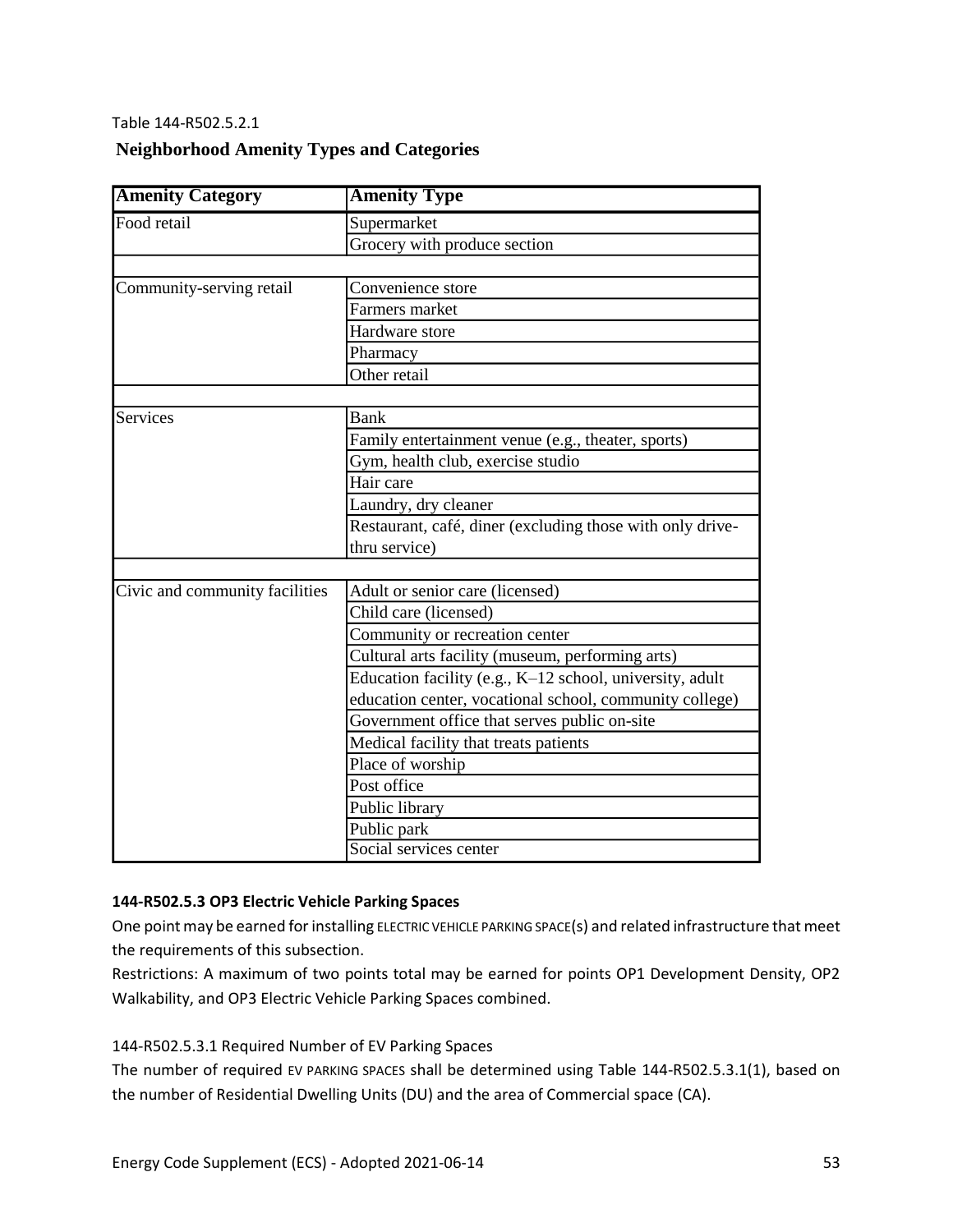DU = the number of Residential dwelling units in the building.

CA = the area of all Commercial space, measured in units of 1,000 square feet, in the building. CA shall not include common areas serving only dwelling units or other portions of Residential space.

When determining the total number of required spaces in MIXED-USE BUILDINGS, EV SPACE requirements for Residential Dwelling Units and for Commercial space shall be calculated separately and summed.

## Table 144-R502.5.3.1 (1)

| Required Number of Electric Vehicle Parking Spaces |  |  |  |  |  |  |
|----------------------------------------------------|--|--|--|--|--|--|
|----------------------------------------------------|--|--|--|--|--|--|

|                                  | <b>Residential Space</b>                                               | <b>Commercial Space</b> |                                         |                                      |
|----------------------------------|------------------------------------------------------------------------|-------------------------|-----------------------------------------|--------------------------------------|
| Number of<br>Dwelling Units (DU) | Number of EV<br>Spaces Required for<br><b>Residential Portion (SR)</b> |                         | Area in units of 1,000 Sq.<br>$Ft$ (CA) | Number<br>Spaces Req<br>Commercial F |
| $1$ to 6                         |                                                                        |                         |                                         |                                      |
| 7 to 13                          | 2                                                                      |                         | 10                                      |                                      |
| 14 to 20                         | 3                                                                      |                         | 15                                      |                                      |
| 21 to 24                         |                                                                        |                         | 20                                      | 6                                    |
| 25 to 30                         |                                                                        |                         | 25                                      |                                      |
| 31 to 38                         | 6                                                                      |                         | 30                                      | 9                                    |
| 39 to 46                         |                                                                        |                         | 35                                      | 10                                   |
| 47 to 53                         |                                                                        |                         | 40                                      | 12                                   |

**For up to 53 Dwelling Units, use table. For 54 or more Dwelling Units: SR = (0.13 x DU) + 1**

Complete Residential and Commercial calculations separately, add results, and round up to nearest whole number:

**SR + SC = ST (Total EV Parking Spaces)**

|                  | <b>Residential Space</b>                                               | <b>Commercial Space</b>               |                                                                |  |  |  |  |
|------------------|------------------------------------------------------------------------|---------------------------------------|----------------------------------------------------------------|--|--|--|--|
| r of<br>its (DU) | Number of EV<br>Spaces Required for<br><b>Residential Portion (SR)</b> | Area in units of 1,000 Sq.<br>Ft (CA) | Number of EV<br>Spaces Required for<br>Commercial Portion (SC) |  |  |  |  |
| 6                |                                                                        |                                       |                                                                |  |  |  |  |
| $\overline{13}$  |                                                                        | 10                                    |                                                                |  |  |  |  |
| 20               |                                                                        | 15                                    |                                                                |  |  |  |  |
| 24               |                                                                        | 20                                    |                                                                |  |  |  |  |
| 30               |                                                                        | 25                                    |                                                                |  |  |  |  |
| 38               | 6                                                                      | 30                                    |                                                                |  |  |  |  |
| 46               |                                                                        | 35                                    | 10                                                             |  |  |  |  |
| $\overline{53}$  |                                                                        | 40                                    | 12                                                             |  |  |  |  |
|                  |                                                                        |                                       |                                                                |  |  |  |  |

The numbers listed above are examples. **For all building sizes use the equation: SC = 0.28 x CA**

Complete Residential and Commercial calculations separately, add results, and round up to nearest whole number.

**SR + SC = ST (Total EV Parking Spaces)**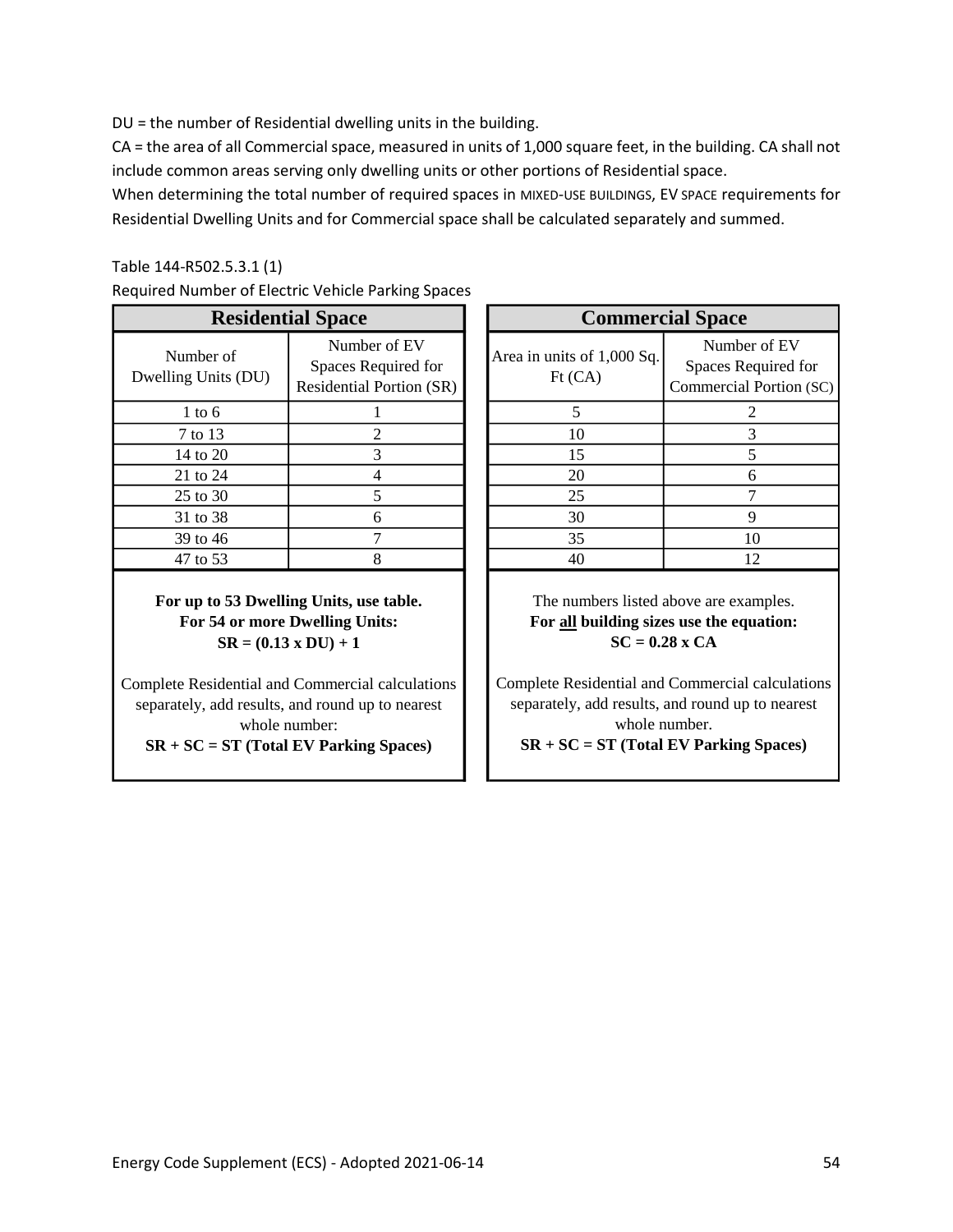Table 144-R502.5.3.1 (2) Sample Calculation for required number of EV Parking Spaces

Sample Calculation 44,300 sq ft mixed-use building. 26 Dwelling Units (DU) and 6,000 sq ft Commercial Area (CA)

 $SR = (0.13 \times 26) + 1$  $SR = 3.4 + 1 = 4.4$ **4.4 EV spaces are required for Residential portion**  $SC = 0.28 \times 6$  $SC = 1.7$ **1.7 EV spaces are required for Commercial portion**  $ST = SR + SC$  rounded up  $ST = 4.4 + 1.7 = 6.1$ , round up **7 EV spaces are required for the building to earn a point.**

#### 144-R502.5.3.2

The requirements for this point as set forth here and in Table 144-R502.6 are NOT intended to override or supplant existing zoning code provisions regarding parking requirements. To the extent that zoning permissible parking spaces cannot be accommodated on the building site, the building must seek off-site spaces in accordance with the provisions of this point and applicable zoning laws, where zoning allows off-site parking spaces.

#### 144-R502.5.3.3

All ELECTRIC VEHICLE PARKING SPACES shall be located on the same parcel as the building, in the same parking facilities as those used by one or more of the following target user groups: customers/clients; employees; and fleet vehicles. If no parking facilities exist on the same parcel, and off-site parking facilities do exist for one or more of the user groups, then EV PARKING SPACES may be installed in those off-site parking facilities. Off-site parking must be within 0.25 miles of the building.

#### 144-R502.5.3.4

All ELECTRIC VEHICLE PARKING SPACES shall be served by a dedicated Electric Vehicle Charging port. ELECTRIC VEHICLE CHARGING STATIONS may have any number of ports.

#### 144-R502.5.3.5

At least one Accessible ELECTRIC VEHICLE PARKING SPACE is required in any parking facility that includes more than 10 ELECTRIC VEHICLE PARKING SPACES. Any parking facility with more than 50 ELECTRIC VEHICLE PARKING SPACES must provide at least two Accessible ELECTRIC VEHICLE PARKING SPACES. The associated space(s) are not required to be designated only for accessible parking, as defined by the Building Code of NYS, but must meet all other accessibility requirements contained in New York State law.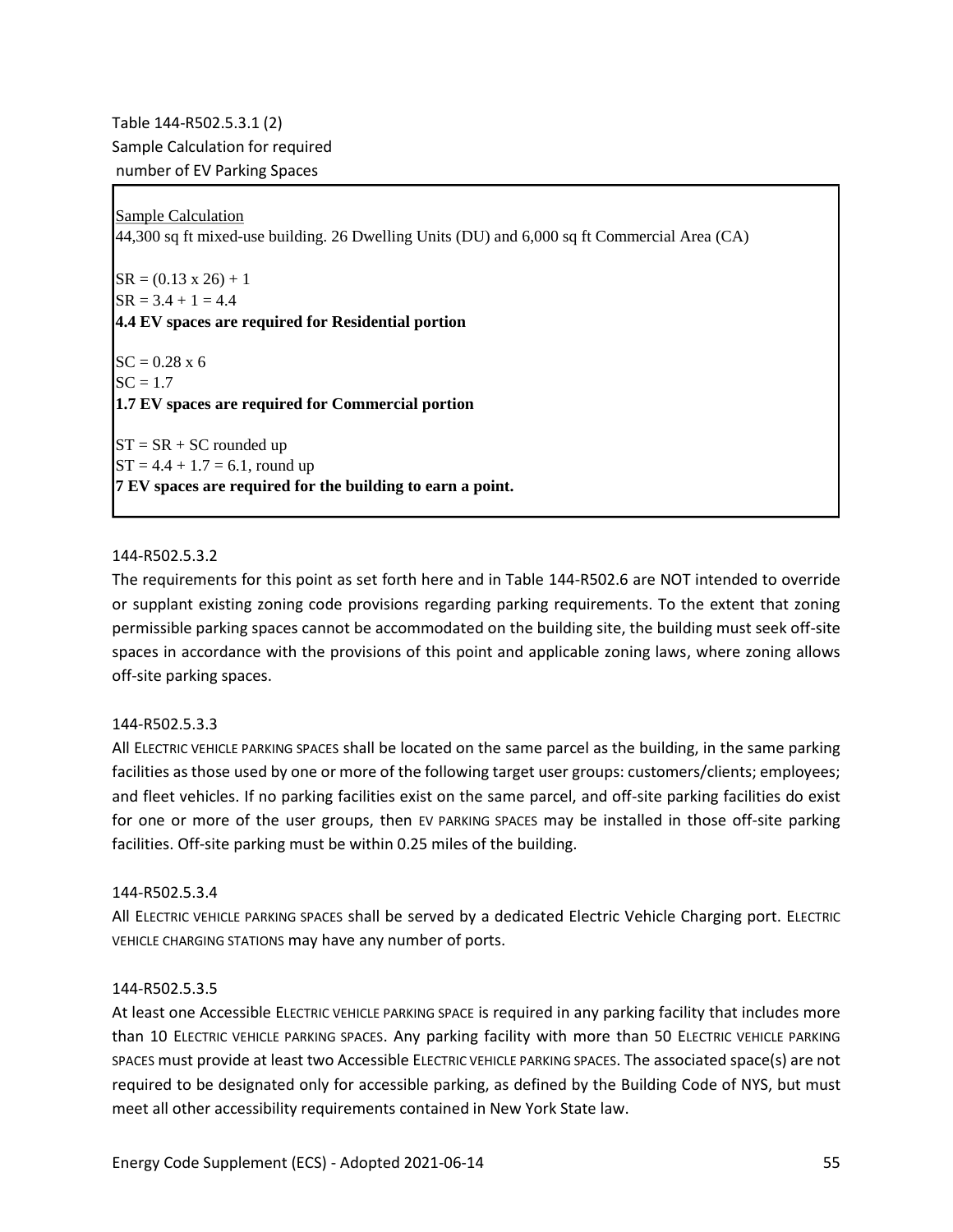### 144-R502.5.3.6

All buildings must install Level 2 EV charging stations that operate on a 240-volt AC circuit and/or Direct Current Fast Chargers.

### 144-R502.5.3.7

ELECTRIC VEHICLE PARKING SPACES shall be provided with a dedicated branch circuit, raceways, and all other electric vehicle charging equipment. The branch circuit shall be identified for electric vehicle service in the service panel or subpanel directory. Electrical room(s) serving areas with EV PARKING SPACES shall be designed to accommodate the electrical equipment and distribution required to serve all of the ELECTRIC VEHICLE CHARGING STATIONS.

#### 144-R502.5.3.8

ELECTRIC VEHICLE CHARGING STATION equipment shall be maintained in all respects, including the functioning of the charging equipment. A phone number or other contact information shall be provided on the charging station equipment for reporting when the equipment is not functioning, or other problems are encountered.

#### 144-R502.5.3.9

The ELECTRIC VEHICLE CHARGING STATION, including the charging cord, shall be installed so as to not interfere with pedestrian walkways at any time.

## 144-R502.5.3.10

Except for Accessible EV PARKING SPACES, each EV PARKING SPACE shall be posted with signage indicating that the space is only to be used for electric vehicle charging purposes. Days and hours of operations and any other restrictions on use of the parking space shall be included if time limits or tow-away provisions are to be enforced.

#### **144-R502.5.4 OP4 Adaptive Reuse**

One point may be earned according to the requirements below.

#### 144-R502.5.4.1

The building must maintain 50% or more of the existing building structure and BUILDING THERMAL ENVELOPE. The existing building structure must be re-purposed for a different permitted use (for example, when an old school is adapted for use as apartments). A MAJOR RENOVATION of a building and re-use for the same purpose shall not be eligible for this point.

## **144-R502.5.5 OP5 NY Stretch Code**

Two points may be earned according to the requirements below.

#### 144-R502.5.5.1

The building shall comply with all requirements of the NYStretch Energy Code - 2020 Version 1.0, which is available at: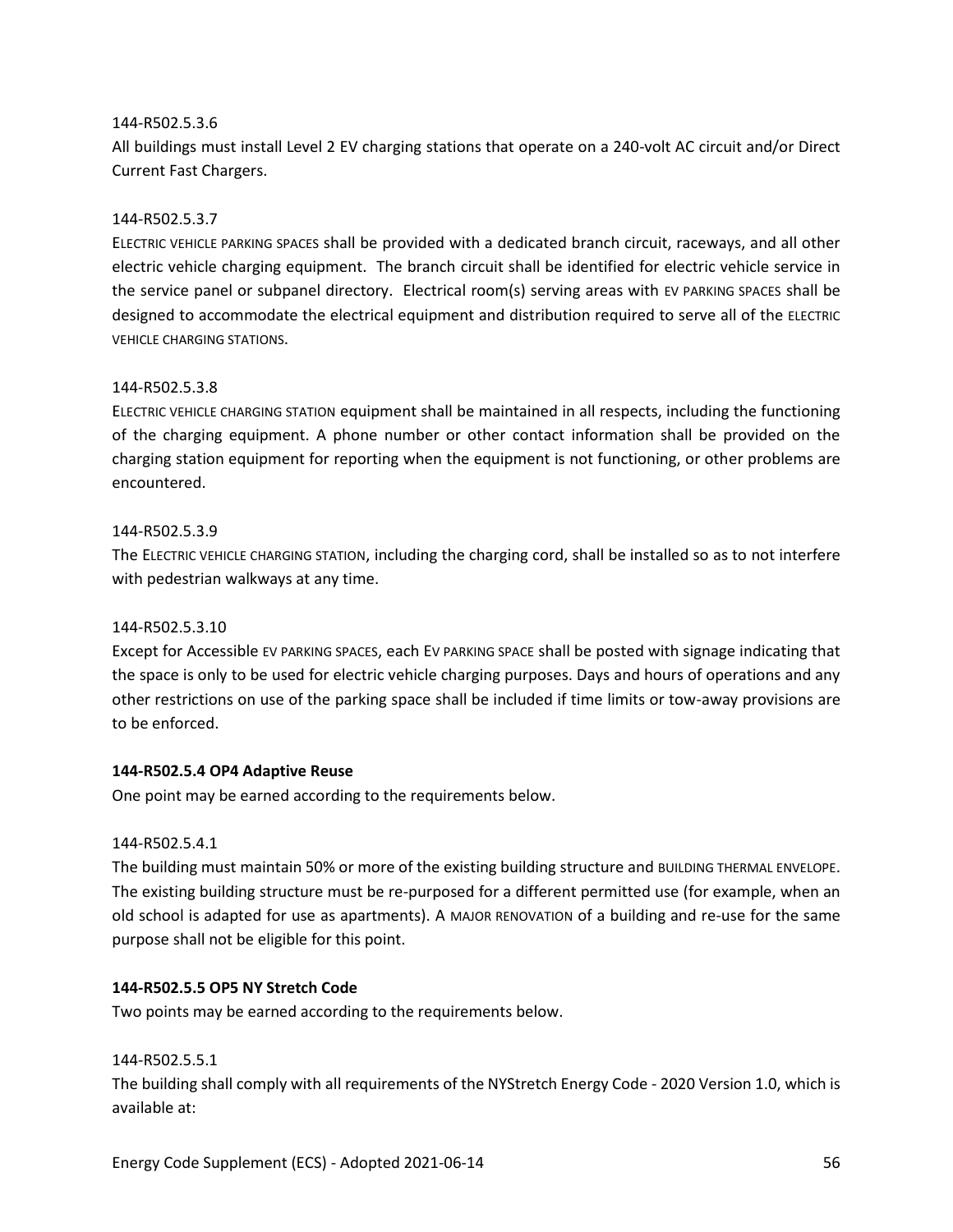## [www.nyserda.ny.gov/All-Programs/Programs/Energy-Code-Training/NYStretch-Energy-Code-2020](http://www.nyserda.ny.gov/All-Programs/Programs/Energy-Code-Training/NYStretch-Energy-Code-2020)

## **144-R502.5.6 OP6 Custom Energy Improvement**

Up to two points may be earned according to the requirements below.

### 144-R502.5.6.1

To earn one point, both of the following conditions must be met:

- A. Reduce ENERGY USE by 1.2 kWh/SF/year or 4.1 kbtu/SF/year for all residential HEATED FLOOR AREA in the building.
- B. Reduce ENERGY USE by 2.4 kWh/SF/year or 8.2 kbtu/SF/year for all commercial HEATED FLOOR AREA in the building.

## 144-R502.5.6.2

To earn two points, both of the following conditions must be met:

- A. Reduce ENERGY USE by 2.4 kWh/SF/year or 8.2 kbtu/SF/year for all residential HEATED FLOOR AREA in the building.
- B. Reduce ENERGY USE by 4.8 kWh/SF/year or 16.4 kbtu/SF/year for all commercial HEATED FLOOR AREA in the building.

#### 144-R502.5.6.3

Multiple improvements may be combined to achieve each point under this improvement. Improvements may be made anywhere in the building as long as they meet the thresholds of ENERGY USE reduction. The proposed energy improvement(s) shall be submitted to the Code Enforcement Officer in writing, signed by the DESIGN PROFESSIONAL or ENERGY PROFESSIONAL. Energy reduction must be shown through energy analysis performed by a DESIGN PROFESSIONAL or ENERGY PROFESSIONAL. Simplified calculations (e.g. spreadsheet) are acceptable.

#### 144-R502.5.6.4

For a baseline, use the 2016 Energy Conservation Construction Code of New York State. If the baseline condition is not addressed by the ECCCNYS, use baseline conditions as defined in Appendix G of ASHRAE Standard 90.1-2013, or RESNET HERS (latest edition).

#### 144-R502.5.6.5

Production of renewable energy shall not count toward energy reduction. Energy reduction must be calculated after applying all other proposed energy improvements to the proposed design. In other words, interactive energy savings must be performed. Savings cannot be taken for improvements made with other points, such as right-lighting or the NY Stretch Energy Code.

## **144-R502.6 Summary Table for Prescriptive Compliance Path / Easy Path**

The following Table 144-R502.6 is a summary of the PRESCRIPTIVE COMPLIANCE PATH / EASY PATH for RESIDENTIAL BUILDINGS. This is a summary for informational purposes only. To earn points, all applicable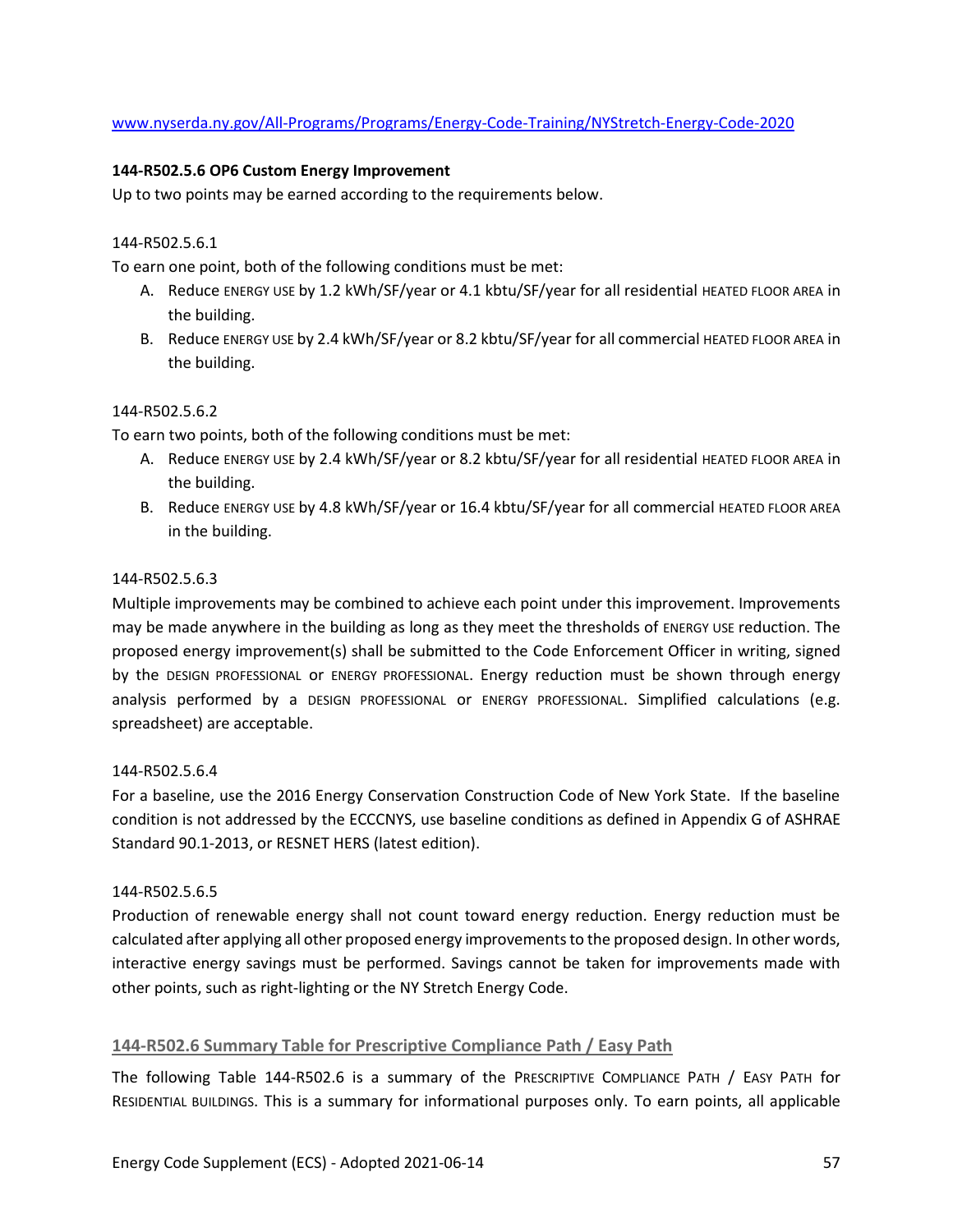requirements in subsections 144-R502.1, 144-R502.2, 144-R502.3, 144-R502.4 and 144-R502.5 must be met. In case of discrepancies between Table 144-R502.6 and the requirements in subsections 144-R502.1, 144-R502.2, 144-R502.3, 144-R502.4 and 144-R502.5, the latter shall hold precedence.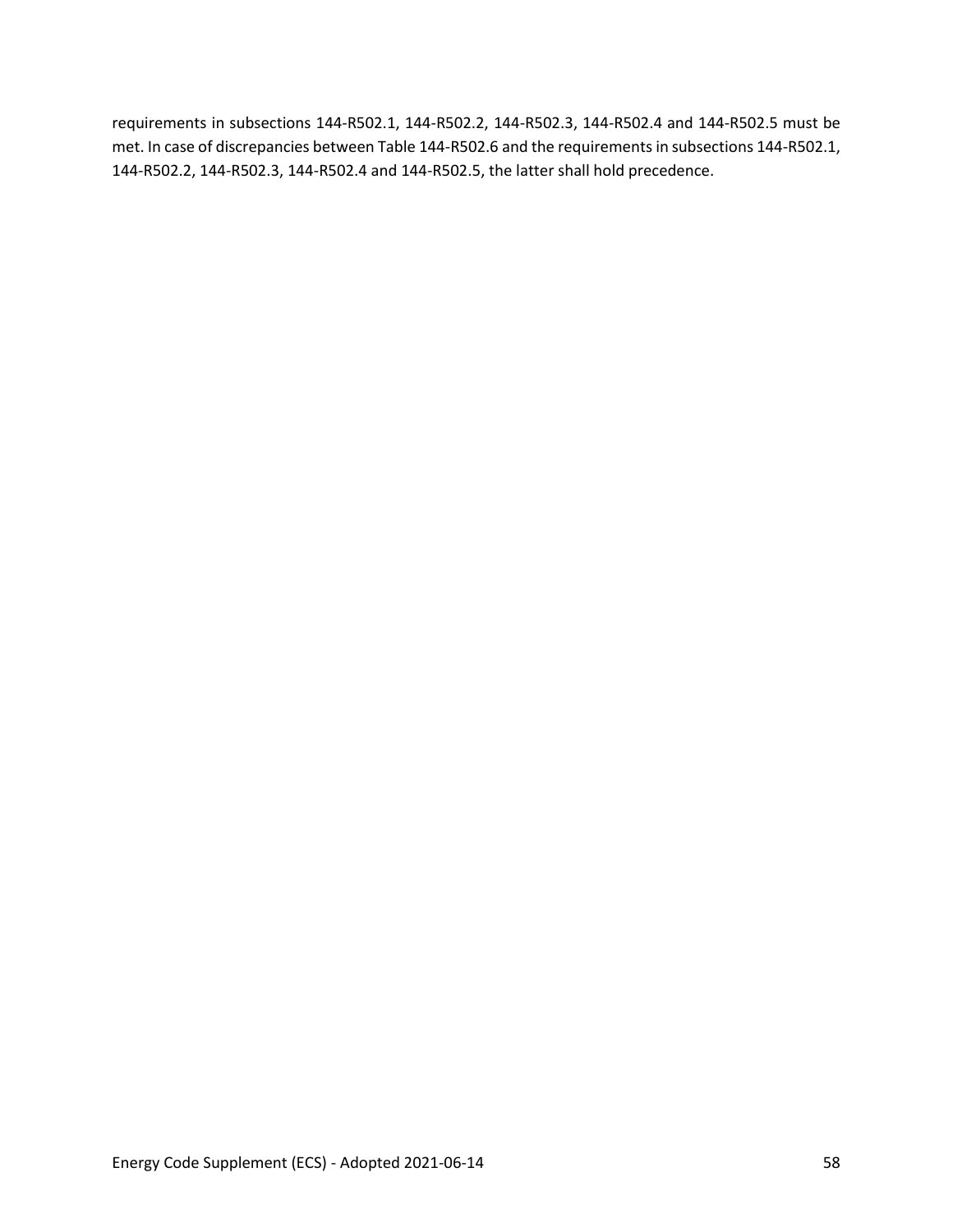# **Table 144-R502.6**

# **Residential Compliance Summary for Easy Path/Prescriptive Path**

**Projects must earn at least six points**

| Cate-<br>gory                    | Improvement                                               | <b>Points</b>  | <b>Details</b>                                                                                                                                                              |  |  |  |  |
|----------------------------------|-----------------------------------------------------------|----------------|-----------------------------------------------------------------------------------------------------------------------------------------------------------------------------|--|--|--|--|
| <b>EFFICIENT ELECTRIFICATION</b> |                                                           |                |                                                                                                                                                                             |  |  |  |  |
| EE1                              | Heat pumps for space<br>heating                           | $3 - 5$        | 3 points for air source heat pumps.<br>5 points for ground source heat pumps.                                                                                               |  |  |  |  |
| EE <sub>2</sub>                  | Heat pumps for domestic hot<br>water heating              | $\mathbf{1}$   | 1 point for water heating systems that use heat pumps.                                                                                                                      |  |  |  |  |
| EE3                              | Commercial cooking<br>electrification                     | 3              | 3 points for electric cooking equipment in restaurants and other<br>food service buildings. Prerequisite: no fossil fuel use in the<br>building.                            |  |  |  |  |
| EE4                              | Residential cooking and<br>clothes drying electrification | $\mathbf{1}$   | 1 point for electric stoves and ventless heat pump clothes dryers.<br>Prerequisite: no fossil fuel use in the building.                                                     |  |  |  |  |
|                                  | <b>AFFORDABILITY IMPROVEMENTS</b>                         |                |                                                                                                                                                                             |  |  |  |  |
| AI1                              | Smaller building/room size                                | $1 - 2$        | Up to 2 points for smaller room sizes. Available for Hotel and<br>Residential portions only.                                                                                |  |  |  |  |
| AI2                              | Heating systems in heated<br>space                        | 1              | 1 point for installing heating systems in directly heated spaces.                                                                                                           |  |  |  |  |
| AI3                              | Efficient building shape                                  | $\mathbf{1}$   | 1 point if exterior surface area divided by directly heated floor<br>area is less than the maximum allowed value.                                                           |  |  |  |  |
|                                  |                                                           |                |                                                                                                                                                                             |  |  |  |  |
| AI5                              | Modest window-to-wall<br>ratio                            | $\mathbf{1}$   | 1 point for overall window-to-wall ratio less than 20%<br>(individual spaces may exceed 20%).                                                                               |  |  |  |  |
|                                  | <b>RENEWABLE ENERGY</b>                                   |                |                                                                                                                                                                             |  |  |  |  |
| RE1                              | Renewable energy systems                                  | $1 - 3$        | Up to 3 points for on-site or off-site renewable electric systems<br>or on-site renewable thermal systems.                                                                  |  |  |  |  |
| RE <sub>2</sub>                  | Biomass systems                                           | 5              | 5 points for biomass space heating systems.                                                                                                                                 |  |  |  |  |
|                                  | <b>OTHER POINTS</b>                                       |                |                                                                                                                                                                             |  |  |  |  |
| OP <sub>1</sub>                  | Development density                                       | 1              | 1 point for achieving sufficient development density on the<br>building parcel. A maximum of two points total may be earned<br>for points OP1, OP2, and OP3 combined.       |  |  |  |  |
| OP <sub>2</sub>                  | Walkability                                               | $\mathbf{1}$   | 1 point if the building meets the walkability criteria. A<br>maximum of two points total may be earned for points OP1,<br>OP2, and OP3 combined.                            |  |  |  |  |
| OP <sub>3</sub>                  | <b>Electric Vehicle Parking</b><br><b>Spaces</b>          | $\mathbf{1}$   | 1 point for installing electric vehicle parking spaces and related<br>infrastructure. A maximum of two points total may be earned for<br>points OP1, OP2, and OP3 combined. |  |  |  |  |
| OP <sub>4</sub>                  | Adaptive reuse                                            | $\mathbf{1}$   | 1 point for substantial re-purpose of existing building.                                                                                                                    |  |  |  |  |
| OP <sub>5</sub>                  | Meet NY Stretch Code                                      | $\overline{2}$ | 2 points for complying with NYStretch Energy Code                                                                                                                           |  |  |  |  |
| OP <sub>6</sub>                  | Custom energy improvement                                 | $1 - 2$        | Up to 2 points for reduction in energy use.                                                                                                                                 |  |  |  |  |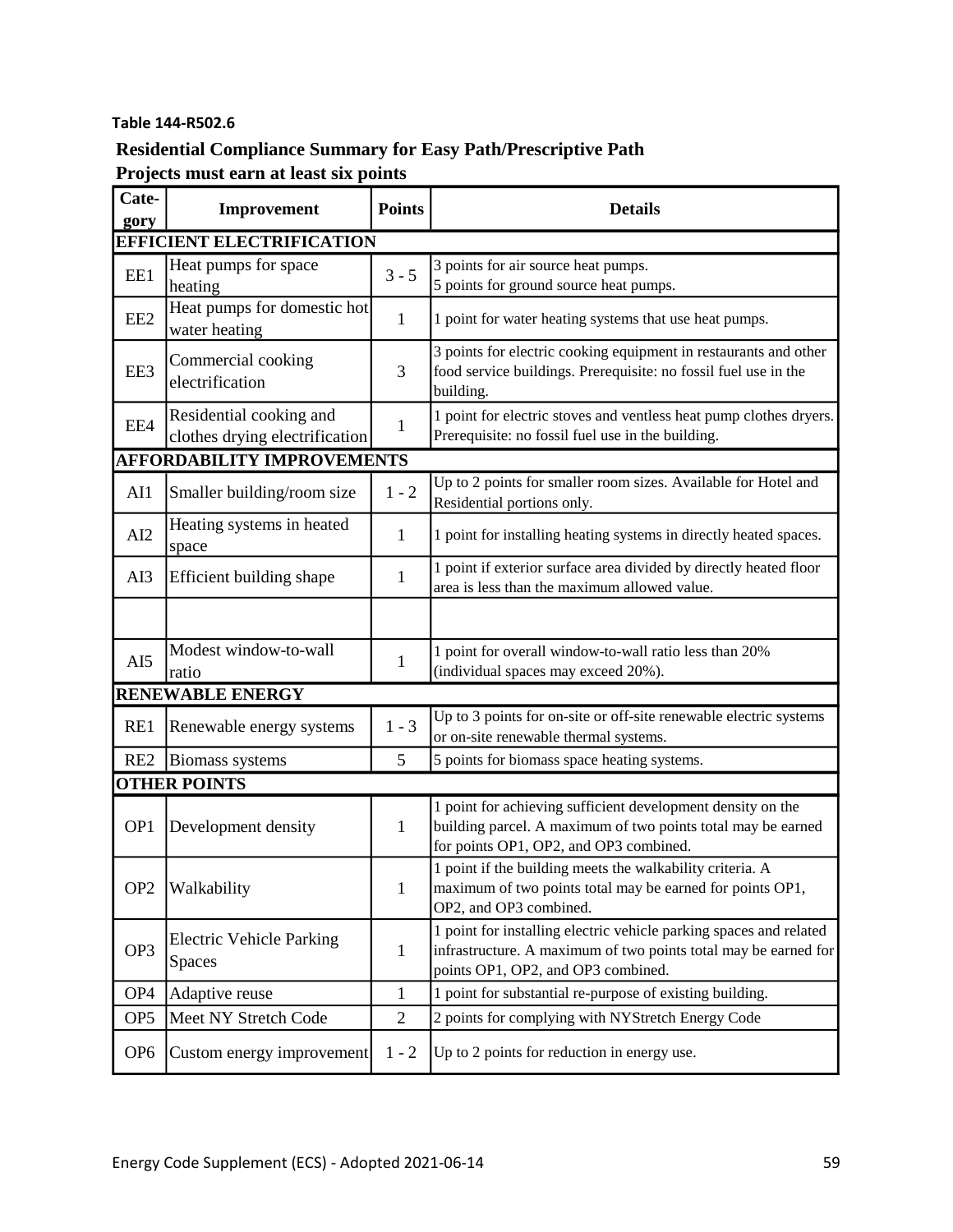# SUBSECTION 144-R503 PERFORMANCE-BASED COMPLIANCE PATH/WHOLE BUILDING PATH

## **144-R503.1 General**

Until January 1, 2023, to meet the requirements of this subsection 144-R503, a building must comply with any one of the high-performance building approaches described in 144-R503.2, 144-R503.3, 144-R503.4, 144-R503.5 and 144-R503.6. See 144-R504 for enhanced requirements beginning on and after January 1, 2023, and additional enhanced requirements beginning on and after January 1, 2026.

## **144-R503.2 Energy Rating Index-based Compliance**

Restrictions: This compliance method may only be used for RESIDENTIAL BUILDINGS of not more than three stories.

## **144-R503.2.1**

The building shall comply with all requirements of Subsection R406 Energy Rating Index Compliance Alternative of the 2020 Energy Conservation Construction Code of NYS (ECCCNYS R406). Where the requirements of this Energy Code Supplement are more stringent than the requirements of ECCCNYS R406, ECS requirements shall prevail.

## **144-R503.2.2**

The rated design shall be shown to have an Energy Rating Index (ERI) less than or equal to 40 when compared to the ERI reference design.

## **144-R503.2.3**

Renewable energy generation that meets all applicable requirements for renewable energy systems described in 144-R502.4.1 may be used to meet the requirements.

#### **144-R503.2.4 Documentation**

Compliance documentation shall be submitted as detailed in ECCCNYS R406.

## **R503.3 National Green Building Standard-based compliance**

#### **144-R503.3.1**

Using the NATIONAL GREEN BUILDING STANDARD ("NGBS", also known as ICC/ASHRAE 700-2015), the building shall earn no less than 80 NGBS Energy Efficiency points. NGBS certification is not necessary.

#### **144-R503.3.2**

Renewable energy generation that meets all applicable requirements for renewable energy systems described in R502.4.1 may be used to meet the requirements.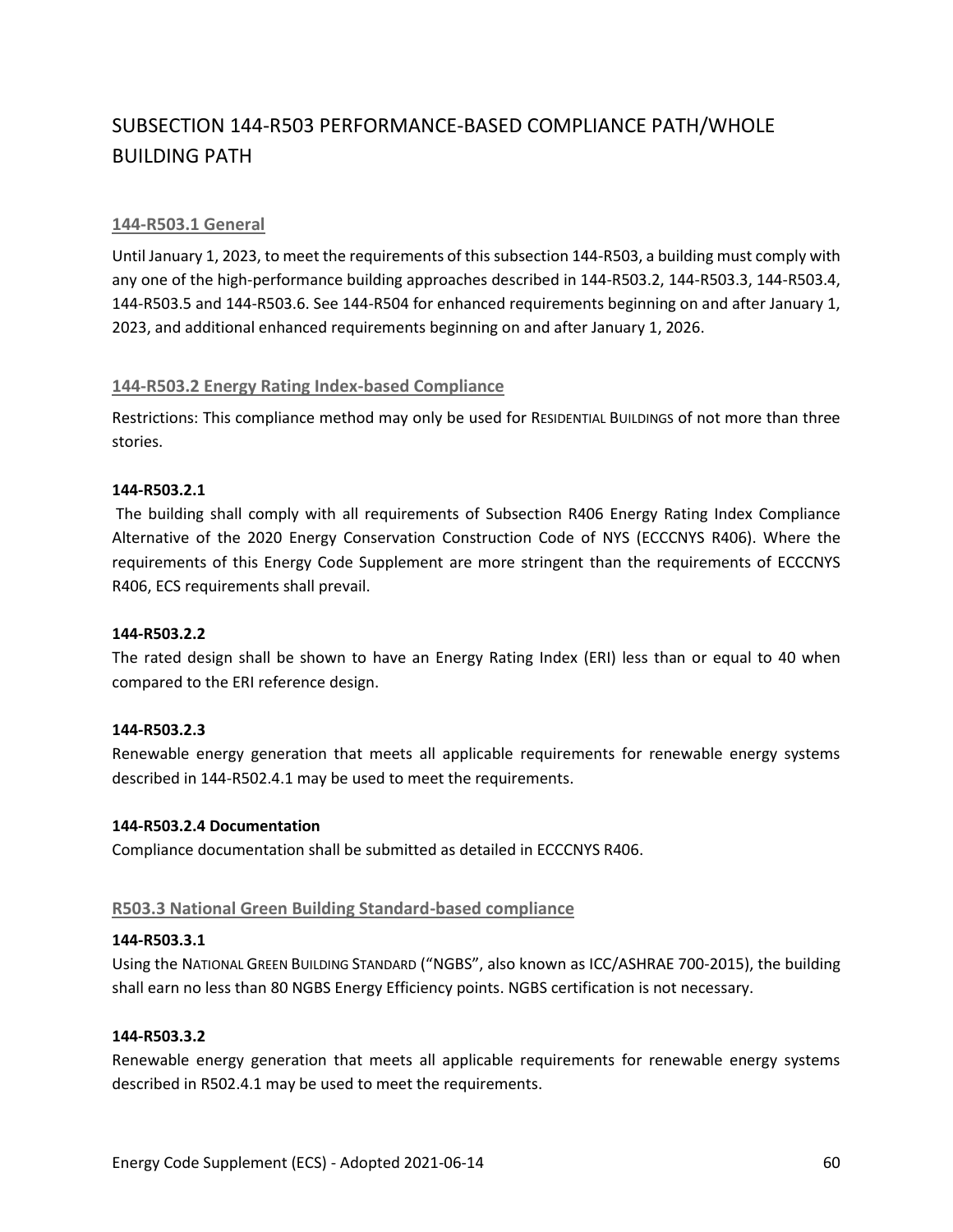## **144-R503.3.3 Documentation**

The DESIGN PROFESSIONAL or ENERGY PROFESSIONAL documenting compliance will provide a signed statement that the design meets the requirements of this subsection, and documentation showing compliance.

## **144-R503.4 Passive House-based Compliance**

## **144-R503.4.1**

Buildings shall meet the design requirements of one of the following.

- A. PHIUS+ Passive Building Standard from Passive House Institute US
- B. Passive House Classic Standard from Passive House Institute

Actual certification is not required. The most recent version of the chosen standard in effect at the time of building permit application shall be used.

Documentation shall include at least one of the following:

- A. Pre-certification letter (or other formal communication) from an ACCREDITED PASSIVE HOUSE CERTIFIER, stating that Design Review has been completed and the building is designed to meet all requirements of the chosen Standard. All documentation used to show achievement of the requirements must be submitted to the Code Enforcement Officer.
- B. Documentation of PASSIVE HOUSE CERTIFICATION. All documentation used to achieve certification must be submitted to the Code Enforcement Officer.

## **144-R503.5 Greenhouse Gas Emissions Calculation-based Compliance**

The building shall demonstrate a reduction in GREENHOUSE GAS (GHG) emissions of not less than 40% as compared to the baseline building.

## **144-R503.5.1 Energy Modeling Standards**

GHG emissions reductions shall be shown through energy modeling.

- A. For RESIDENTIAL BUILDINGS four stories and greater and for MIXED-USE BUILDINGS classified as residential, energy modeling shall comply with Appendix G of ASHRAE Standard 90.1-2013.
- B. For RESIDENTIAL BUILDINGS of not more than three stories, energy modeling shall comply with RESNET-HERS.

#### **144-R503.5.2 Process Loads**

The GHG emissions reduction assessment and requirement shall exclude ENERGY USE by PROCESS LOADS. However, the energy model shall include the energy used for PROCESS LOADS because energy used by heating, cooling, and ventilation (including exhaust fans/hoods, makeup air fans, and heating/cooling for makeup air) is subject to the GHG emissions reduction requirement. After the baseline and proposed energy models are run, for the GHG emissions reduction calculation, subtract out the PROCESS ENERGY use from both the baseline and the proposed building energy model results, and use the resulting withoutprocess-energy results for the GHG emissions calculations.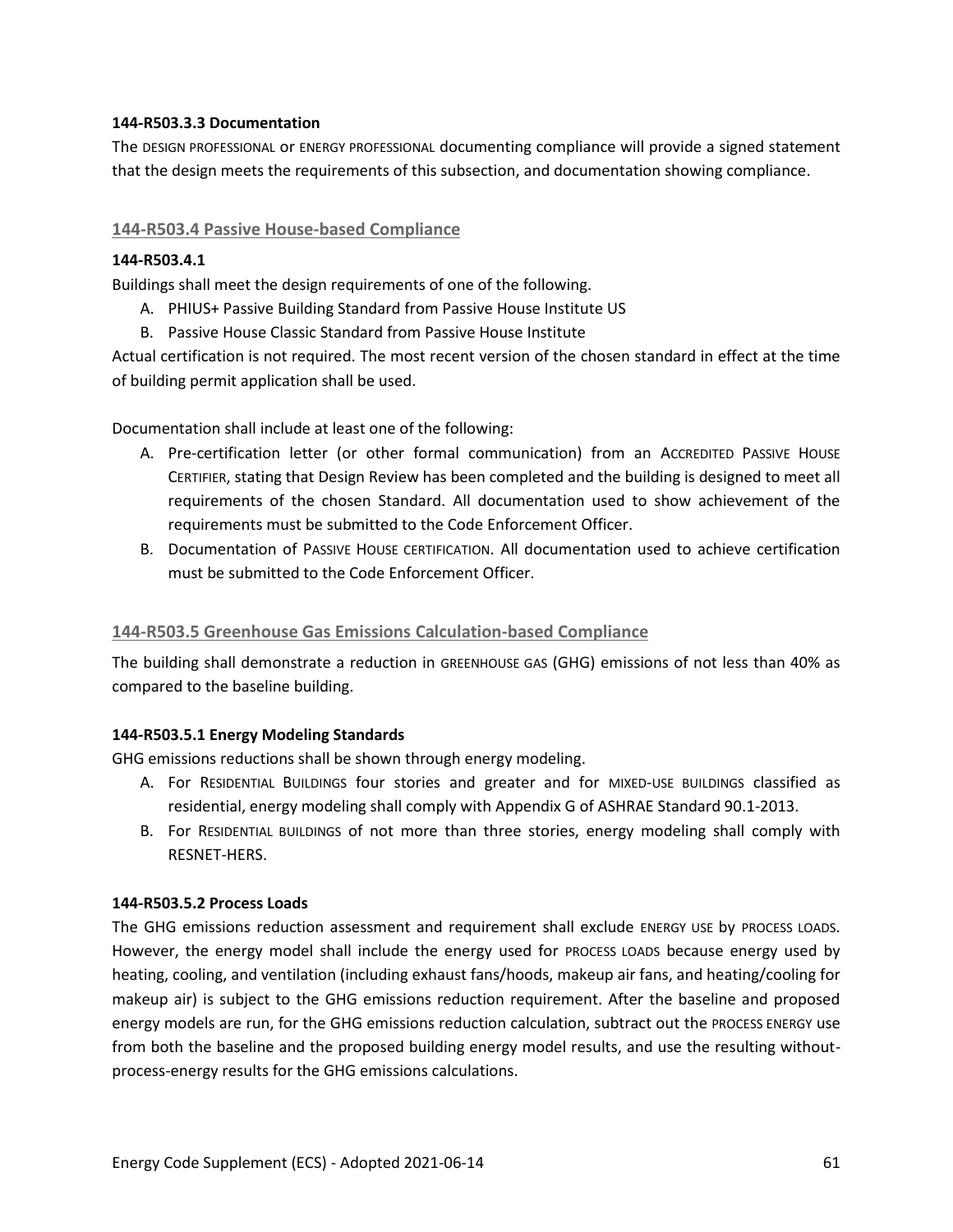## **144-R503.5.3 Renewable Energy**

Renewable energy generation may be used. All applicable requirements for renewable energy systems described in 144-R502.4.1 must be met. Renewable energy generation used to achieve the 40% reduction in GHG emissions is capped at 25% of the baseline energy use. The GHG emissions factor for electricity produced by renewable energy systems shall be 0 (zero) lb CO2e/MWh.

## **144-R503.5.4 GHG Emissions Factor for Electricity**

For buildings not served by combined heat and power plants, the GHG emissions factor for electricity used for all calculations shall be 548.37 lb CO2e/MWh

# **144-R503.5.5 GHG Emissions Factor for Electricity for Buildings Served by Combined Heat and Power Plants**

For buildings using electricity generated by combined heat and power (CHP) plants, the GHG emissions factor for electricity shall be determined in one of the following ways:

- A. The most recent heat rate data available at the time of building application shall be used from [www.eia.gov/electricity/annual/html/epa\\_08\\_02.html,](https://www.eia.gov/electricity/annual/html/epa_08_02.html) for the specific type of generation plant used, for electricity to be used in the proposed building, and the heat rate shall be multiplied by the EPA emissions factor for the fuel used at the CHP plant. The result shall be used as the GHG emissions factor for electricity from CHP plants.
- B. Data gathered from actual operation of the CHP plant and its distribution network shall be used to determine the site-specific GHG emissions factor for electricity to be used in the building. All data used shall be made publicly available before the time of building permit application.

For buildings served by CHP plants, the baseline (reference building) electricity use GHG emissions shall be the same as for buildings not served by a CHP plant.

## **144-R503.5.6**

If a facility uses electricity from a combination of sources (e.g., utility, off-site renewable energy system, and CHP plants), a weighted average of GHG emissions factors shall be used.

## **144-R503.5.7 Documentation**

The following documentation shall be submitted to show compliance with 144-R503.5 in sufficient clarity and detail:

- A. A report, signed and stamped by an accredited third-party ENERGY PROFESSIONAL, showing the results of all calculations, assumptions, inputs, and outputs for the energy model
- B. A letter, signed and stamped by an accredited third-party ENERGY PROFESSIONAL, stating that proposed total GHG emissions for the building are at least 40% less than the GHG emissions of the baseline building.
- C. The TOWN reserves the right to require additional documentation and/or additional third-party review and analysis by a consultant selected by the TOWN, at the expense of the applicant. All such documentation shall be submitted and fee shall be paid prior to issuance of a building permit.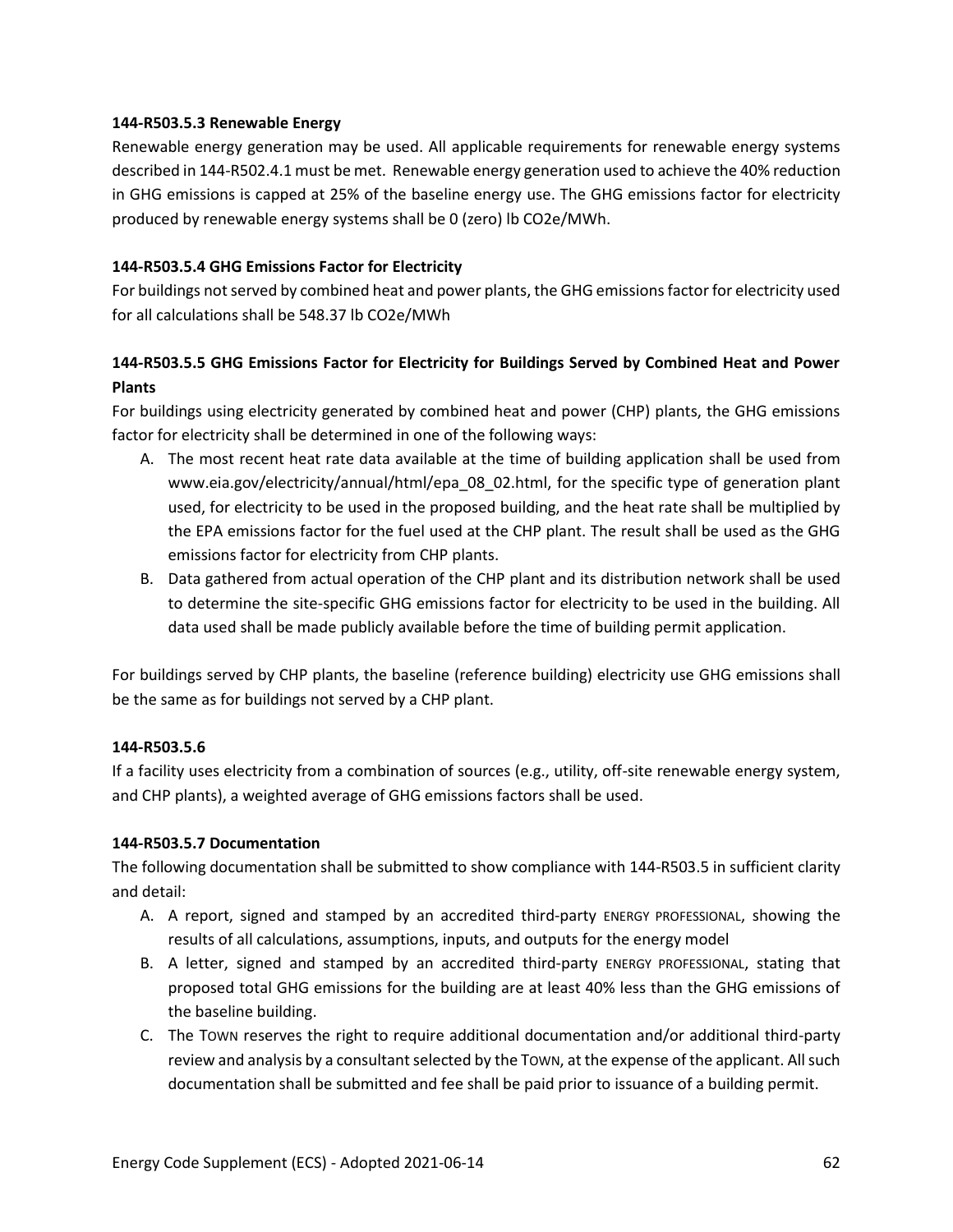## **144-R503.6 Greenhouse Gas Emissions Calculation-based Compliance for Additions**

Compliance using the requirements of this provision 144-R503.6 may only be used for additions that are showing compliance together with the existing building. See also 144-202.2.

## **144-R503.6.1**

The addition and the existing building, together as a whole, shall be shown to have lower total GHG emissions than the original existing building.

## **144-R503.6.2**

Current and proposed GHG emissions shall be calculated following the requirements of the GHG emissions Calculation Method (R503.5).

## **144-R503.6.3 Documentation**

The following documentation shall be submitted:

- A. An energy study of the existing building that includes ENERGY USE from at least 12 consecutive months of the most recent 24 months at the time of building permit application.
- B. An energy study that shows anticipated ENERGY USE for the new addition and modified existing building.
- C. A report, signed and stamped by an accredited ENERGY PROFESSIONAL, showing the results of all calculations, assumptions, inputs, and outputs for the energy model.
- D. A letter, signed and stamped by an accredited third-party ENERGY PROFESSIONAL, stating that proposed total GHG emissions for the building and addition together are less than the GHG emissions for the existing building.
- E. The TOWN reserves the right to require additional documentation and/or additional third-party review and analysis by a consultant selected by the TOWN, at the expense of the applicant. All such documentation shall be submitted and fee shall be paid prior to issuance of a building permit.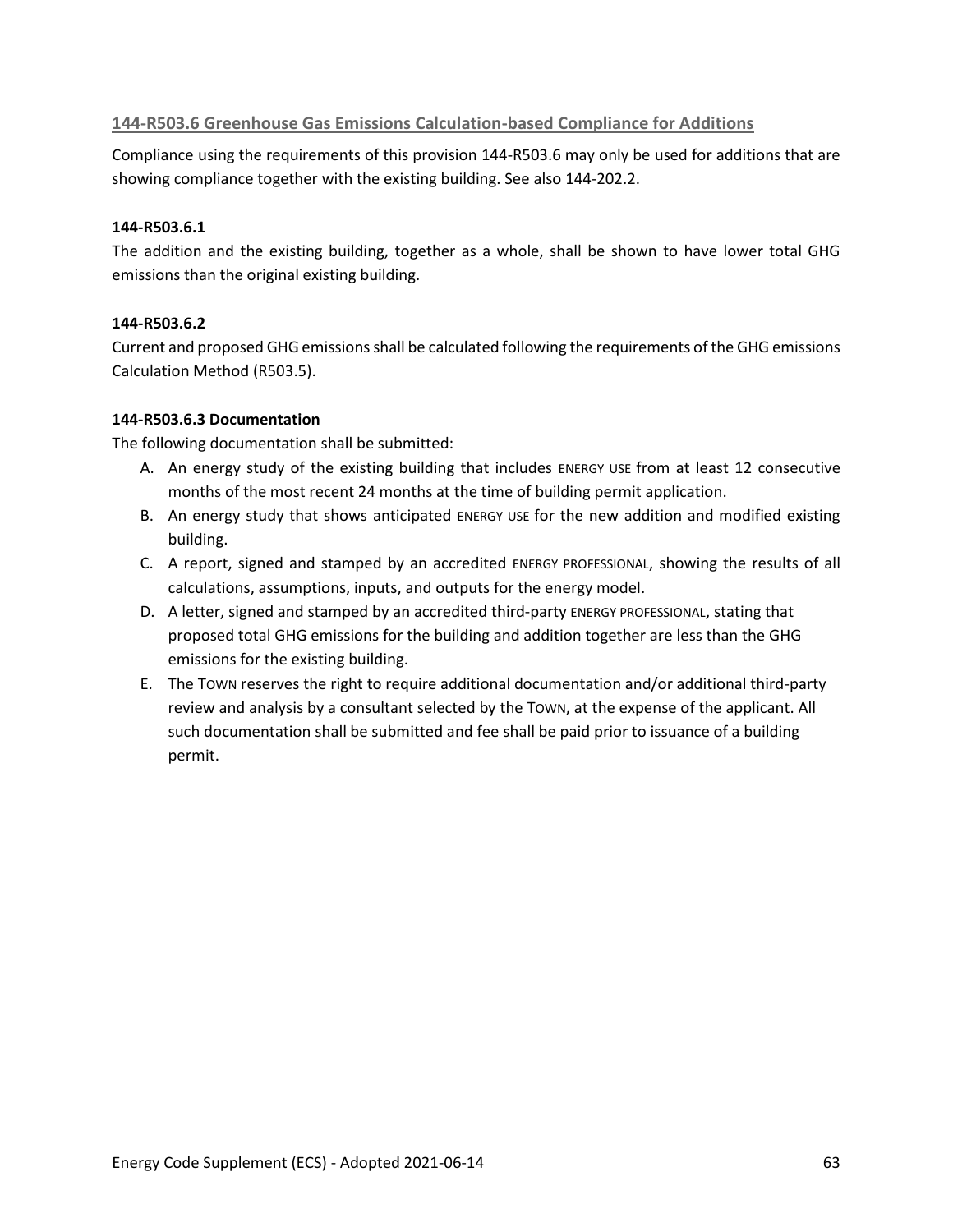# SUBSECTION 144-R504 FUTURE REQUIREMENTS

## **144-R504.1 General**

On January 1, 2023, the requirements of Subsections 144-R502 and 144-R503 shall change as described in 144-R504.2, 144-R504.3, 144-R504.4, and 144-R504.6. Where no changes are listed, the requirements shall remain as described in Subsections 144-R502 and 144-R503.

On January 1, 2026, the requirements of Subsections 144-R501, 144-R502 and 144-R503 shall change as described in 144-R504.7. Where no changes are listed, the requirements shall remain as described in Subsections 144-R501, 144-R502 and 144-R503.

# **144-R504.2 Changes in 2023 to General Requirements of Prescriptive Compliance Path/Easy Path**

Effective January 1, 2023, to meet the requirements of subsection 144-R502, a building must achieve a minimum of twelve (12) of the points described in subsection 144-R502. A summary table is provided in 144-R504.5

## **144-R504.3 Changes in 2023 to Efficient Electrification Points**

Effective January 1, 2023, all points awarded from 144-R502.2 Efficient Electrification shall be doubled.

## **144-R504.3.1**

Six points shall be earned for using AIR SOURCE HEAT PUMPS and meeting the requirements of 144-R502.2.1 - Heat Pumps for Space Heating. Ten (10) points shall be earned for using GROUND SOURCE HEAT PUMPS and meeting the requirements of 144-R502.2.1 - Heat Pumps for Space Heating.

## **144-R504.3.2**

Two points shall be earned for meeting the requirements of 144-R502.2.2 EE2 Heat Pumps for SERVICE WATER HEATING.

## **144-R504.3.3**

Six points shall be earned for meeting the requirements of 144-R502.2.3 EE3 Commercial Cooking Electrification.

#### **144-R504.3.4**

Two points shall be earned for meeting the requirements of 144-R502.2.4 EE4 Residential Cooking and Clothes Drying Electrification.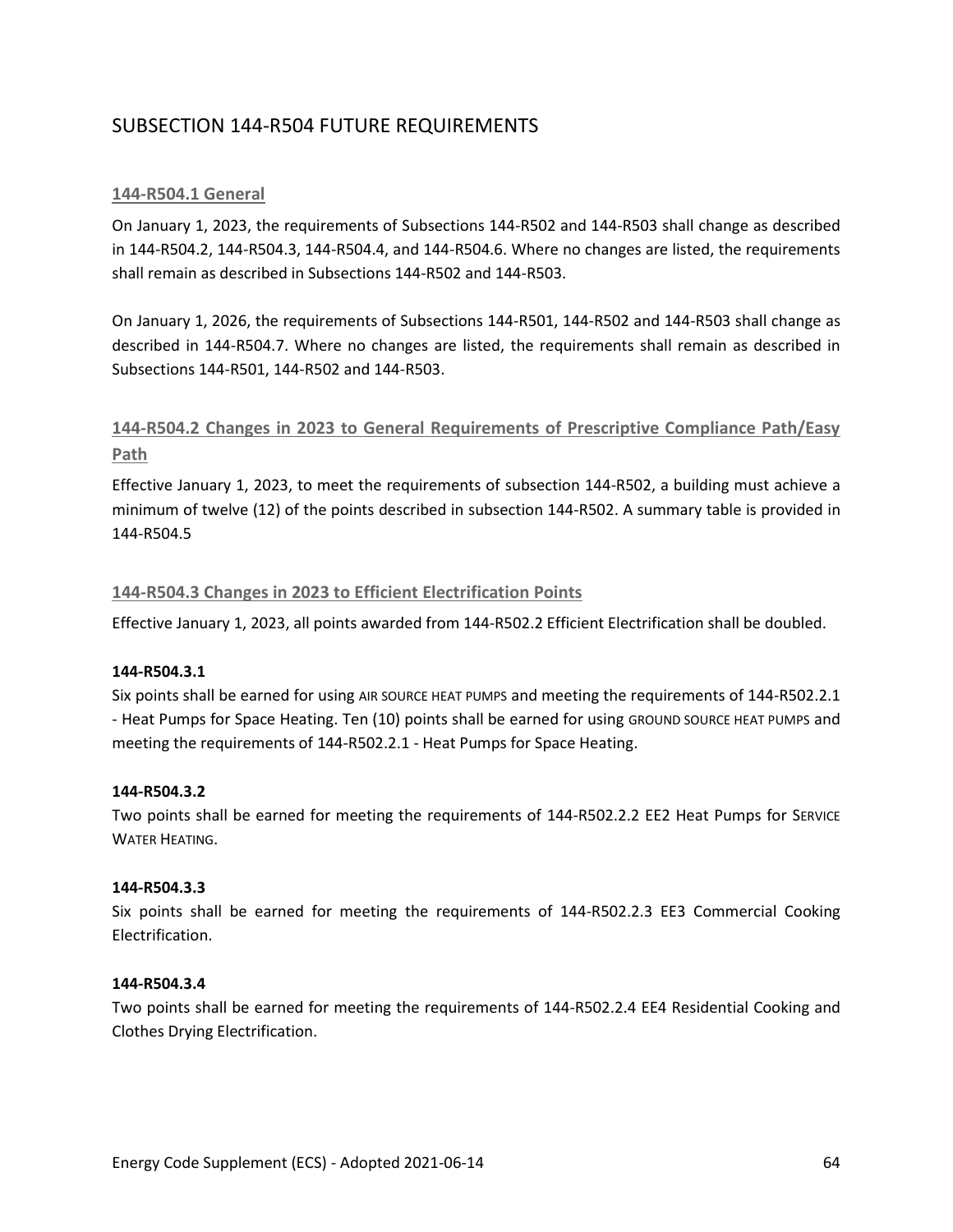## **144-R504.4 Changes in 2023 to RE1 Renewable Energy Systems**

Effective January 1, 2023, the maximum number of points allowed under 144-R502.4.1 RE1 Renewable Energy Systems shall increase to six (6) points. The criteria for earning points shall remain as described in 144-R502.4.1.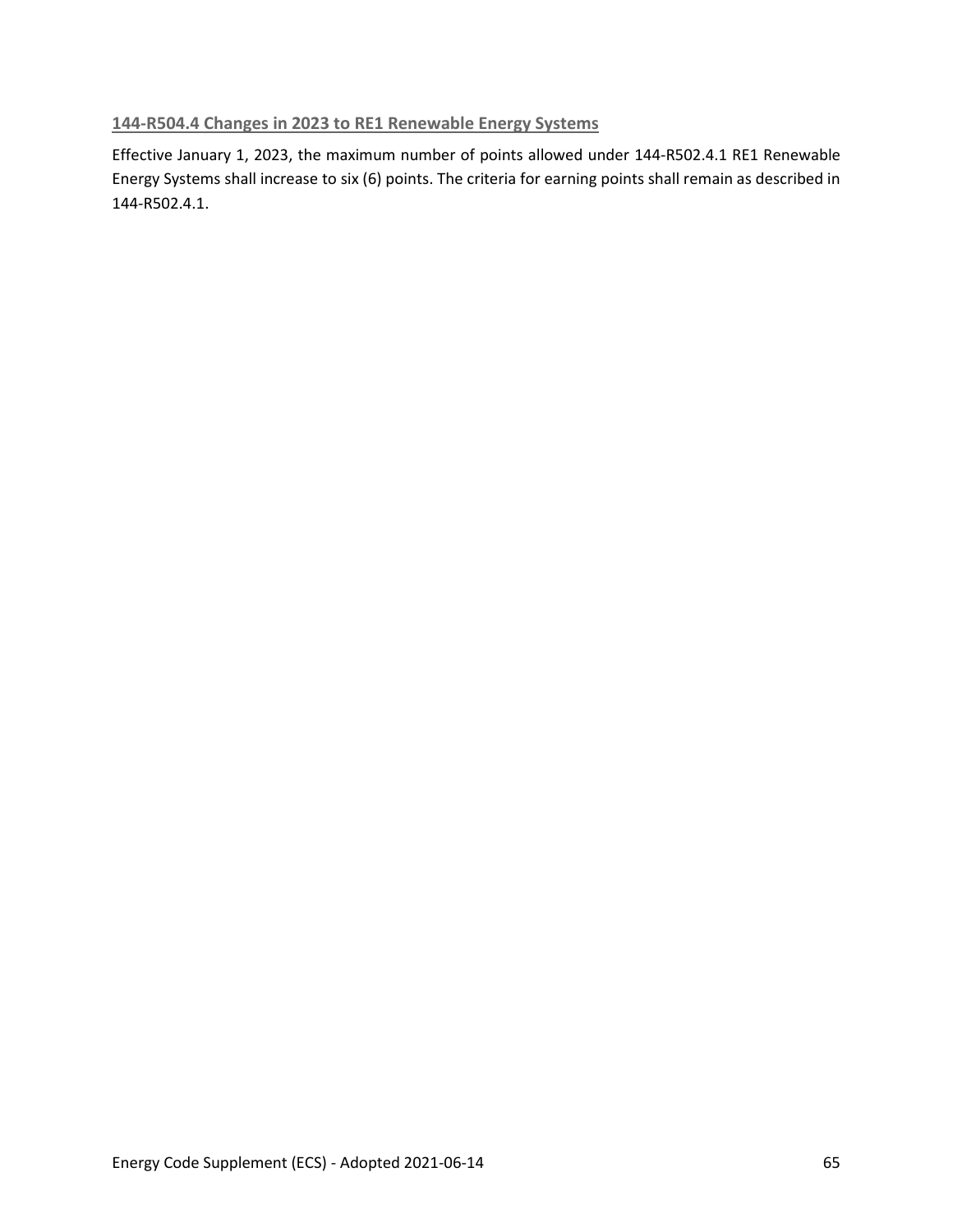# **144-R504.5 Changes in 2023 to Summary Table for Prescriptive Compliance Path/Easy Path**

# **Residential Compliance Summary for Easy Path/Prescriptive Path Projects must earn at least 12 points**

| Cate-<br>gory                    | Improvement                                               | <b>Points</b>  | <b>Details</b>                                                                                                                                                              |  |  |  |  |
|----------------------------------|-----------------------------------------------------------|----------------|-----------------------------------------------------------------------------------------------------------------------------------------------------------------------------|--|--|--|--|
| <b>EFFICIENT ELECTRIFICATION</b> |                                                           |                |                                                                                                                                                                             |  |  |  |  |
| EE1                              | Heat pumps for space<br>heating                           | $6 - 10$       | 6 points for air source heat pumps.<br>10 points for ground source heat pumps.                                                                                              |  |  |  |  |
| EE <sub>2</sub>                  | Heat pumps for domestic hot<br>water heating              | $\overline{2}$ | 2 points for water heating systems that use heat pumps.                                                                                                                     |  |  |  |  |
| EE3                              | Commercial cooking<br>electrification                     | 6              | 6 points for electric cooking equipment in restaurants and other<br>food service buildings. Prerequisite: no fossil fuel use in the<br>building.                            |  |  |  |  |
| EE4                              | Residential cooking and<br>clothes drying electrification | $\sqrt{2}$     | 2 points for electric stoves and ventless heat pump clothes<br>dryers. Prerequisite: no fossil fuel use in the building.                                                    |  |  |  |  |
|                                  | <b>AFFORDABILITY IMPROVEMENTS</b>                         |                |                                                                                                                                                                             |  |  |  |  |
| AI1                              | Smaller building/room size                                | $1 - 2$        | Up to 2 points for smaller room sizes. Available for Hotel and<br>Residential portions only.                                                                                |  |  |  |  |
| AI2                              | Heating systems in heated<br>space                        | 1              | 1 point for installing heating systems in directly heated spaces.                                                                                                           |  |  |  |  |
| AI3                              | Efficient building shape                                  | 1              | 1 point if exterior surface area divided by directly heated floor<br>area is less than the maximum allowed value.                                                           |  |  |  |  |
|                                  |                                                           |                |                                                                                                                                                                             |  |  |  |  |
| AI5                              | Modest window-to-wall<br>ratio                            | $\mathbf{1}$   | 1 point for overall window-to-wall ratio less than 20%<br>(individual spaces may exceed 20%).                                                                               |  |  |  |  |
|                                  | <b>RENEWABLE ENERGY</b>                                   |                |                                                                                                                                                                             |  |  |  |  |
| RE1                              | Renewable energy systems                                  | $1 - 6$        | Up to 6 points for on-site or off-site renewable electric systems<br>or on-site renewable thermal systems.                                                                  |  |  |  |  |
| RE <sub>2</sub>                  | Biomass systems                                           | 5              | 5 points for biomass space heating systems.                                                                                                                                 |  |  |  |  |
|                                  | <b>OTHER POINTS</b>                                       |                |                                                                                                                                                                             |  |  |  |  |
| OP <sub>1</sub>                  | Development density                                       | 1              | 1 point for achieving sufficient development density on the<br>building parcel. A maximum of two points total may be earned<br>for points OP1, OP2, and OP3 combined.       |  |  |  |  |
| OP <sub>2</sub>                  | Walkability                                               | $\mathbf{1}$   | 1 point if the building meets the walkability criteria. A<br>maximum of two points total may be earned for points OP1,<br>OP2, and OP3 combined.                            |  |  |  |  |
| OP3                              | <b>Electric Vehicle Parking</b><br><b>Spaces</b>          | $\mathbf{1}$   | 1 point for installing electric vehicle parking spaces and related<br>infrastructure. A maximum of two points total may be earned for<br>points OP1, OP2, and OP3 combined. |  |  |  |  |
| OP <sub>4</sub>                  | Adaptive reuse                                            | $\mathbf{1}$   | 1 point for substantial re-purpose of existing building.                                                                                                                    |  |  |  |  |
| OP <sub>5</sub>                  | Meet NY Stretch Code                                      | $\mathbf{2}$   | 2 points for complying with NYStretch Energy Code                                                                                                                           |  |  |  |  |
| OP <sub>6</sub>                  | Custom energy improvement                                 | $1 - 2$        | Up to 2 points for reduction in energy use.                                                                                                                                 |  |  |  |  |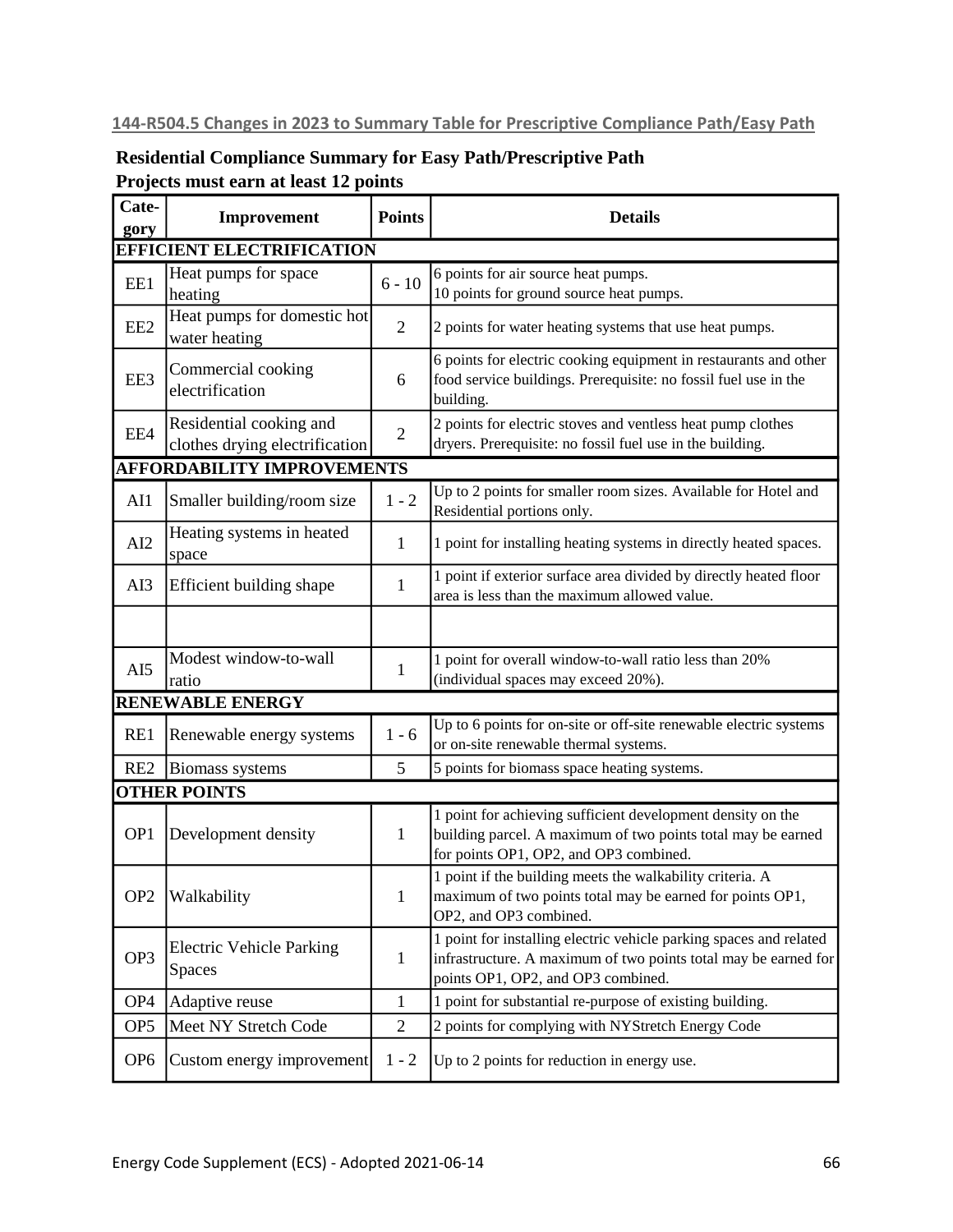## **144-R504.6 Changes in 2023 to Performance-Based Compliance Path/Whole Building Path**

Effective January 1, 2023, the requirements of Subsection 144-R503 PERFORMANCE-BASED COMPLIANCE PATH/WHOLE BUILDING PATH shall change as described in 144-R504.6.1, 144-R504.6.2, and 144-R504.6.3. Where no changes are listed, the requirements shall remain as described in Subsection 144-R503.

## **144-R504.6.1 Changes to Energy Rating Index-based Compliance**

Effective January 1, 2023, the language of 144-R503.2.2 shall be replaced with the following language: The building must satisfy one of the following criteria:

- A. The rated design shall be shown to have an Energy Rating Index (ERI) less than or equal to 20 when compared to the ERI reference design.
- B. The rated design shall be shown to have an Energy Rating Index (ERI) less than or equal to 40 when compared to the ERI reference design AND seven ECS points from Subsection 144-R502 PRESCRIPTIVE COMPLIANCE PATH/EASY PATH shall be earned. Points from AI4 Right-Lighting and OP5 Meet NY Stretch Code may not be counted toward the seven ECS points.

## **144-R504.6.2 Changes to National Green Building Standard-based compliance**

In addition to all existing requirements, seven ECS points from Subsection 144-R502 PRESCRIPTIVE COMPLIANCE PATH/EASY PATH must be earned. Points from AI4 Right-Lighting and OP5 Meet NY Stretch Code may not be counted toward the seven ECS points.

## **144-R504.6.3 Changes to Greenhouse Gas Emissions Calculation-based Compliance**

Effective January 1, 2023, the building shall demonstrate a reduction in GREENHOUSE GAS (GHG) emissions of not less than 80% as compared to the baseline building.

## 144-R504.6.3.1

Renewable energy generation used to achieve the 80% reduction in GHG emissions is capped at 50% of the baseline energy use.

## 144-R504.6.3.2

For buildings not served by combined heat and power plants or renewable energy systems, the GHG emissions factor for electricity used for all calculations shall be 295.9 lb CO2e/MWh.

## **144-R504.7 Changes in 2026**

Effective January 1, 2026, all buildings shall be built to have net-zero GHG emissions and shall not use FOSSIL FUELS for space heating, water heating, or clothes drying.

## **144-R504.7.1**

The language in 144-R501.2 Application shall be replaced with: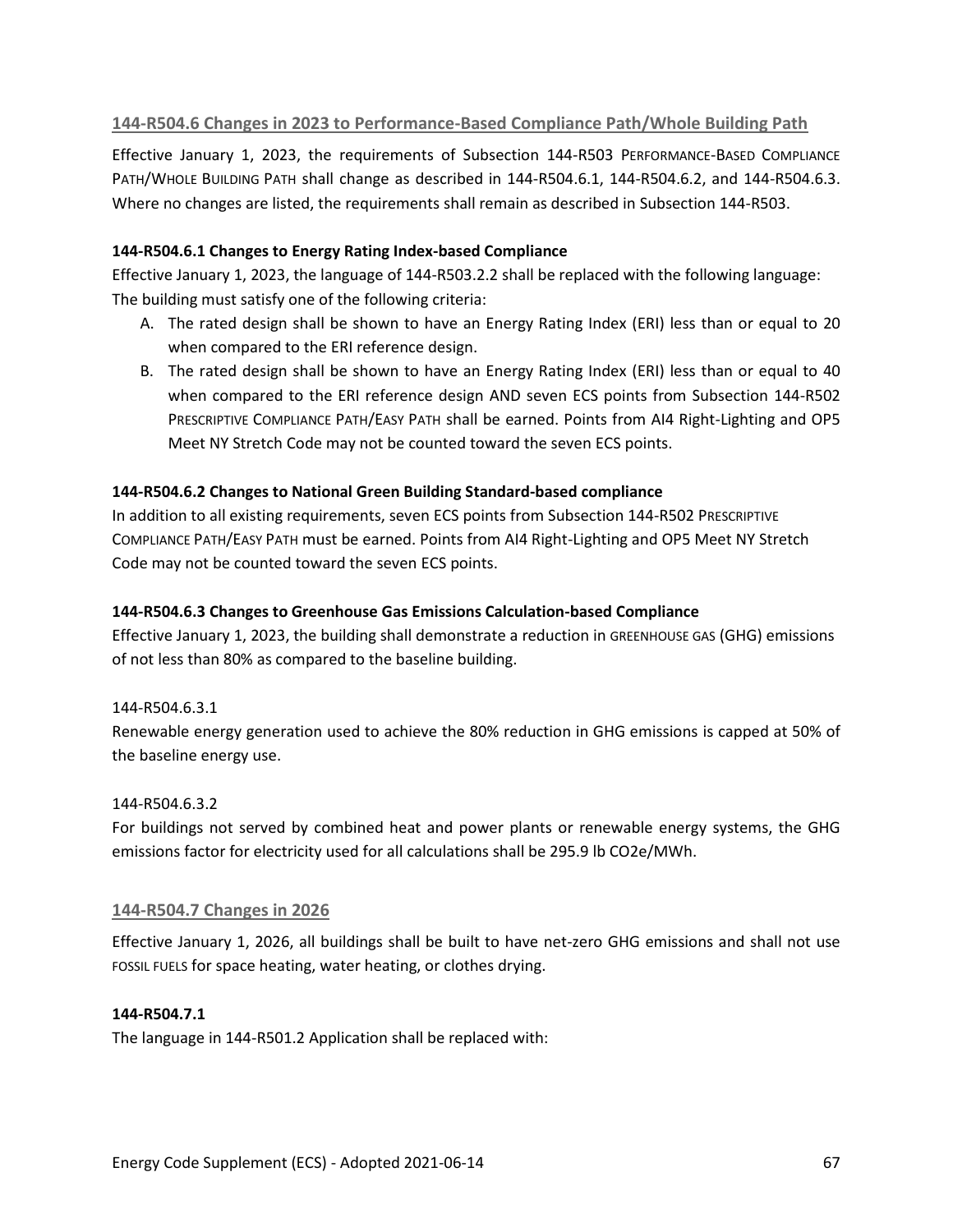RESIDENTIAL BUILDINGS of not more than three stories shall comply with all requirements of 144-R503.2 Energy Rating Index-based Compliance except 144-R503.2.2. The rated design shall be shown to have an Energy Rating Index (ERI) less than or equal to 5 when compared to the ERI reference design.

RESIDENTIAL BUILDINGS four stories and greater shall comply with the requirements of the ZERO Code, using the most recent version of the ZERO Code available at the time of permit application. The ZERO Code, an Architecture 2030 initiative, is available at [https://zero-code.org.](https://zero-code.org/)

An ECS Compliance Plan shall be the basis for evaluating compliance.

## **144-R504.7.2**

FOSSIL FUELS shall not be used for space heating, water heating or clothes drying. FOSSIL FUELS may be used for PROCESS ENERGY and for cooking.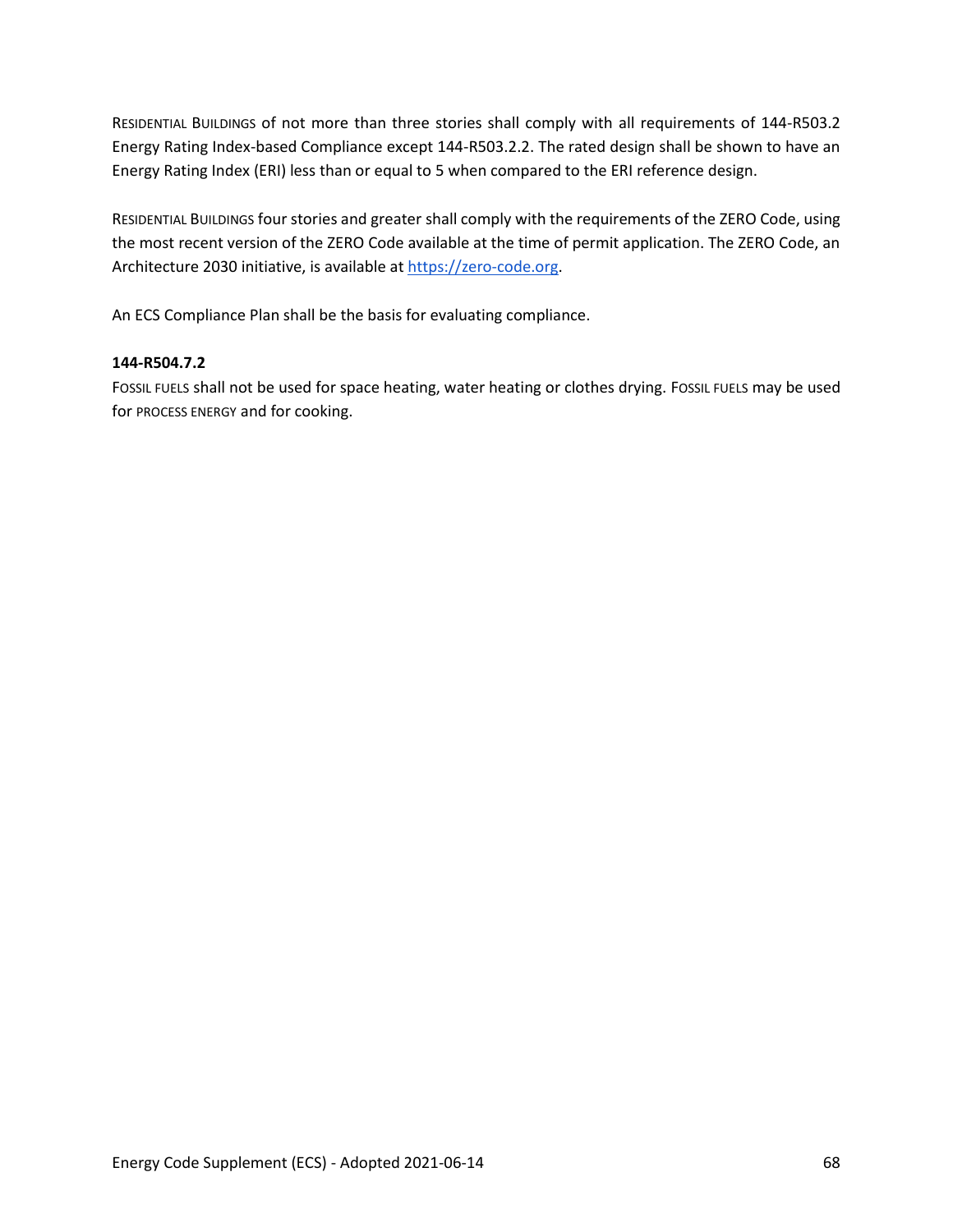# Section 144-6 COMPLIANCE DOCUMENTATION AND VARIANCES

# SUBSECTION 144-601 Compliance Documentation

## **144-601.1**

## **144-601.1.1**

The following compliance documentation shall be submitted:

- A. For the proposed point system, a checklist that shows which points are sought, and support for each point. For example, if a developer is seeking the size credit for a house design, the checklist would show the house area (square feet), number of bedrooms, required house size, and proposed house size, to show that the house meets the size requirement.
- B. For the proposed whole-building compliance, a report by a DESIGN PROFESSIONAL or ENERGY PROFESSIONAL, at the time of planning review and again when applying for a building permit.

#### **144-601.1.2**

Compliance documents are available from the Town of Ithaca website and from the Town Code Enforcement Department.

## **144-601.1.3**

At the planning review phase, a preliminary green building checklist shall be submitted, indicating which green compliance items are proposed/planned. A checklist shall be submitted with the construction documents, prior to the building department issuing the building permit.

## SUBSECTION 144-602 Variances

#### **144-602.1**

## **144-602.1.1**

Any person aggrieved by an order, interpretation, or decision of a Code Enforcement Officer concerning the application or requirements of the provisions of this chapter may take an appeal to the Zoning Board of Appeals.

#### **144-602.1.2**

An application for an interpretation or variance shall be submitted to the Building and Code Enforcement Department in a form substantially indicating the name and owner of the real property, the nature of the condition for which an interpretation or variance waiver is sought, and the reasons for which an interpretation or variance is sought.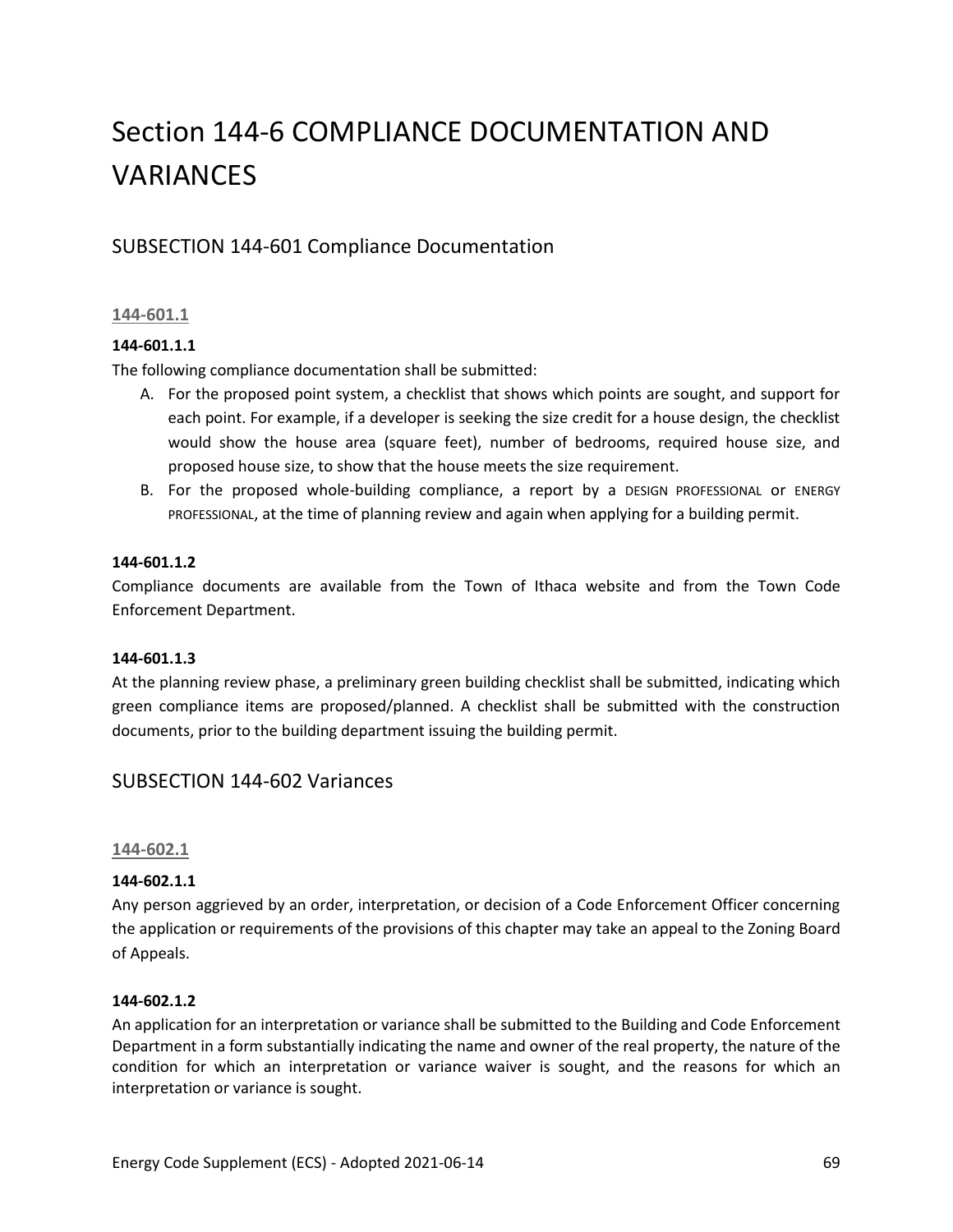#### **144-602.1.3**

The applicant shall pay the TOWN the same fee as that set from time to time by Town Board resolution for appeals to the Zoning Board of Appeals for area variances from zoning requirements.

#### **144-602.1.4**

The Zoning Board of Appeals shall, in accordance with the provisions of this chapter, review any order, interpretation, or decision (including refusals of a building permit or certificate of occupancy or certificate of compliance) of said Code Enforcement Officer where such order, interpretation, or decision is based upon the requirements of this chapter.

#### **144-602.1.5**

The Zoning Board of Appeals, in hearing an appeal from the order, interpretation, or decision of the Code Enforcement Officer, shall have the power to make its own interpretation (where an interpretation is requested), and to grant variances from the standards and requirements of this chapter. Any standard or requirement of this chapter may be varied, in whole or part, with regard to specific construction upon application made by or on behalf of an owner, where the applicant meets its burden of demonstrating strict compliance with such standard or requirement would entail practical difficulty or cause any unnecessary hardship in relation to such construction, provided, however, that any such variance shall provide for alternative energy conservation standards or requirements to achieve to the extent practicable the purpose of this chapter to reduce GREENHOUSE GAS emissions.

#### **144-602.1.6**

In determining whether to grant a variance from a standard or requirement of this chapter, the Zoning Board of Appeals shall take into consideration the benefit to the applicant if the variance is granted, as weighed against the detriment to the health, safety and welfare of the community that would result by such grant. In making such determination, the Zoning Board of Appeals shall also consider and make findings on the following:

- A. Whether the benefits sought by the applicant can be achieved by some method, feasible for the applicant to pursue, other than a variance;
- B. Whether the applicant has proposed to implement other energy or construction options, in place of the standard or requirement that is the subject of the variance request, that will result in the least amount practicable of additional GREENHOUSE GAS emissions.
- C. Whether the variance request will result in a substantial amount of GREENHOUSE GAS emissions if the request is granted.
- D. Whether the variance request is unique to the building, project, or site and does not apply to a substantial portion of the neighborhood or community.
- E. Whether the requested variance is the minimum necessary.
- F. Whether the alleged difficulty was self-created, which consideration shall be relevant to the decision of the Zoning Board of Appeals but shall not necessarily preclude the granting of the variance.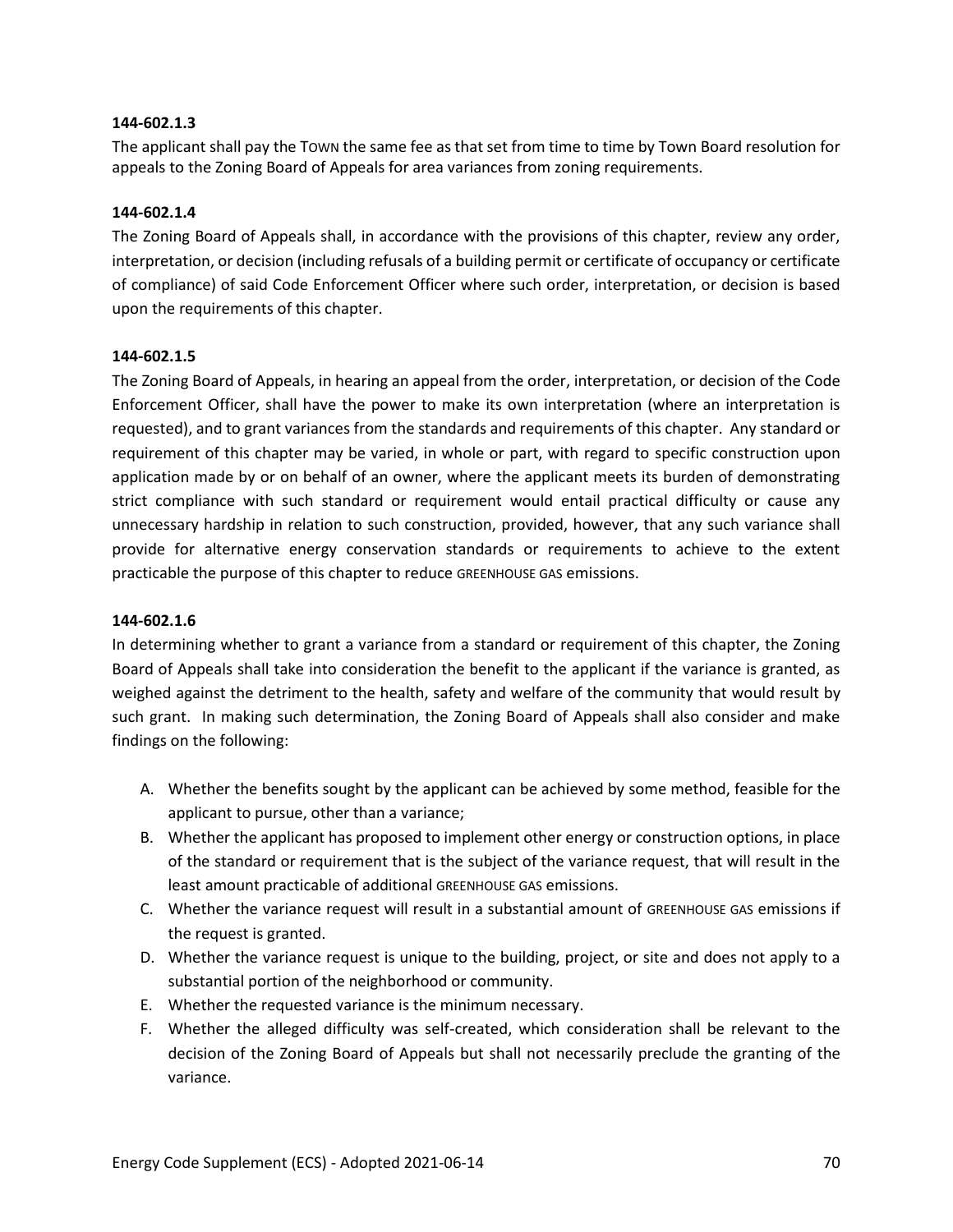#### **144-602.1.7**

If the Zoning Board of Appeals grants a variance, it shall grant the minimum variance necessary, condition such grant on the imposition of alternative energy conservation standards or requirements to achieve to the extent practicable the purpose of this chapter to reduce GREENHOUSE GAS emissions, and impose other conditions as such Board may reasonably determine necessary to mitigate the consequences of the grant of the variance.

#### **144-602.1.8**

The procedures relating to variances in Chapter 270, Zoning, of the Town of Ithaca Code, and the procedures set forth in New York Town Law §267-a(5)-(9) and (11)-(13) shall apply, except to the extent expressly provided otherwise herein or superseded hereby. Those subsections contain procedures and requirements for the filing of administrative decisions; the time for appeal to the Zoning Board of Appeals; stays upon appeal; hearings of appeals; time, filing and notice of Zoning Board of Appeals decisions; compliance with the New York State Environmental Quality Review Act; rehearings; and voting requirements. In addition to publication of the public hearing notice, the Zoning Board of Appeals notice of the application shall also be given to all landowners owning property adjoining the property for which an interpretation or variance is sought. The Zoning Board of Appeals notice shall also be posted on the property in accordance with the posting provisions of § 270-237 of the Town of Ithaca Code. To the extent a procedure is not provided herein, the Zoning Board of Appeals may administratively adopt procedures that are approved by the Town Board and published in the official Minutes of the Town Board of the Town of Ithaca.

#### **144-602.1.9**

The actions and determinations of the Town of Ithaca, the Zoning Board of Appeals, the Town Board, and the Code Enforcement Officer, as referenced in this chapter, shall be deemed final determinations for purposes of Article 78 of the New York Civil Practice Laws and Rules (CPLR). Notwithstanding this, standing under said Article 78 of the CPLR shall only be appropriate after the exhaustion of any administrative reviews and/or appeals as provided for in this chapter.

## **144-602.1.10**

Unless work has commenced in accordance with the variance granted by the Zoning Board of Appeals within one year from the issuance of the building permit authorizing such work, or within 18 months of the granting of such variance, whichever is earlier, not only the building permit but the variance shall expire and the construction on the property shall revert to those ECS standards and requirements in effect at the time of variance expiration.

#### **144-602.1.11**

If the building permit expires, the variance shall also expire at the same time.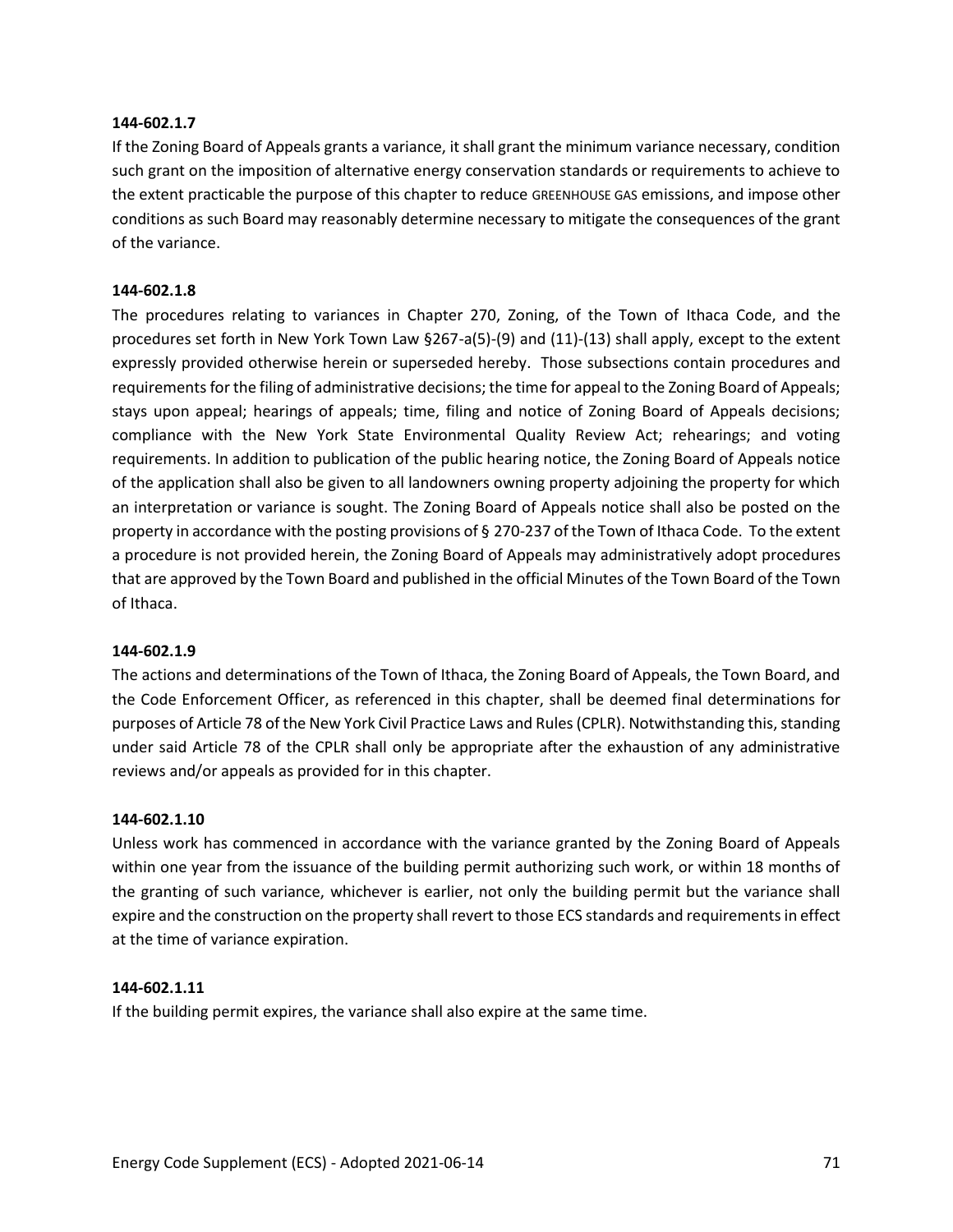## Appendix A - Lighting Power Allowances

Table 144-AA1 below provides the LIGHTING POWER ALLOWANCES (LPA), by space type, that are used to determine compliance with EASY PATH point AI4, Right Lighting.

| <b>COMMON SPACE TYPES<sup>a</sup></b>                                                       | LPA (watts/sq. ft)     |
|---------------------------------------------------------------------------------------------|------------------------|
| Atrium                                                                                      |                        |
| Less than 40 feet in height                                                                 | 0.015 per foot in      |
|                                                                                             | total height           |
| Greater than 40 feet in height                                                              | $0.2 + 0.01$ per ft in |
|                                                                                             | total height           |
| Audience seating area                                                                       |                        |
| In an auditorium                                                                            | 0.32                   |
| In a convention center                                                                      | 0.41                   |
| In a gymnasium                                                                              | 0.33                   |
| In a motion picture theater                                                                 | 0.57                   |
| In a penitentiary                                                                           | 0.14                   |
| In a performing arts theater                                                                | 1.22                   |
| In a religious building                                                                     | 0.77                   |
| In a sports arena                                                                           | 0.22                   |
| Otherwise                                                                                   | 0.22                   |
| Banking activity area                                                                       | 0.51                   |
| Breakroom (See Lounge/Breakroom)                                                            |                        |
| Classroom/lecture hall/training room                                                        |                        |
| In a penitentiary                                                                           | 0.67                   |
| Otherwise                                                                                   | 0.62                   |
| Conference/meeting/multipurpose room                                                        | 0.62                   |
| Copy/print room                                                                             | 0.36                   |
| Corridor                                                                                    |                        |
| In a facility for the visually impaired (and not used primarily by the staff) $\mathfrak b$ | 0.46                   |
| In a hospital                                                                               | 0.40                   |
| In a manufacturing facility                                                                 | 0.21                   |
| Otherwise                                                                                   | 0.33                   |
| Courtroom                                                                                   | 0.86                   |
| Computer room                                                                               | 0.86                   |
| Dining area                                                                                 |                        |
| In a penitentiary                                                                           | 0.48                   |
| In a facility for the visually impaired (and not used primarily by the staff) <sup>b</sup>  | 0.95                   |
| In bar/lounge or leisure dining                                                             | 0.54                   |

*Table 144-AA1. Interior Lighting Power Allowances*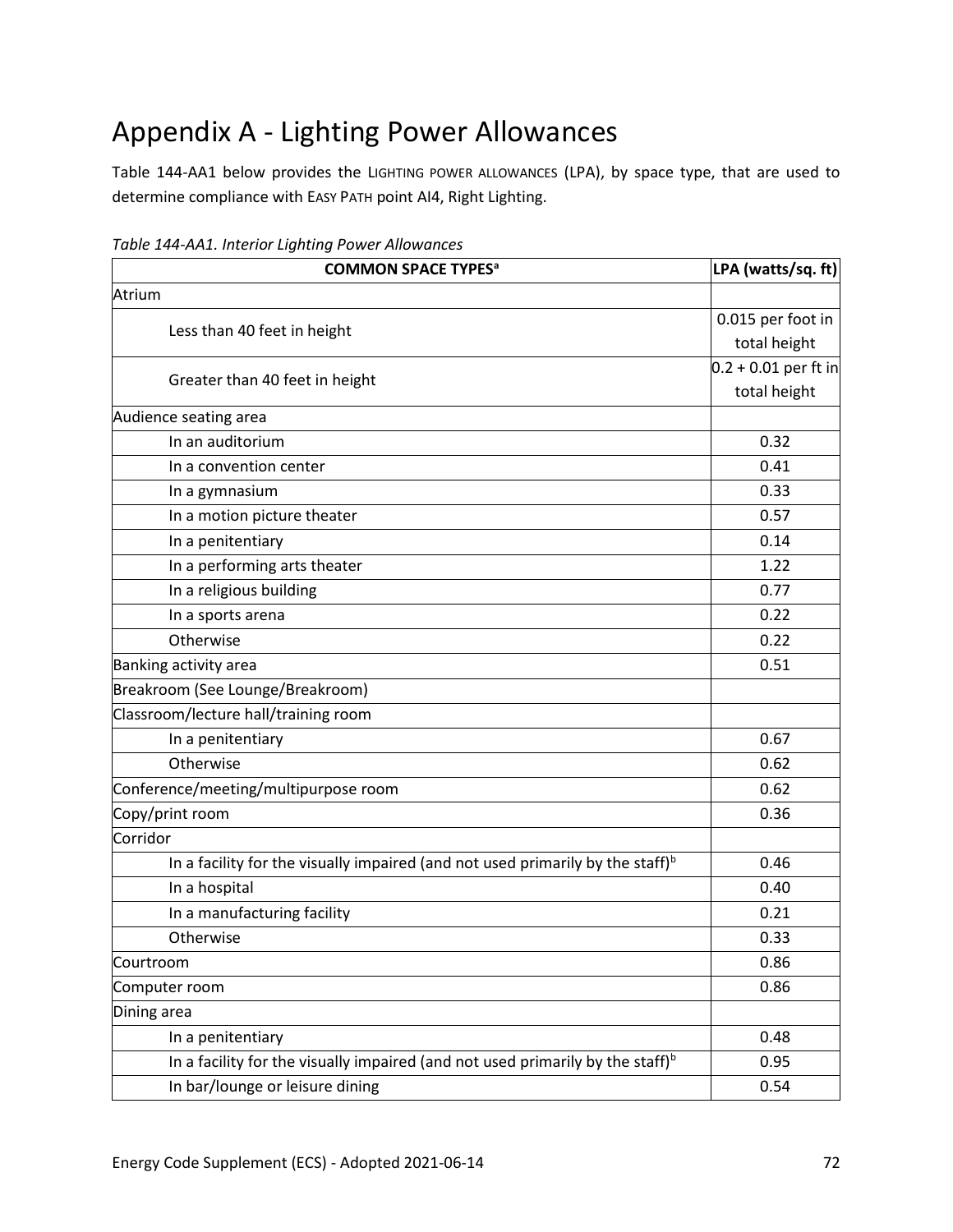| In a cafeteria or fast food dining                                                         | 0.33 |
|--------------------------------------------------------------------------------------------|------|
| In family dining                                                                           | 0.45 |
| Otherwise                                                                                  | 0.33 |
| Electrical/mechanical room                                                                 | 0.48 |
| Emergency vehicle garage                                                                   | 0.28 |
| Food preparation area                                                                      | 0.61 |
| Guest room                                                                                 | 0.24 |
| Laboratory                                                                                 |      |
| In or as a classroom                                                                       | 0.72 |
| Otherwise                                                                                  | 0.91 |
| Laundry/washing area                                                                       | 0.30 |
| Loading dock; interior                                                                     | 0.24 |
| Lobby                                                                                      |      |
| In a facility for the visually impaired (and not used primarily by the staff) $b$          | 0.90 |
| For an elevator                                                                            | 0.32 |
| In a hotel                                                                                 | 0.53 |
| In a motion picture theater                                                                | 0.30 |
| In a performing arts theater                                                               | 1.00 |
| Otherwise                                                                                  | 0.45 |
| Locker room                                                                                | 0.38 |
| Lounge/Breakroom                                                                           |      |
| In a healthcare facility                                                                   | 0.46 |
| Otherwise                                                                                  | 0.37 |
| Office                                                                                     |      |
| Enclosed                                                                                   | 0.56 |
| Open plan                                                                                  | 0.49 |
| Parking area                                                                               | 0.10 |
| Pharmacy area                                                                              | 0.84 |
| Restroom                                                                                   |      |
| In a facility for the visually impaired (and not used primarily by the staff) <sup>b</sup> | 0.61 |
| Otherwise                                                                                  | 0.49 |
| Sales area                                                                                 | 0.80 |
| Seating area, general                                                                      | 0.27 |
| Stairway (See space containing stairway)                                                   |      |
| Stairwell                                                                                  | 0.35 |
| Storage room                                                                               | 0.32 |
| Vehicular maintenance area                                                                 | 0.34 |
| Workshop                                                                                   | 0.80 |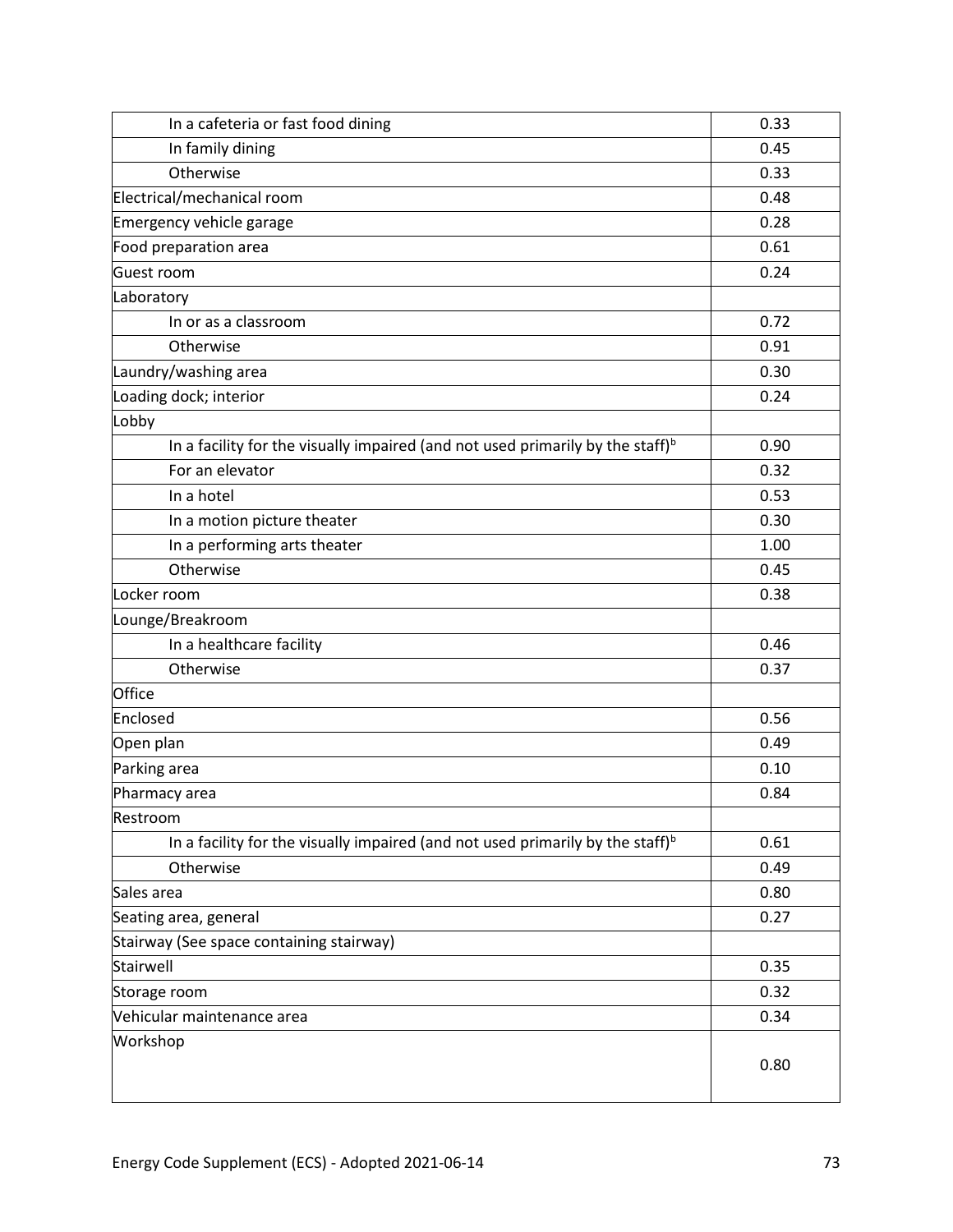| <b>BUILDING TYPE SPECIFIC SPACE TYPES<sup>a</sup></b>                | LPA (watts/sq.ft) |
|----------------------------------------------------------------------|-------------------|
| Facility for the visually impaired <sup>b</sup>                      |                   |
| In a chapel (and not used primarily by the staff)                    | 1.11              |
| In a recreation room (and not used primarily by the staff)           | 1.21              |
| Automotive (See Vehicular Maintenance Area above)                    |                   |
| Convention Center-exhibit space                                      | 0.73              |
| Dormitory-living quarters                                            | 0.19              |
| Fire Station-sleeping quarters                                       | 0.11              |
| Gymnasium/fitness center                                             |                   |
| In an exercise area                                                  | 0.36              |
| In a playing area                                                    | 0.60              |
| <b>Healthcare facility</b>                                           |                   |
| In an exam/treatment room                                            | 0.83              |
| In an imaging room                                                   | 0.76              |
| In a medical supply room                                             | 0.37              |
| In a nursery                                                         | 0.44              |
| In a nurse's station                                                 | 0.36              |
| In an operating room                                                 | 1.24              |
| In a patient room                                                    | 0.31              |
| In a physical therapy room                                           | 0.46              |
| In a recovery room                                                   | 0.58              |
| Library                                                              |                   |
| In a reading area                                                    | 0.53              |
| In the stacks                                                        | 0.86              |
| Manufacturing facility                                               |                   |
| In a detailed manufacturing area                                     | 0.65              |
| In an equipment room                                                 | 0.37              |
| In an extra high bay area (greater than 50' floor-to-ceiling height) | 0.53              |
| In a high bay area (25-50' floor-to-ceiling height)                  | 0.62              |
| In a low bay area (less than 25' floor-to-ceiling height)            | 0.60              |
| Museum                                                               |                   |
| In a general exhibition area                                         | 0.53              |
| In a restoration room                                                | 0.51              |
| Performing arts theater-dressing room                                | 0.31              |
| Post Office-Sorting Area                                             | 0.47              |
| Religious buildings                                                  |                   |
| In a fellowship hall                                                 | 0.32              |
| In a worship/pulpit/choir area                                       | 0.77              |
| <b>Retail facilities</b>                                             |                   |
| In dressing/fitting room                                             | 0.36              |